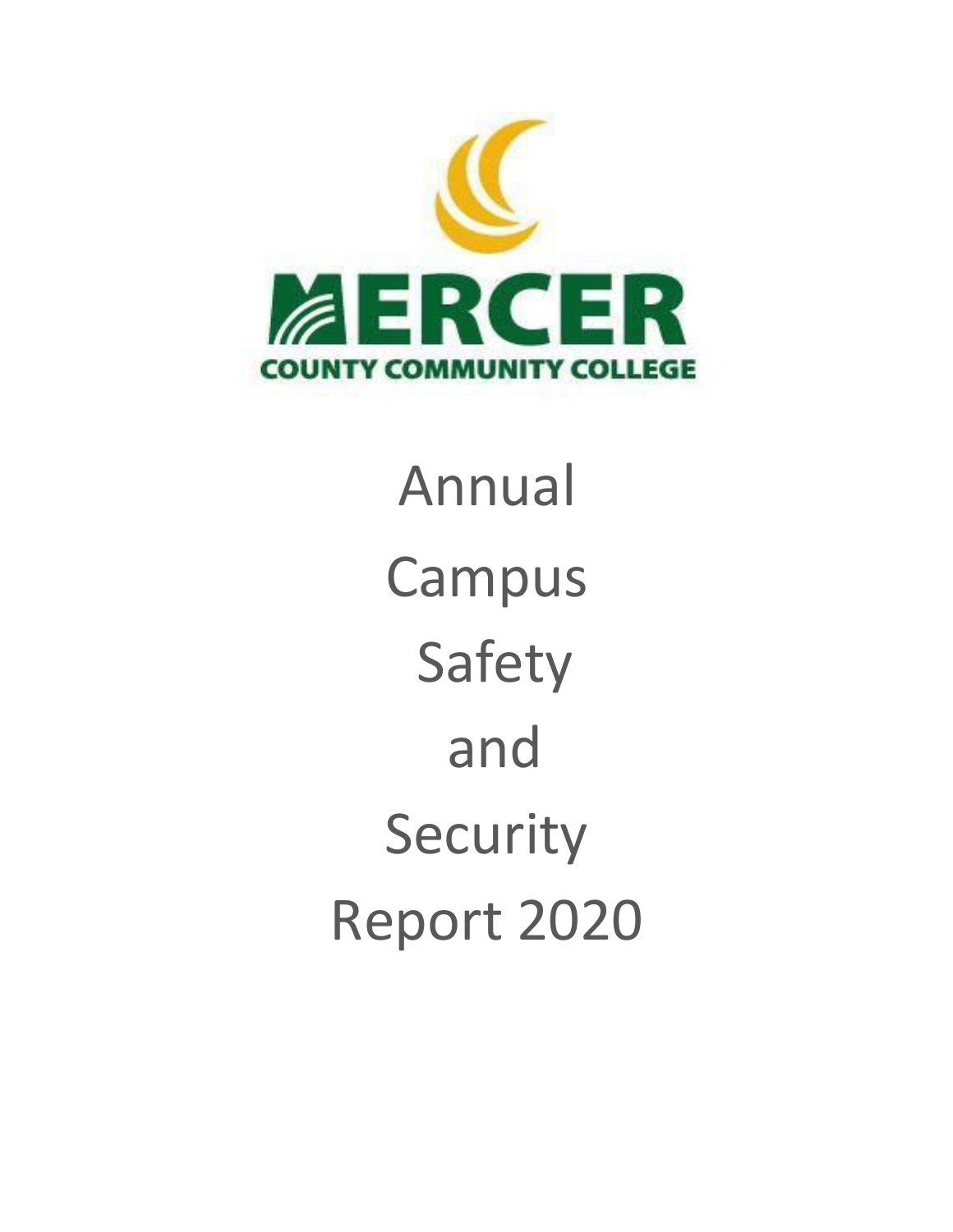This report is the Annual Campus Safety and Security Report for the West Windsor and James Kerney Campuses of Mercer County Community College. It has been produced in compliance with the Jeanne Clery Disclosure of Campus Security Policy and campus Crime Statistics (also known as the Clery Act or Campus Security Act), codified at 20 U.S.C. 1092(f) as part of the Higher Education Act of 1965 (HEA). This report is distributed annually via Internet to all students and employees. A hard copy of this report is made available to all students and employees upon request.

Further information about Mercer County Community College's policies, regulations and security services are available in the Student handbook or on line at<http://www.mccc.edu/pdf/handbook.pdf>

Employees may obtain further information from the Office of Human Resources or the Office of College Safety and Security.

# **COLLEGE SAFETY AND SECURITY**

24 hour/7 days a Week College Safety and Security Telephone Line: 609-570-3503

West Windsor Campus 1200 Old Trenton Road

West Windsor, New Jersey 08550 On-Campus dial extension 3200 609-570-3503

www.mccc.edu

James Kerney Campus 102 N. Broad Street Trenton, New Jersey 08608

> On-Campus dial extension 3175 609-570-3175 www.mccc.edu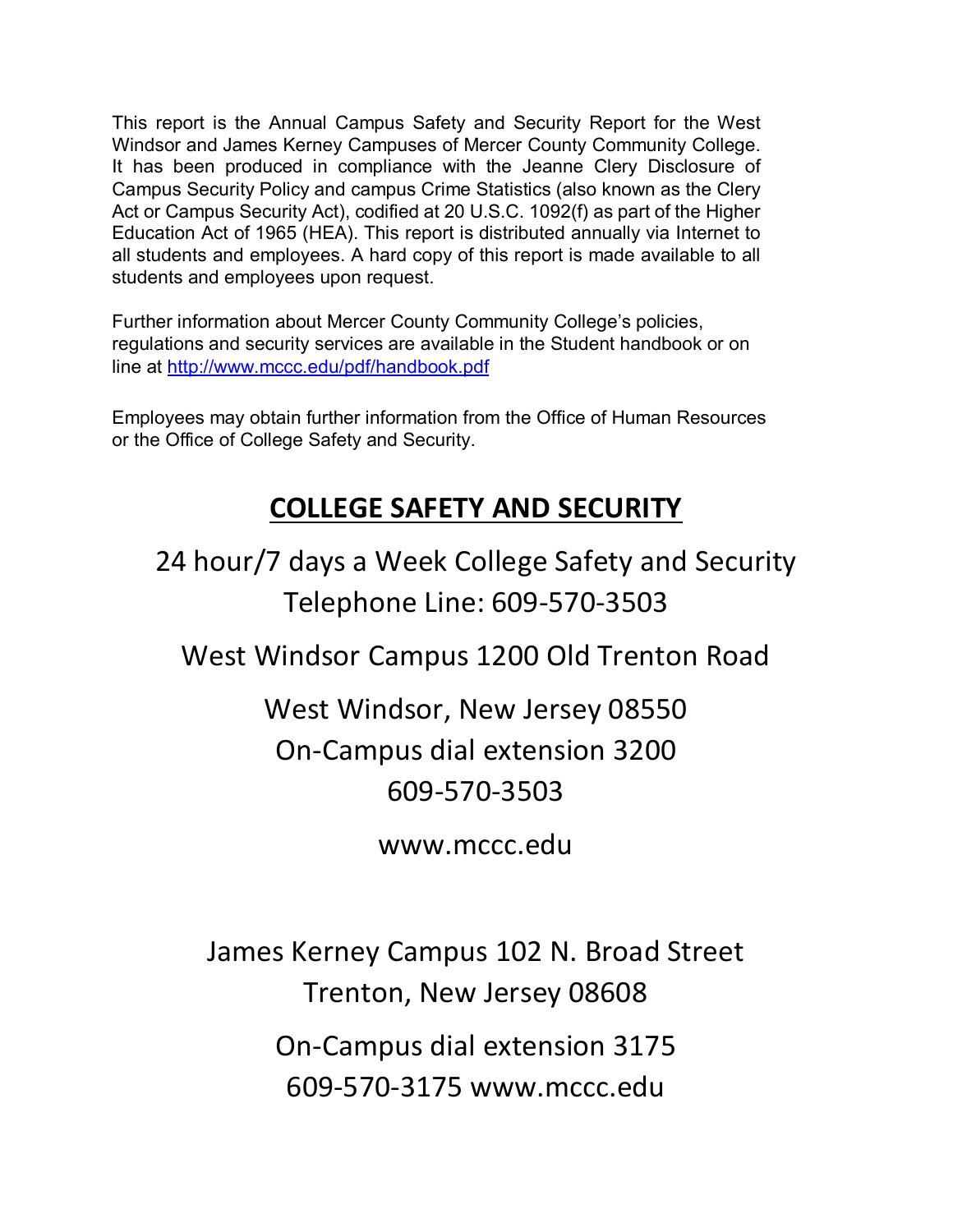# **What is an Annual Security Report?**

The Office of College Safety and Security at Mercer County Community College assists in the preparation and distribution of the Annual Campus Security Report as per the Campus Security Act. The Campus Security Act requires colleges and universities to publish a report by October 1 of each year that contains three years of campus crime statistics and certain campus security policy statements.

The Office of College Safety and Security works closely with several other college departments as well as the local police departments in compiling this report each year. The Office of College Safety and Security encourages members of the Mercer County Community to use this report as a guide for safe practices both on and off campus.

# **Mercer County Community College Office of College Safety and Security:**

The mission of the Office of College Safety and Security is to provide Mercer County Community College with a safe and pleasant environment in which to live, work, and learn. This involves the protection of life and property, the enforcement of College policies, the prevention and detection of on-campus crimes and other violations, emergency response management, and other safety services. The Office of College Safety and Security's jurisdiction consists of on campus property and grounds.

The Office of College Safety and Security has two locations to serve our community. We have an office located in Welcome Center of our main campus at 1200 Old Trenton Road, West Windsor, New Jersey and at the main entrance of the James Kerney Campus locate at 102 North Broad Street, Trenton NJ.

The Office of College Safety and Security is staffed by an executive director, commanding officer, lieutenant commanders, and college safety officers who patrol the campuses on foot, in vehicles, golf carts and on bicycle 24 hours a day, 365 days a year.

The Office of College Safety and Security is available at all times to assist members of the college community. The West Windsor Office can be contacted at 609-570-3503 (non-emergencies) or by dialing extension 3200 or extension 3503 via campus phone. The James Kerney Campus can be contacted at 609-570-3175 (non-emergencies) or by dialing extension 3175 via campus phones located on the James Kerney Campus.

The communications officer receiving calls will dispatch the appropriate College Safety Officer to the scene. In addition, there are 12 code-blue emergency phones on the West Windsor Campus and numerous in house emergency phones and call boxes through all campuses that provide direct connection to the communications officer.

College Safety Officers are non-sworn college employees who do not have police powers. Officers are required to complete a training program in security procedures as required by the New Jersey State Police Security Officer Registration Act. College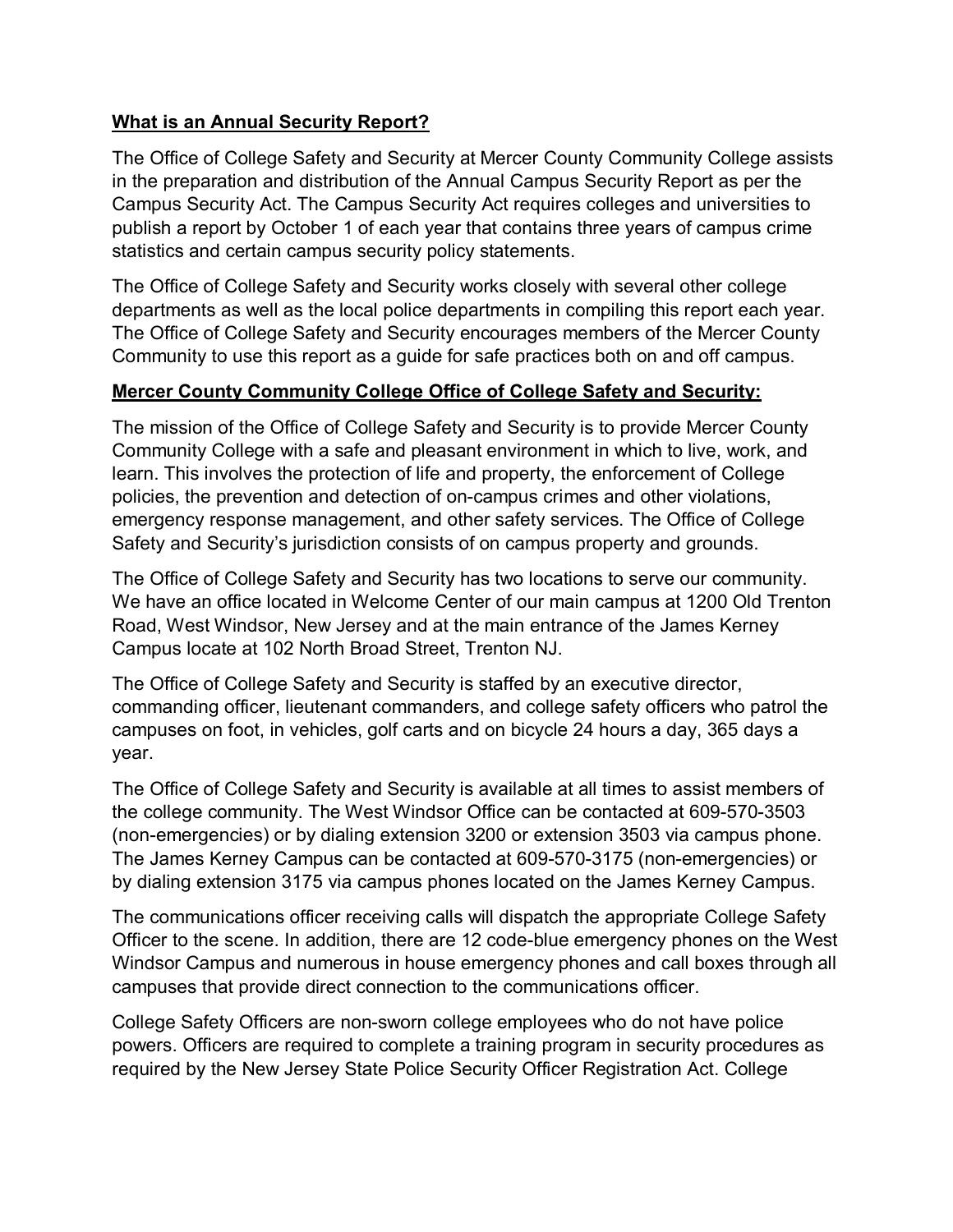Safety Officers are qualified in first aid, CPR-AED for the Health Care Provider, fire response and participate in ongoing training throughout the year.

The Communications Desk is staffed with trained communications officers who answer calls for service, dispatch officers and other emergency services, register motor vehicles on campus, issue college identification cards, and monitor intrusion detection and fire alarm systems.

# **Campus Policing and Security Policies:**

The Office of College Safety and Security maintains excellent working relationships with the West Windsor Police Department, Trenton Police Department, Hamilton Police Department, Ewing Police Department and the Lawrence Township Police, as well as county and state police agencies. Information is disseminated between these agencies and the Office of College Safety and Security in an on-going effort to maintain safe campus environments. The local police departments and Mercer County Community College have agreed to cooperate in the investigation of possible criminal activity or conduct.

Serious matters are promptly reported to local police. In addition, the Office of College Safety and Security assists victims, upon request, in contacting the police. The Office of College Safety reviews all reported incidents and coordinates with local police in classifying and compiling reportable offenses as defined in The Handbook for Campus Crime Reporting.

In addition, mutual aid agreements have been established with a variety of local agencies and institutions, Mercer County Office of Emergency Management, Mercer County Sheriff's Office, and area schools.

# **Reporting and Responding to Incidents, Criminal Actions and Emergencies:**

The Office of College Safety and Security encourages prompt and accurate reporting of violations of criminal law, the college's Student Code of Social Conduct, and the Anti-Harassment and Non-Discrimination Policy. The Office of College Safety and Security also encourages prompt and accurate reporting of all crimes to the appropriate police agencies when the victim of a crime elects to, or is unable to, make such a report. College Safety officers respond to on-campus locations as appropriate and are available to take reports at the office.

Campus Security Authorities who are notified of crimes or other serious incidents are required to notify the Office of College Safety and Security. Campus Security Authorities are defined as an official of an institution who has significant responsibility for student and campus activities, including, but not limited to, student housing, student discipline and campus judicial proceedings. An official is defined as any person who has the authority and the duty to take action or respond to particular issues on behalf of the institution. Pastoral and professional counselors, if and when they deem appropriate, may inform individuals whom they are counseling of appropriate procedures to report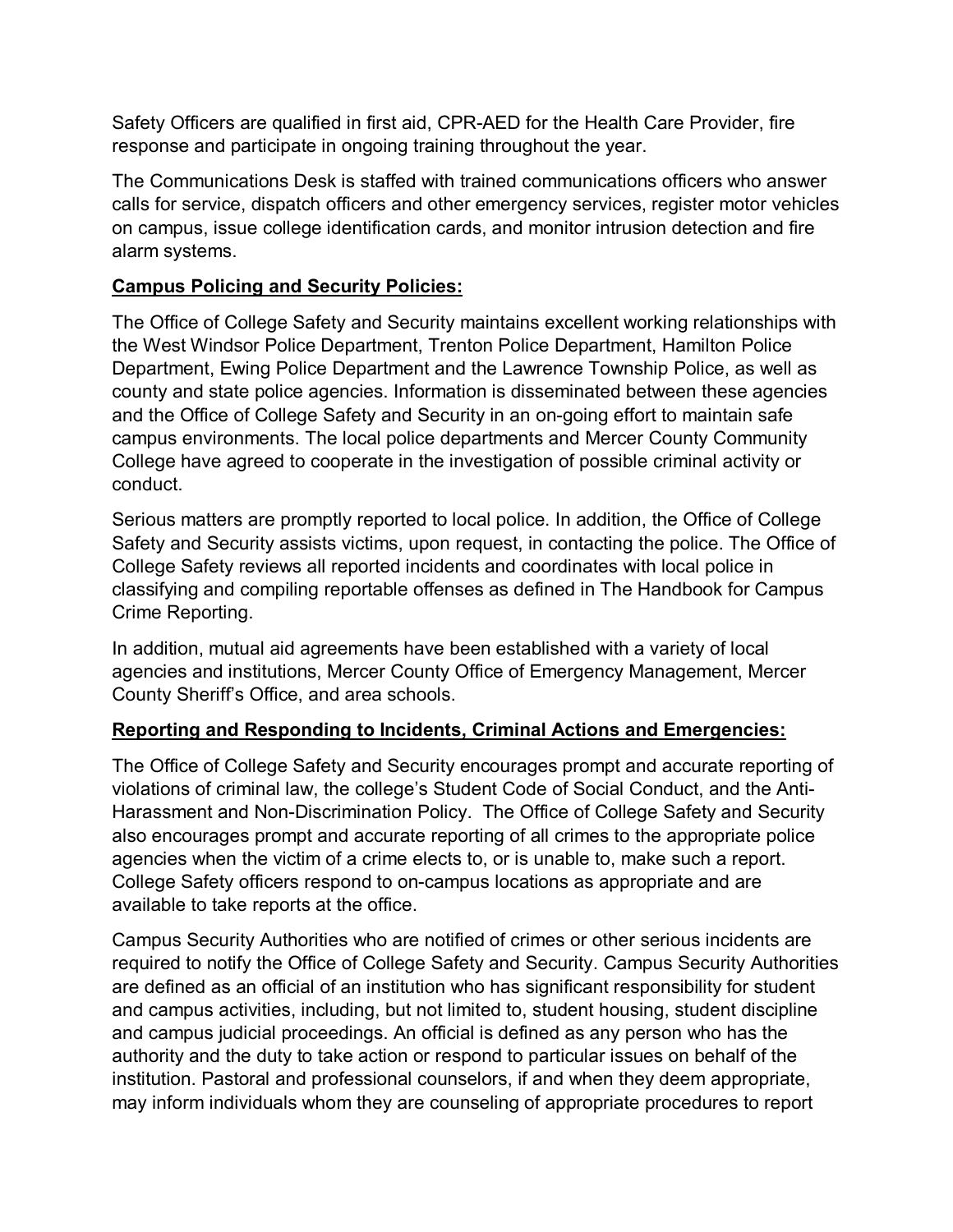crimes on a voluntary, confidential basis. Pastoral and professional counselors who act outside of their primary role would then be required to adhere to the same reporting requirements as a Campus Security Authority.

# **Monitoring and Recording Criminal Activity at Off-campus:**

(Non-campus) Locations

Mercer County Community College works closely with local law enforcement agencies regarding off-campus (non-campus) crimes and other serious incidents involving Mercer County Community College students or student organizations.

The Student Code of Conduct may apply to any student conduct that occurs on college premises, at college sponsored activities, and also to off-campus (non-campus) conduct that adversely affects the college community or the pursuit of its objectives, including, but not limited to, any off-campus (non-campus) conduct that constitutes a violation of any law or municipal ordinance or any off campus conduct that poses a threat to the health, safety or welfare of any members of the college community or any residents of the neighboring communities. Timely warning notices may also be issued as appropriate.

# **Immediate Emergency Response and Evacuation Procedures:**

Mercer County Community College develops, reviews, and revises campus policies regarding emergency preparedness, emergency response and evacuation procedures, and campus community notifications. These policies are contained within the College's Emergency Operations Plan and are maintained in various offices to include the Office of College Safety and Security, Facilities Management, and the President's Office. In addition, copies of the Emergency Operations Plan have been provided to the local police agencies and the Mercer County Office of Emergency Management.

# **Emergency Notification(s):**

There may be incidents in which Mercer County Community College immediately notifies the campus community and the appropriate law enforcement agency, as warranted, upon the confirmation of a significant emergency or dangerous situation involving an immediate threat to the health or safety of students or employees occurring on campus and/or the surrounding community. Mercer County Community College senior officials may need to consult with internal and/or external resources to confirm that there is a significant emergency or dangerous situation. This will be done in a timely fashion.

Upon confirmation of a significant emergency or dangerous situation, The Presidents Leadership Team and/or their designee will determine the content of the notification and the appropriate segment(s) of the college community to receive a notification. They will then initiate the notification, unless issuing a notification will, in the professional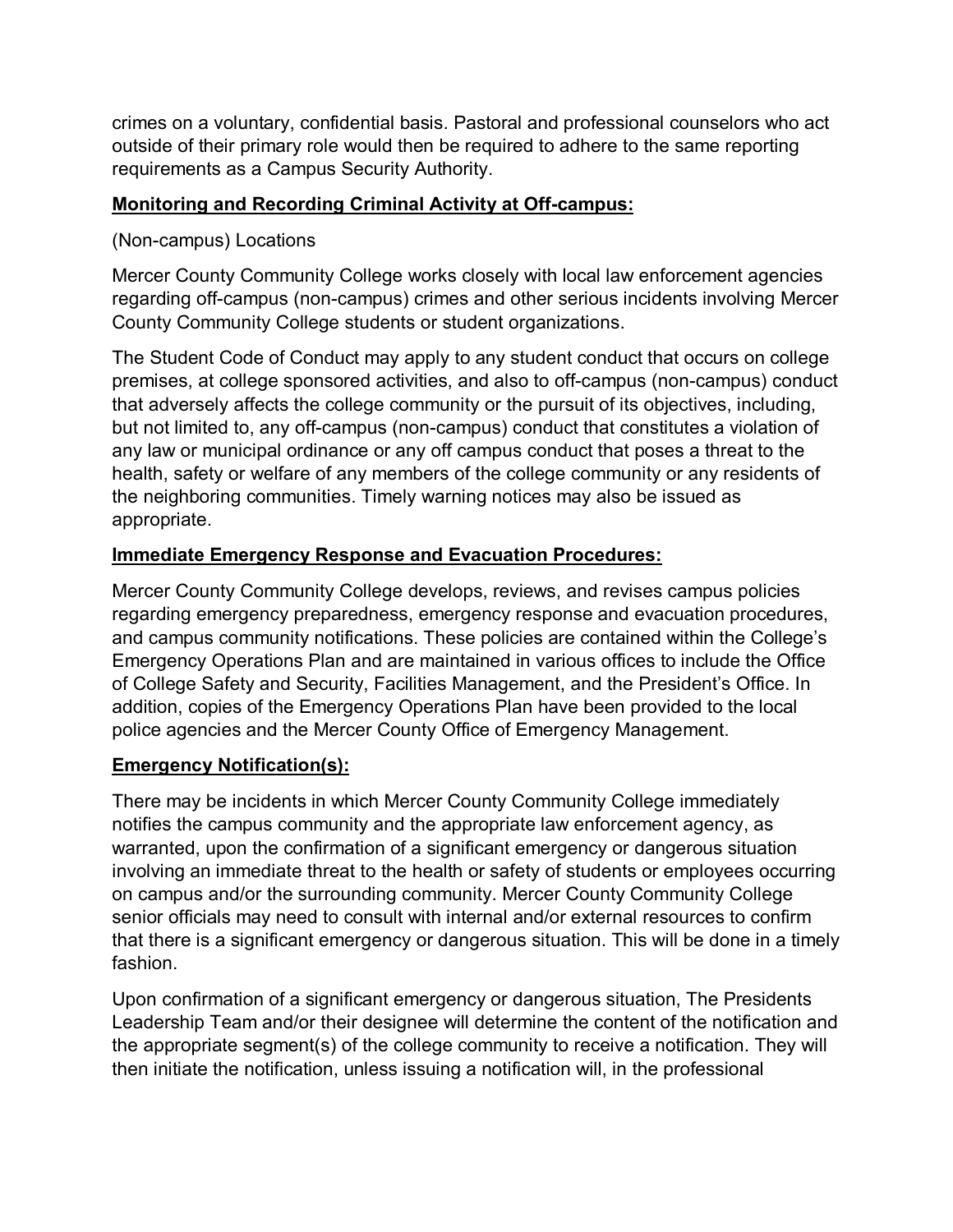judgment of responsible authorities, compromise efforts to assist a victim or to contain, respond to, or otherwise mitigate the emergency.

Notifications are issued in a variety of ways, depending on the nature of the situation or emergency. This is discussed in greater detail in the section below entitled Disseminating Information.

# **Timely Warning Notices:**

Mercer County Community College firmly believes in the use of timely warning notices to notify the College community of Clery Act crimes committed on campus or in the surrounding area that pose a serious or continuing threat to students and employees. Timely warning notices are issued in a timely fashion to aid in the prevention of similar crimes. Members of the Mercer community are encouraged to immediately report crimes and other serious incidents to the Office of College Safety and Security so that a timely warning notice can be issued when appropriate.

The Presidents Leadership Team and/or their designee will determine when and how to issue a timely warning notice and are responsible for writing and initiating the notification.

Notifications can be made several ways, depending on the nature and timing of the incident(s) involved. This is discussed in greater detail in the section that follows entitled Disseminating Information. Timely warnings will withhold the names and other personally identifying information or personal information of victims as confidential, but a suspect's personally identifying information could be released.

# **Security Alerts:**

In the event that criminal or hazardous activity requires timely public notice to alert community members of potentially dangerous situations, the Office of College Safety and Security prepares and distributes security alerts via M Alert. M Alert is designed to send out messages in email, text messaging and voice. Messages are also posted on the College's web site.

Mercer County Community College also utilizes the ALERTUS Unified Mass Notification System to alert all or select individuals throughout our campus. The system sends emergency notification messages to College Safety and security personnel and is shared between computers registered on the Mercer County Community College network system.

# **Disseminating Information:**

Emergency notifications and timely warnings are issued primarily via M Alert, the College's electronic notification system which is available to students, faculty and staff. M Alert utilizes cellphone calling, texting and email. The College's website may be updated with appropriate information and building signage may also be deployed depending on the nature of the situation.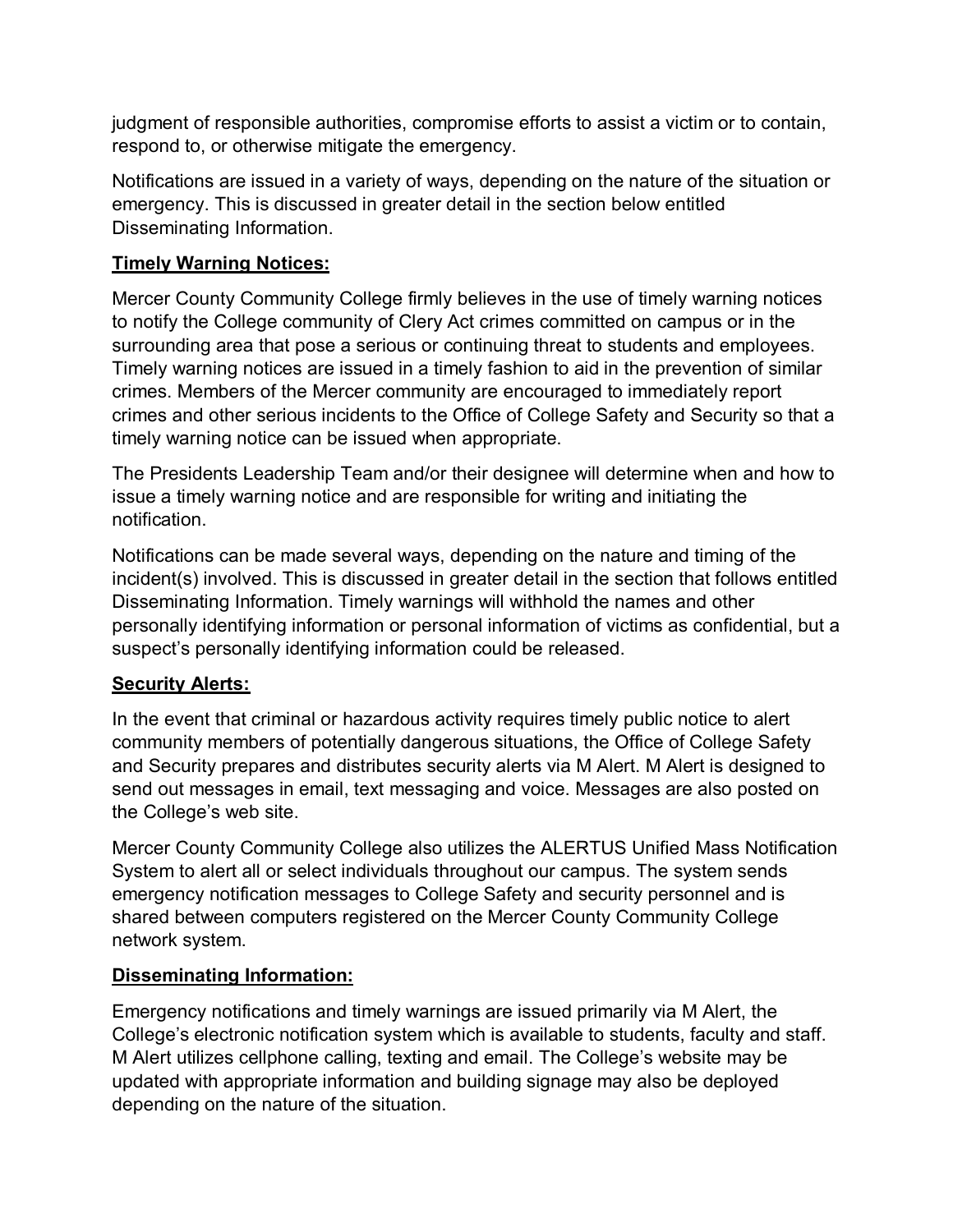Mercer County Community College is committed to ensuring that appropriate information is disseminated as quickly and accurately as possible in an emergency situation. To that extent, communication systems are tested on a regular basis. In addition, annual tests are conducted through scheduled drills or exercises designed for assessment and evaluation of emergency plans and capabilities.

# **Daily Crime Log:**

The Office of College Safety and Security maintains a written, easily understood Daily Crime Log as required by the Campus Security Act.

The Daily Crime Log records, by the date the crime was reported, any crime that occurred on campus or within the college's jurisdiction, in public areas immediately adjacent to or running through campus, and in certain non-campus facilities and remote classrooms. The log includes the nature, date, time, and general location of each crime reported to the Office of College Safety and Security as well as the disposition of the complaint, if known at the time the log is written. The Office of College Safety and Security makes an entry or an addition to an entry to the Daily Crime Log within two business days of receiving a report, except in certain circumstances as prescribed by the Campus Security Act.

Mercer's Daily Crime Log is available for public inspection and contains the most recent 60 day period. Any portion of the Daily Crime Log older than 60 days will be made available within two business days of a request for public inspection.

# **Facilities Access and Security Maintenance:**

College Safety officers conduct routine building checks during their patrols. Buildings are locked by an officer every night. Surveillance cameras record activity throughout a majority of campus. Exterior doors are controlled by a system of keys and electronic card readers. Swipe cards are issued to faculty and staff as required for entry. The Facilities and Operations Manager is responsible for maintenance of non-electrical campus key locking system. The Facilities and Operations Manager should be contacted in the event of key or lock problem. During non-business hours the Office of College Safety and Security can be contacted.

The Office of College Safety and Security also works closely with Facilities Management in an on-going effort to help ensure the safety of all other buildings. LED lighting is designed to enhance visibility illumination in all parking areas, buildings, and walkways. The Office of College Safety and Security conducts routine campus lighting surveys which are forwarded to Facilities and Operations Manager for needed repairs/replacement. Members of the college community are encouraged to report any lighting deficiencies to the Facilities and Operations Manager at 609-570-3536. In addition, the Department maintains an on-call list of Facilities Management personnel in the event of any facilities related emergencies that occur after normal business hours.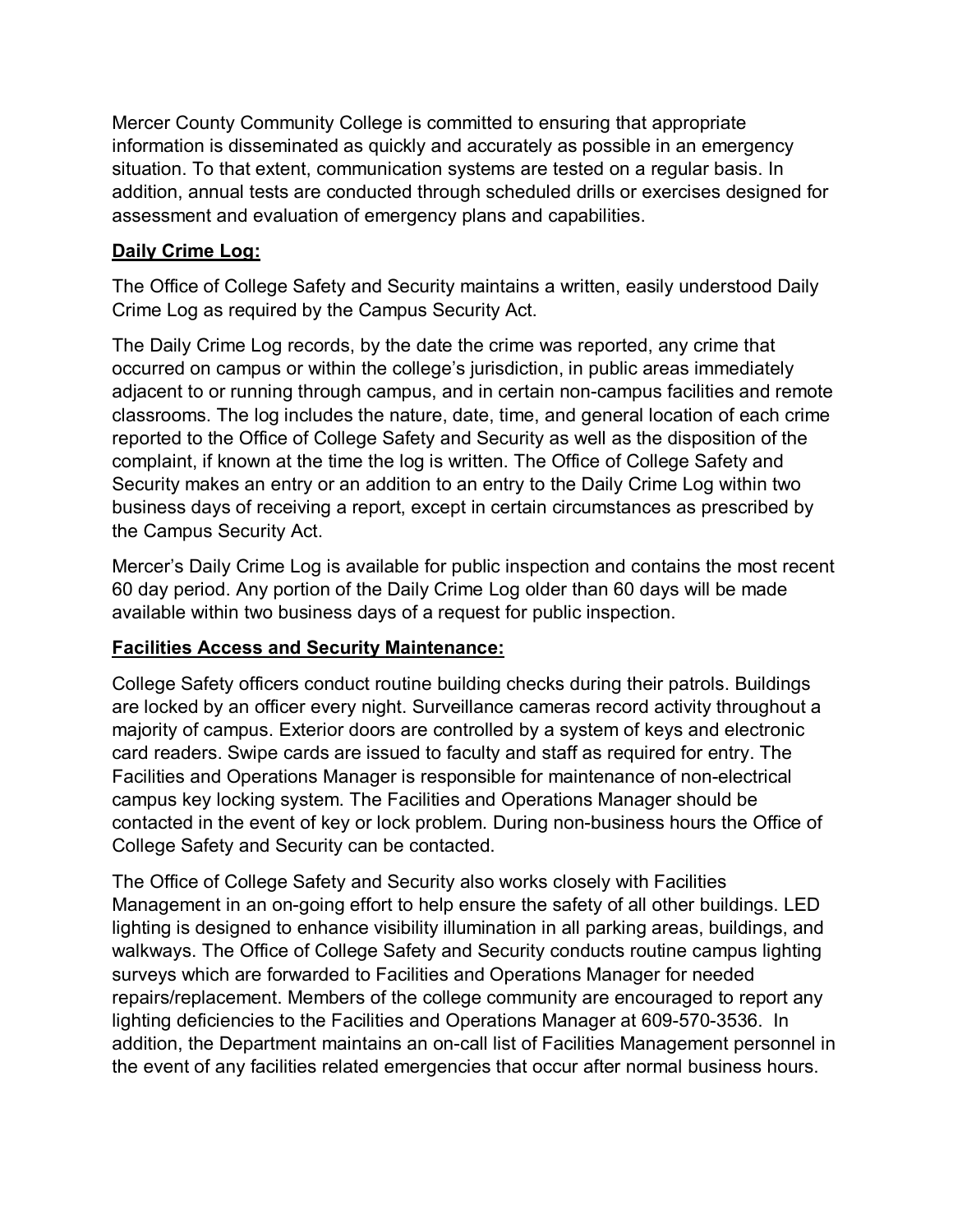# **Crime Prevention Education and Awareness:**

Crime prevention is a high priority for the Office of College Safety and Security and the entire College. The Office of College Safety and Security encourages community members to be aware of their surroundings, both on and off campus, and to take responsibility for their own safety and security and that of others. Toward that end, the Office of College Safety and Security Department offers several crime prevention and education programs and services. They include the following:

1. Security surveys and vulnerability assessments: The Office of College Safety and Security routinely conducts security surveys and vulnerability assessments to identify areas of campus that present vulnerabilities to the safety of the College community. The office works with appropriate offices, including Facilities Management, in addressing concerns.

2. Park, Walk and Talk Program: Establishing personal contact with members of the college community in a non-crisis situation helps foster communication and recognition between the communities. The Office of College Safety and Security officers routinely meets with students and staff to discussion and exchange of ideas.

3. Crime Prevention Brochures: A series of brochures is available from the Office of College Safety and Security free of charge and are made available to new students and employees during orientation. Topics include home and office security, personal safety and security, operation identification, and credit card safety.

4. New Student Orientation: Upon Request College Safety officers will meet with new students and their parents during orientation to provide an overview of the offices programs and services and basic safety tips.

5. New Employee Orientation: Upon Request College Safety officers will meet with new employees to provide an overview of the office's programs and services as well as fire safety and other basic safety tips.

# **Blue Light and Red Emergency Phones:**

Emergency call boxes and phones are strategically located through-out the campus. This provides a direct line to the Office of College Safety and Security, 24 hours a day, 7 days a week, with just the touch of a button. These phones are connected directly to the Office of Safety and Security.

No dialing is required. When a phone is activated, the College Safety and Security Officer is reached immediately and will dispatch an Officer to the location of the calls origination if the call goes unanswered.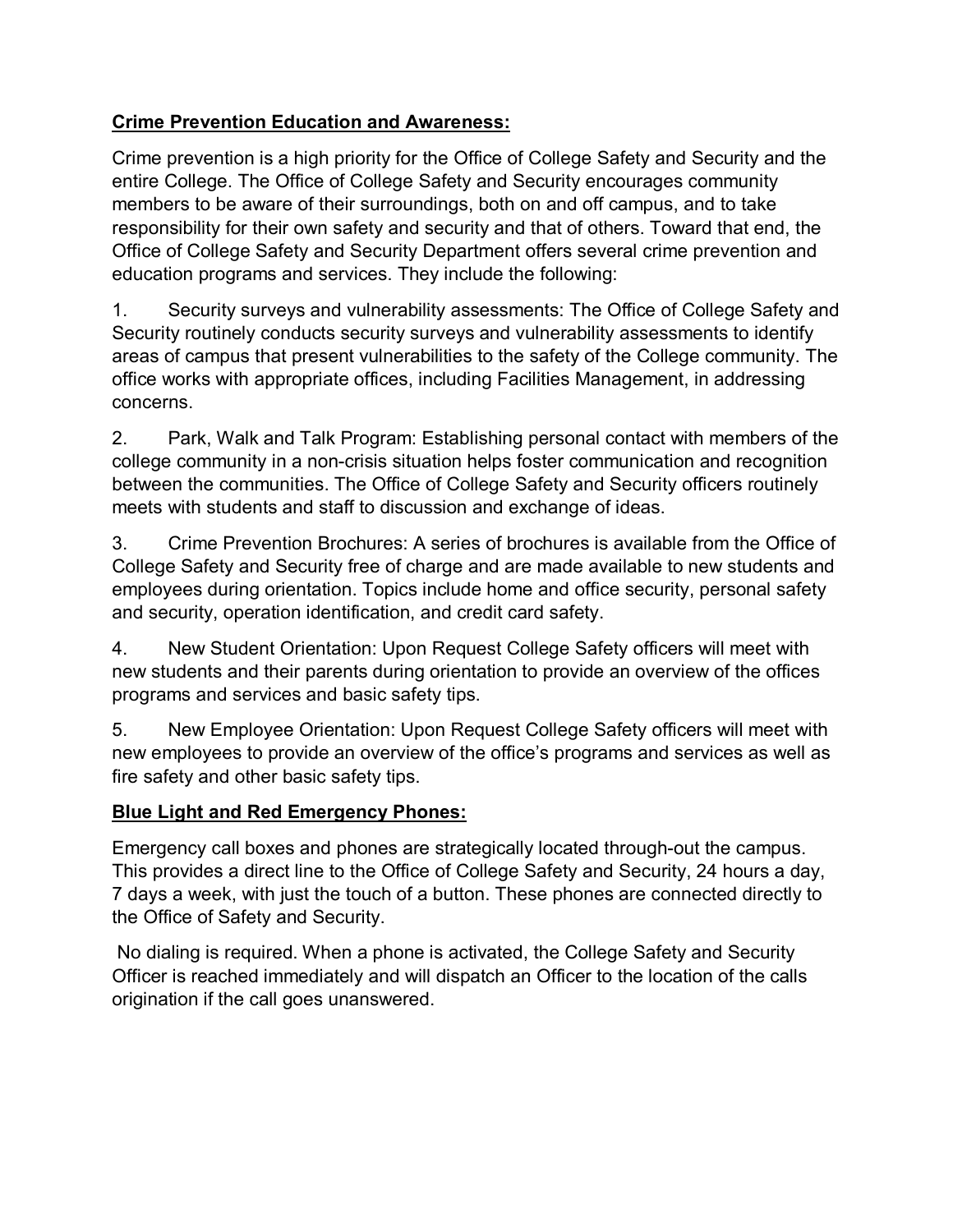# **Environmental Safety:**

Shrubbery, trees, and other vegetation on campus are groomed, maintained and in some instances removed, in order to minimize areas of concealment and maximize the current lighting across campus and in parking lot areas.

# **Campus Lighting:**

Lighting fixtures on campus are monitored for malfunctions and work orders are submitted to repair any lighting issues. Facilities and College Safety personnel conduct a light maintenance program every month for all exterior lights.

# **Amnesty for Alcohol or Other Drug Use:**

Mercer County Community College seeks to remove any barriers to reporting. In accordance with [New Jersey's "Good Samaritan" drug overdose law, s](http://www.ncsl.org/research/civil-and-criminal-justice/drug-overdose-immunity-good-samaritan-laws.aspx)igned into law by Governor Chris Christie on May 2, 2013, individuals are encouraged to call 911 for drug overdoses by giving them immunity from prosecution. An individual who reports sexual harassment or misconduct, either as a complainant or a third party, will not be subject to disciplinary action by the College for their own personal consumption of alcohol or drugs at or near the time of the incident, provided that any such violations did not and do not place the health or safety of any other person at risk. The college may, however, initiate an educational discussion or pursue other educational or therapeutic remedies regarding alcohol or other drugs for those individuals.

# **Shuttle Service:**

Mercer County Community College provides free shuttle services for students, faculty and staff between the main campus located in West Windsor and the James Kerney Campus located in Trenton, New Jersey. Additional shuttle services are provided from the West Windsor Campus to various locations throughout the local community.

# **New Student Orientation:**

Campus Safety information is presented at new student orientation. Students are informed of and/or provided with additional resources regarding the Annual Campus Safety and Security Report, Student Code of Conduct Handbook and Title IX policy and procedures.

# **New Employee Orientation/Onboarding:**

New employees are informed of and/or provided with campus safety and security information, as well as access to Mercer County Community College's Annual Campus Safety and Security Report and Title IX policy and procedures.

# **Event Security:**

The Office of College Safety and Security works with event organizers to ensure that every event being held is safe for participants.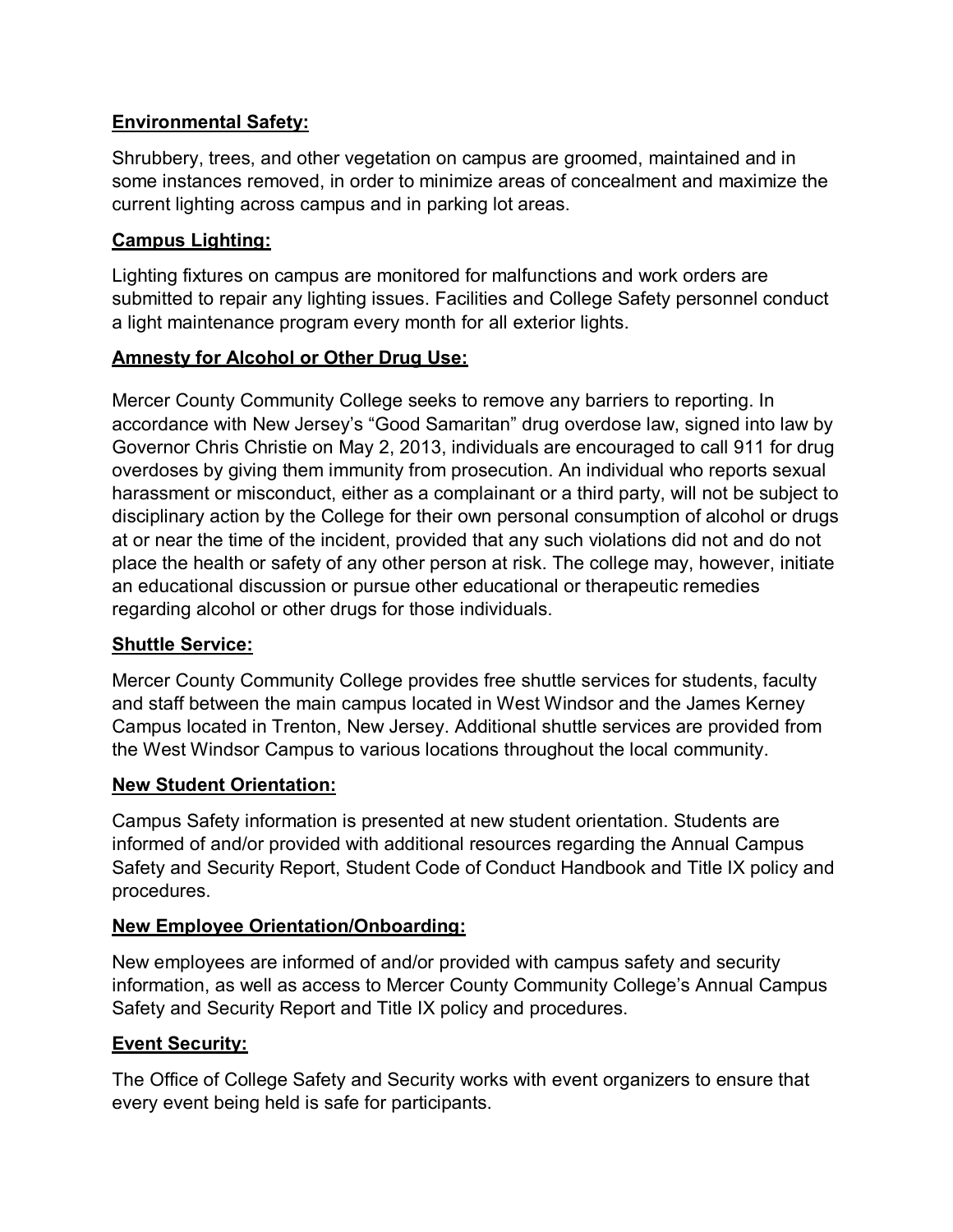# **Building Security and Fire Alarms:**

All buildings on campus are monitored for fire, smoke and other alarm related issues.

# **Substance Abuse:**

Mercer County Community College believes that individual responsibility is extremely important in social choices. Substance abuse often hinders community members' ability to lead lives of productive work, enlightened living, and community involvement. The College's policy regarding alcohol and other drugs provides penalties for abuses but places major responsibility on the student for responsible decision making.

The College's Policies and Student Code of Conduct governing the use of alcohol and other drugs apply to all Mercer students and their guests. The primary responsibility for knowing and abiding by the provisions of the College policies rests with the individual student.

# **Alcohol:**

Mercer County Community College seeks to maintain safe and healthy campus environments that are conducive to the academic and social activities of its students. Mercer's alcohol policy fosters this safe and healthy environment and reflects the need for mutual respect and personal responsibility among the members of the Mercer community, all of whom are expected to be acquainted with, and to abide by, the College policies, federal and state laws, and local ordinances related to the sale and consumption of alcohol.

The primary law enforcement agencies that enforce violations of these laws are the West Windsor and Trenton Police Departments as well as the Office of College Safety and Security. The State of New Jersey prohibits the consumption, possession, and/or purchase of alcoholic beverages by any person under 21 years of age.

Sanctions for violations of the alcohol policy may include, among others, fines, probation, suspension, and/or dismissal from the College. Mercer's alcohol policy is published in the student handbook on the website at

http://www.mccc.edu/pdf/handbook.pdf and in the Operating Manual of the Board (OMB) Policy 651 Alcohol on Campus.

# **Drug-Free Schools and Communities Act:**

In response to former President George H. W. Bush's national drug control strategy, Congress passed legislation to require schools, colleges, and universities to implement and enforce drug prevention programs and policies as a condition of eligibility to receive federal financial assistance.

On December 12, 1989, President Bush signed the Drug-Free Schools and Communities Act Amendments of 1989- Public Law 101-226. Section 22 of the amendments amends provisions for the Drug-Free Schools and Communities Act of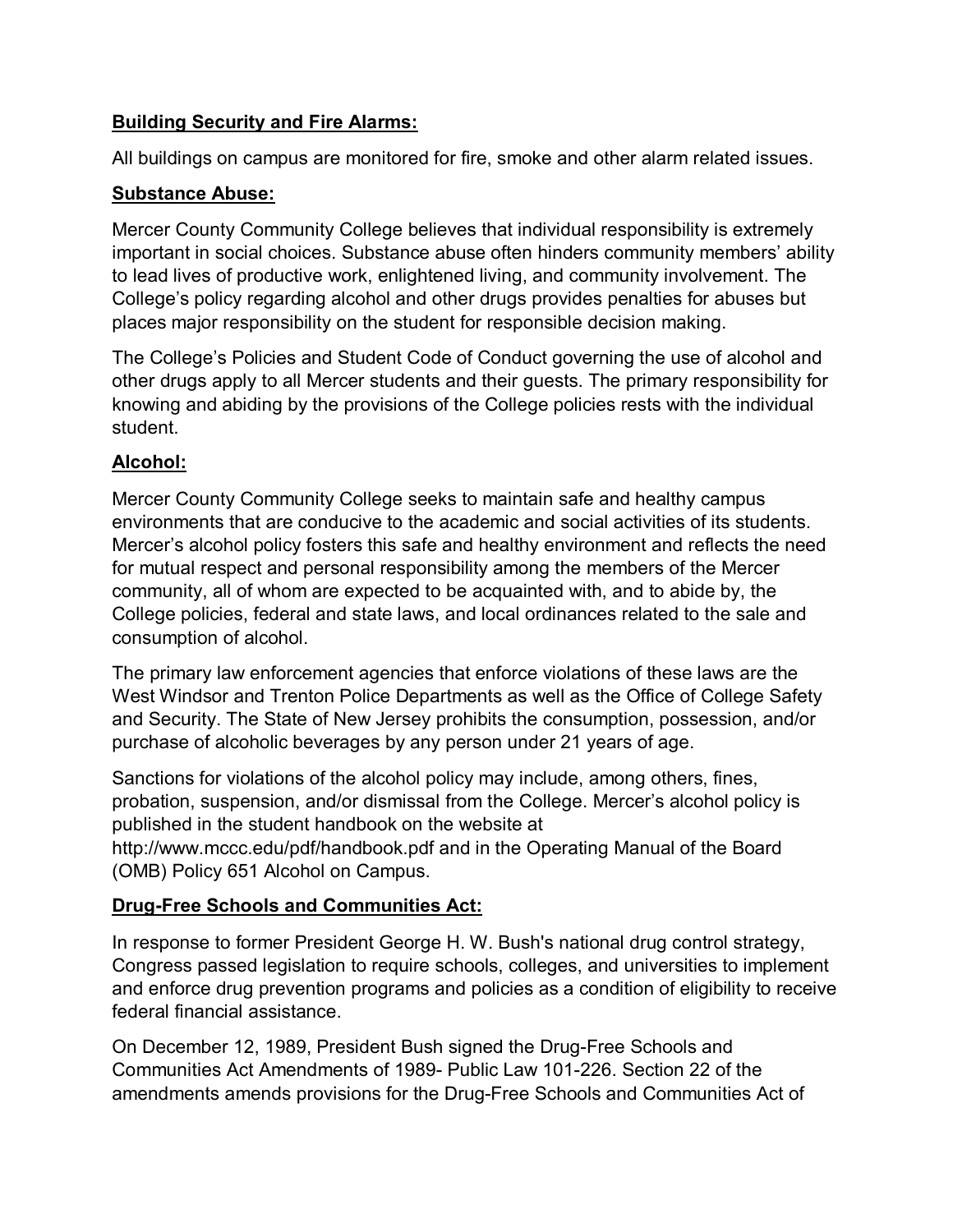1986 and the Higher Education Act of 1965 to require that, as a condition of receiving funds or any other form of financial assistance under any federal program after Oct. 1, 1990, a university or college must submit certification that it has adopted and implemented a drug prevention program.

As set forth in the above referenced statute, Mercer County Community College is required to provide at a minimum, an annual distribution in writing to each employee and student the following information.

1. Standards of conduct that clearly prohibit, at a minimum, the unlawful possession, use, or distribution of illicit drugs and alcohol by employees and students on its property or as part of its activities;

2. A description of applicable legal sanctions under local, state, or federal law for the unlawful possession or distribution of illicit drugs and alcohol;

3. A description of health risks associated with the use of illicit drugs and the abuse of alcohol;

4. A description of available drug or alcohol counseling, treatment, or rehabilitation or reentry programs;

5. A clear statement of the disciplinary sanctions that Mercer County Community College will impose on employees and students and a description of termination of employment and referral for prosecution for the unlawful possession, use, or distribution of illicit drugs and alcohol. Disciplinary sanctions may also include completing an appropriate rehabilitation program; and

6. A biennial review by Mercer County Community College of its program to determine the effectiveness, implement needed changes, and ensure that disciplinary sanctions are consistently enforced.

# **Drug Policy:**

Mercer County Community College does not tolerate the use or possession of any illegal substance on its campuses. The making, growing, distributing, sharing, selling and/or possession of illegal substances as defined by New Jersey statutes are violations of Mercer's Student Code of Conduct. Additional violations related to possession of drug paraphernalia, being in the presence of illegal substances, and/or being under the influence of illegal substances. The College recognizes the right of law enforcement agencies to enforce statutes pertaining to illegal substances on its campuses, including executing search and arrest warrants. Sanctions for violations of the drug policy include, among others, probation, suspension, and/or dismissal from the College.

Mercer's drug policy is published in the student handbook on the website at http://www.mccc.edu/pdf/handbook.pdf and in the Operating Manual of the Board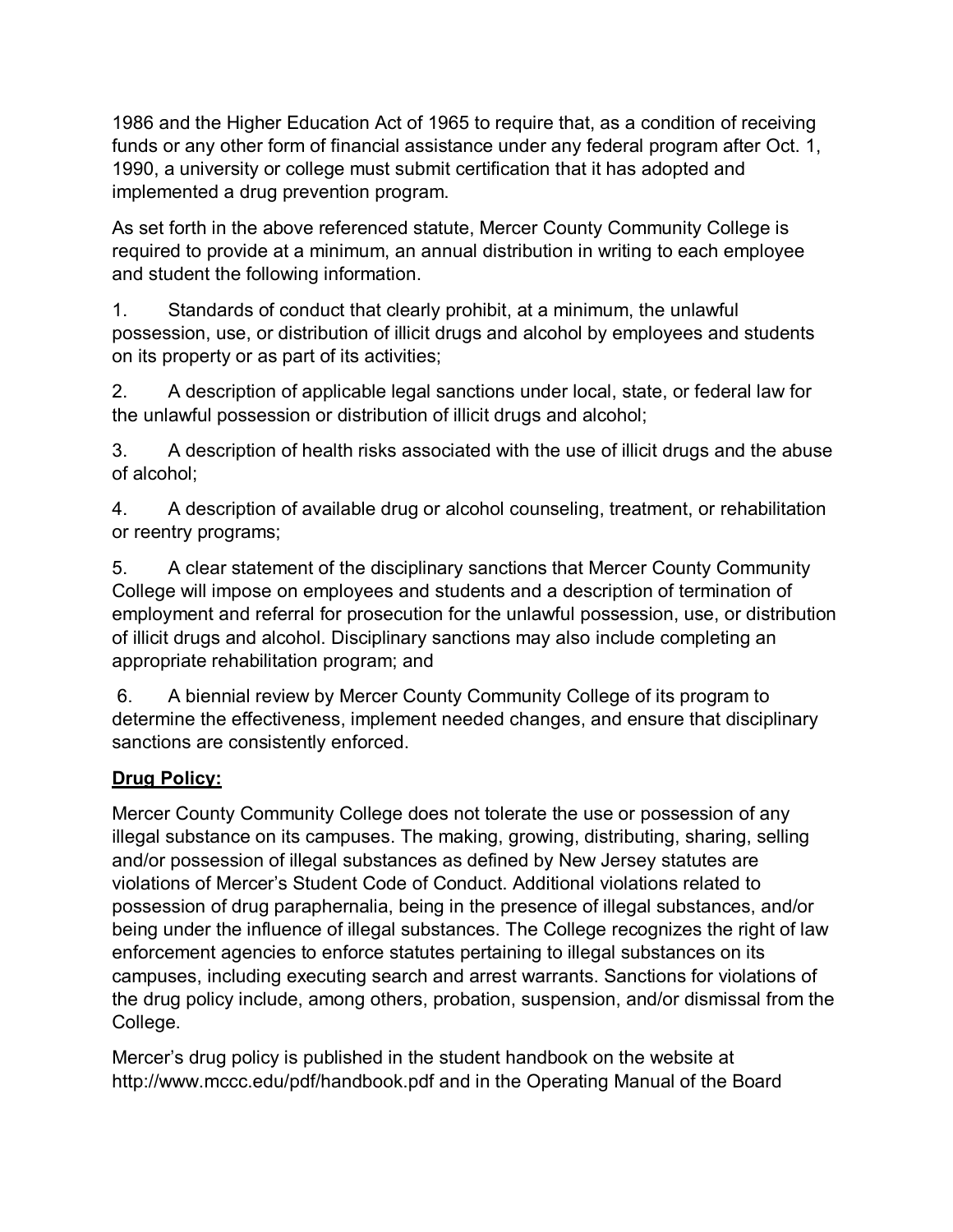(OMB) Policy 651 Alcohol on Campus. The Operating Manual of the Board (OMB) is available through the College's M-Link website.

# **Missing Student/Persons Notification:**

Under the legislation and law enforcement practices known as "Patricia's law (New Jersey P.L. 2007, Chapter 279), Law Enforcement are required to accept without delay any report of a missing person. In keeping with these requirements and best practices protocol, Mercer Community College's Office of College Safety will immediately act on any report of a missing person by contacting the appropriate Law Enforcement agency.

Any student believed to be missing should be reported to the Office of College Safety and Security or to the Interim Executive Dean of Student Support Services. Students have the option to designate a person or persons that are to serve as their "emergency and authorized contact" at time of enrollment. This information is handled in a confidential manner, accessible only to authorized campus and law enforcement officials, and may not be disclosed outside of a missing person investigation.

Upon receipt of an official missing person report, the Office of College Safety and Security will take the steps necessary to:

1. Immediately make notification to the Unit Commander/Lt. Commander, the Director of Facilities and College Safety and the Interim Executive Dean of Student Support Services or their respective designees;

2. Immediately notify the Law Enforcement agency having jurisdiction over the location;

3. Assist in providing Law Enforcement with the information and resources necessary to notify the parent/guardian and any other designated "emergency contact" person(s);

4. Provide the resources requested and/or necessary to facilitate the investigation;

5. Maintain confidences to the degree reasonably necessary under the immediate circumstances as presented; and,

6. Maintain comprehensive reporting and records to the degree possible and practical through the MCCC incident reporting system.

# **New Jersey Campus Sexual Assault Victim's Bill of Rights:**

Mercer County Community College recognizes that the impact of violence on victims and the surrounding community can be severe and long lasting. The College supports the New Jersey Statutes that articulate requirements for policies, procedures and services designated to ensure that the needs of victims are met and that all colleges and universities create and maintain communities that support human dignity.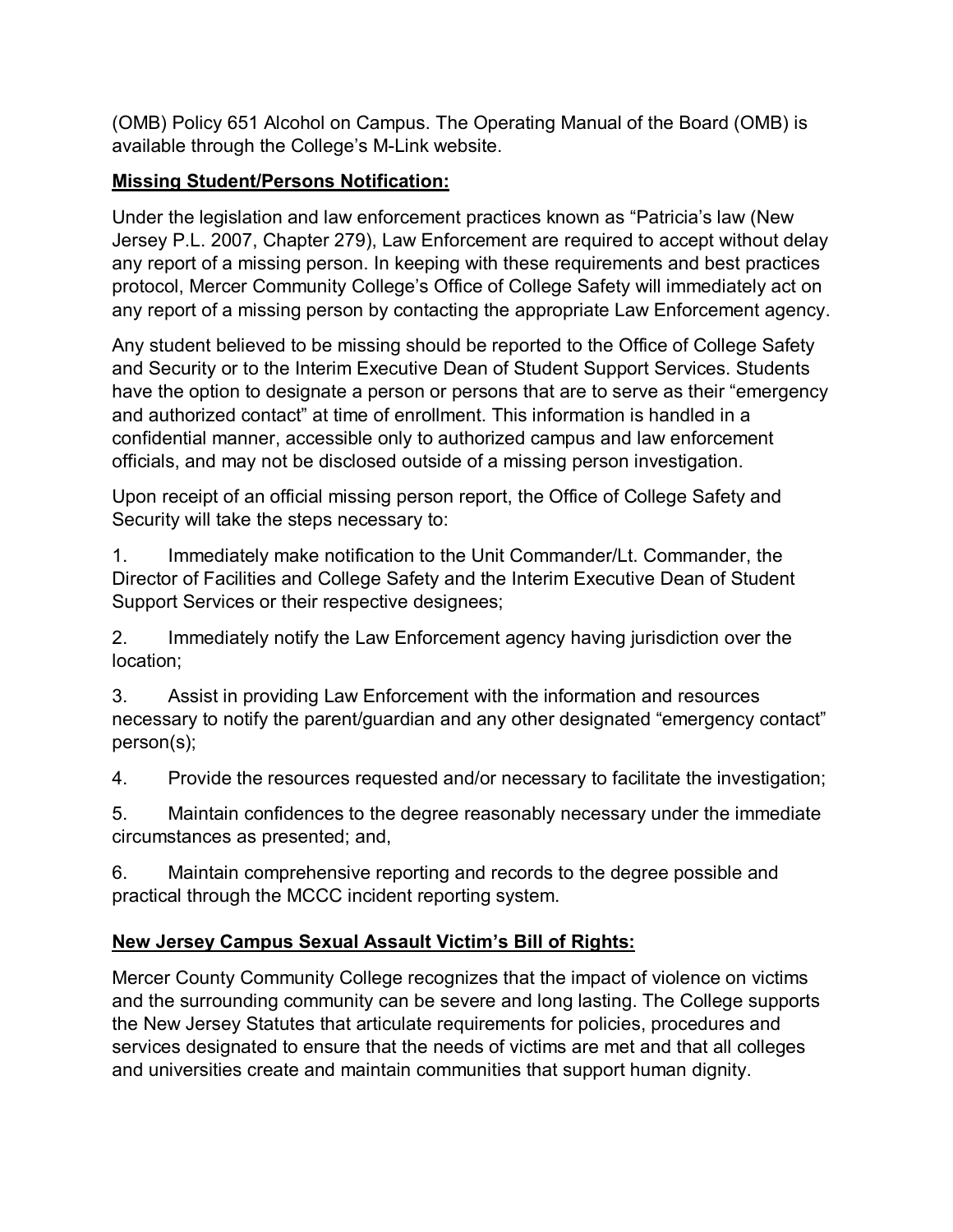The New Jersey Campus Sexual Assault Victim's Bill of Rights is available in its entirety as part of the College's Title IX Sex/Gender Harassment Discrimination and Misconduct Procedure and is and posted on Mercer County College's Web site (http://www.mccc.edu/pdf/title-ix.pdf). As per the Bill of Rights, it is the victim's right to decide whether or not to pursue the matter with law enforcement authorities.

# **Prohibition Against Harassment and Prohibition Against Discrimination Policy:**

As a community of educators and learners, Mercer County Community College is committed to fostering an environment dedicated to learning and mutual respect as reflected in the College's Student Handbook and college policies Prohibition Against Harassment and Prohibition Against Discrimination. All faculty, students and staff at the College have the right to expect an environment that allows them to enjoy the full benefits of their work or learning experience.

The College, therefore, does not condone violations of the college's policies Prohibition Against Harassment and Prohibition Against Discrimination and treats all allegations about violations very seriously. As outlined in the policies, Mercer County Community College prohibits all forms of discrimination, harassment, sexual assault, sexual misconduct, sexual harassment, dating violence, domestic violence and stalking.

The College's policies Prohibition Against Harassment and Prohibition Against Discrimination governs the treatment of harassment and discrimination cases at Mercer County Community College including sexual harassment, sexual misconduct, sexual assault, domestic violence, dating violence and stalking. The policies apply to all students and employees, and to third- parties on College premises or at College sponsored activities.

# **Reporting and Responding To Sexual Assaults:**

Please refer to the College's Title IX Sex/Gender Harassment Discrimination and Misconduct Procedure posted on Mercer County College's Web site (http://www.mccc.edu/pdf/title-ix.pdf for information regarding reporting complaints of harassment, discrimination, sexual harassment, sexual misconduct, sexual assault, domestic violence, dating violence and stalking. Contact information is provided for reporting complaints along with detailed information regarding responsible employees, requesting confidentiality from the college, on and off-campus resources and assistance, protective measures and accommodations and informal and formal procedures the College follows for responding to and resolving student and employee complaints of policy violations.

Also, included in the Policy is more detailed information regarding the College prevention and awareness programs for new and continuing students and employees regarding sexual assault, domestic violence, dating violence and stalking.

# **What to Do if Someone You Know Has Been Sexually Assaulted:**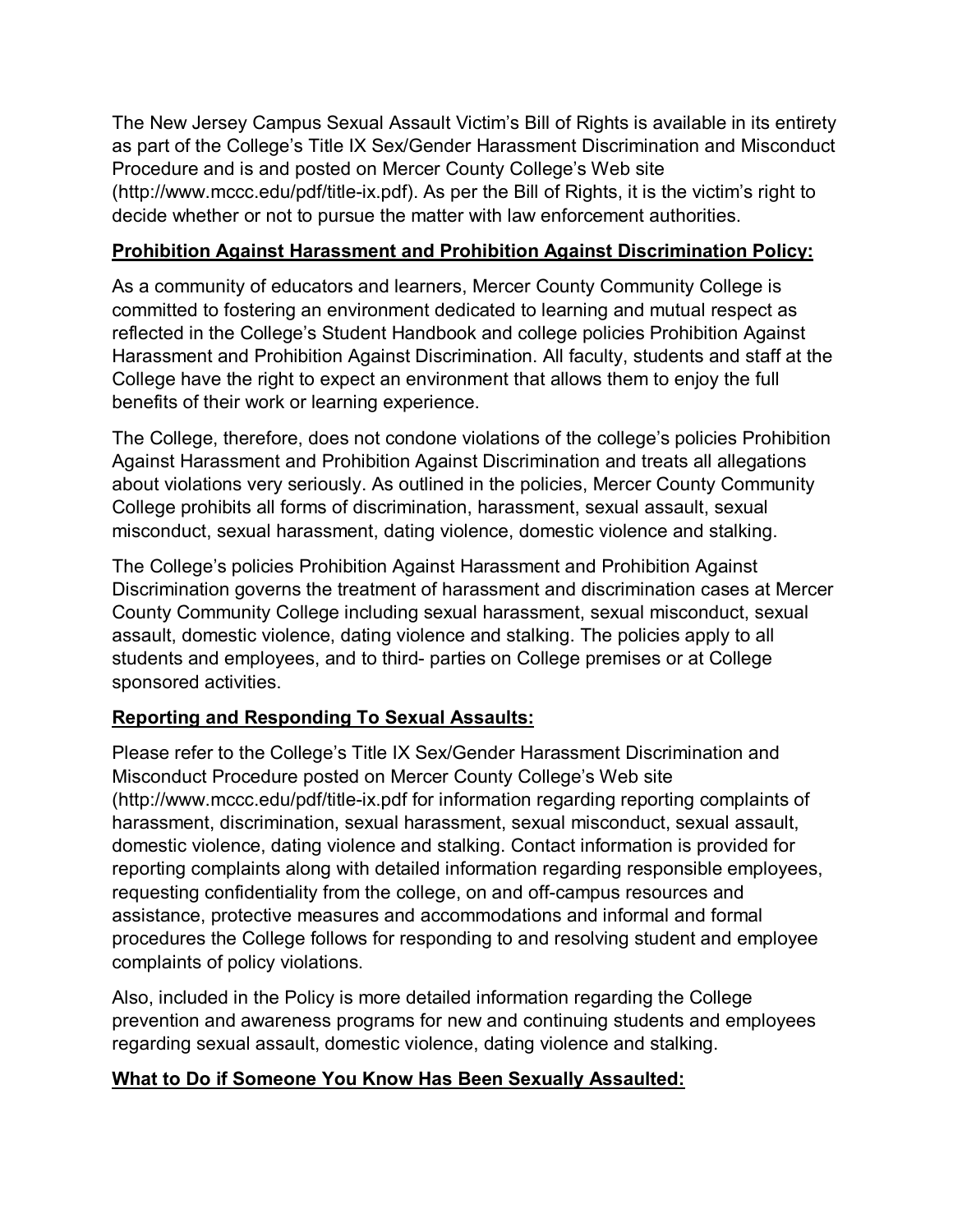The terms sexual assault, rape, acquaintance rape and date rape are often used interchangeably. Sexual assault is a general term that describes all forms of unwanted sexual activity. It includes, but is not limited to, rape or attempted rape.

Assailants can be strangers, acquaintances, friends or family members. Assailants may commit sexual assault by way of violence, threats, coercion, manipulation, pressure or tricks.

Sexual assault in any form is a crime and a violation of the College's Prohibition Against Harassment Policy and Prohibition Against Discrimination Policy, which is included in its entirety at the back of this booklet. Victims of sexual assault are encouraged to talk to someone about what happened so that they can get the help and support they need and the College can respond appropriately.

# **IMMEDIATELY following a Sexual assault:**

1. Get to a safe place.

2. Call someone you trust. No matter how late it is, you should not be alone.

3. Call a friend, a family member or someone else you trust and ask them to stay with you.

4. Get immediate medical attention for possible injuries, sexually transmitted diseases, and pregnancy. Even if you think that you do not have any physical injuries, you should still have a medical examination and discuss the possibility of sexually transmitted infections with a medical provider. You can prevent pregnancy by taking emergency contraceptive pills within 72 hours of the assault.

5. Contact the Office of College Safety and Security (609-570-3503) if you would like to be transported to a hospital for examination.

6. Do not wash or clean up. It may be difficult to keep from cleaning yourself up, but if you do, you may destroy physical evidence that could be useful should you decide to report the assault to the police.

7. Preserve all physical evidence. Do not bathe, shower, douche, eat, drink, smoke, or urinate, if possible. Save all of the clothing you were wearing at the time of the assault. Place each item of clothing in a separate paper bag. Do not use plastic bags. Do not disturb anything in the area where the assault occurred. Evidence can be collected at an emergency room and you can decide later whether or not you want to report the incident to the police. If the crime happened in your room or apartment, do not clean or straighten up until all evidence has been collected. Even if you are not sure about reporting the assault, it makes sense to preserve the option of reporting until you make a final decision.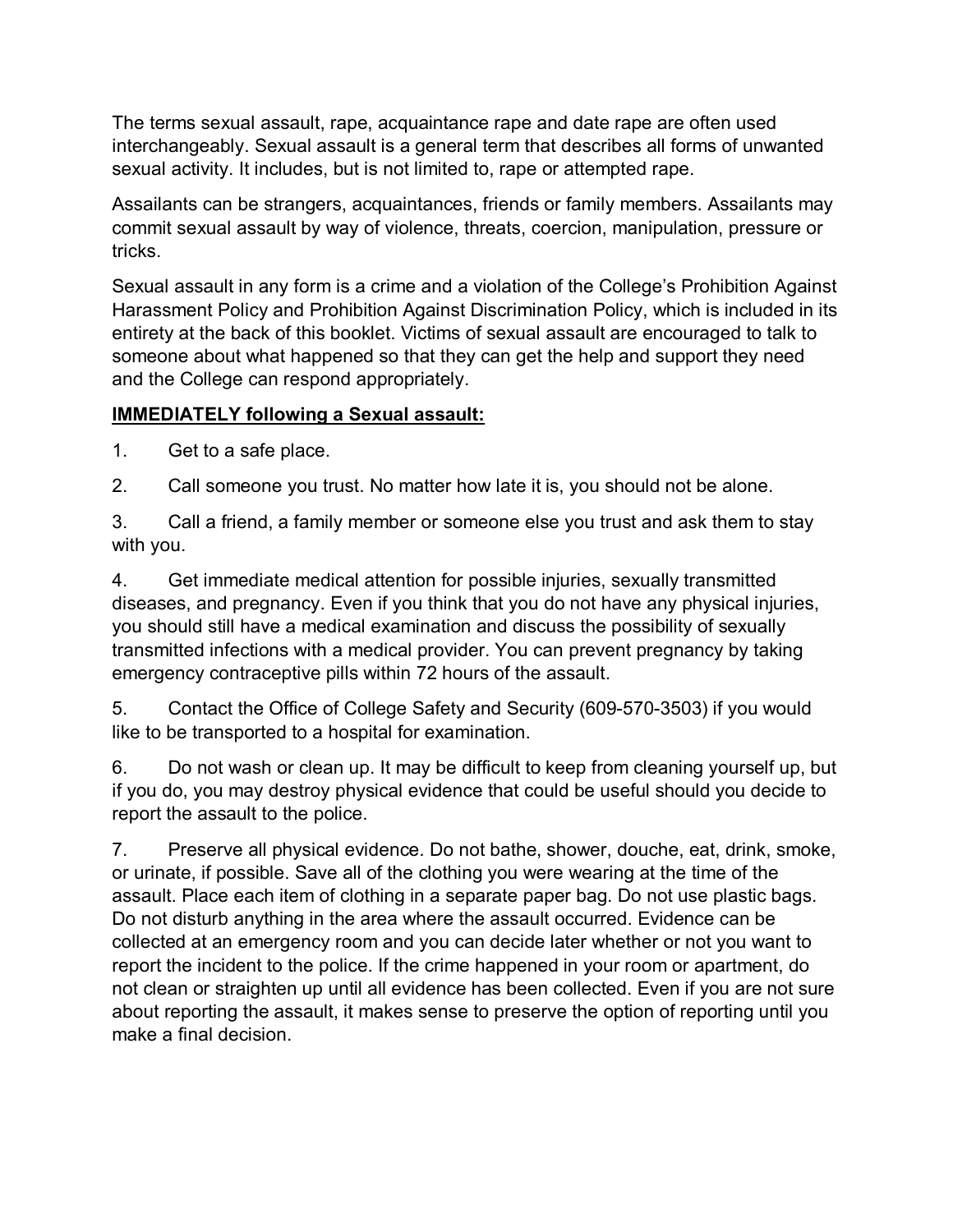8. Write down as much as you can remember about the circumstances of the assault, including a description of the assailant, his or her identity if you know it, and the use of threats or force.

9. Consider reporting the assault to the Office of College Safety and Security and/or the local law enforcement authorities.

Reporting a sexual assault may be an important step in the recovery process and may help to prevent another assault. Reporting an incident to a College official does not mean you must also report the incident to law enforcement authorities. As per the New Jersey Campus Sexual Assault Victim's Bill of Rights, it is the victim's choice whether or not to report the matter to law enforcement authorities.

Reports to the Title IX Coordinator can be made via email, phone, in person, and anonymously at the contact information below. Or at http://www.mccc.edu/communication\_form.shtml

Interim Title IX Coordinator:

Elizabeth Mizerek, MSN, RN, FN-CSA, CNE, CEN, CPEN, FAEN

1200 Old Trenton Rd. – MS 125

West Windsor, NJ 08550

Mail to: PO Box 17202, Trenton NJ 08690 Voice Phone: (609) 570-3556

Email: mizerekl@mccc.edu

Call Womanspace at 609-394-9000 or 800-572-SAFE and speak to a Sexual Assault Support Service Counselor. You do not have to reveal your identity to the counselor. You can ask the counselor to activate the Mercer County Sexual Assault Response Team (SART) if you desire. The SART consists of a Sexual Assault Advocate and a Sexual Assault Nurse Examiner (SANE).

If the Sexual Assault Response Team (SART) is activated, an Advocate and the SANE will meet you at the Mercer County hospital of your choice. You also have the option of asking to have a police officer meet you at the hospital if you would like law enforcement to be notified. You DO NOT have to have law enforcement involved in order to have the advocate and SANE meet you at the hospital. If you do not want to have police involvement, the evidence kit will still be collected and kept, untested, for five years.

The following area hospitals are part of a program that allows SANEs to respond to and perform forensic exams after a sexual assault:

- Capital Health, Regional (Helene Fuld) 750 Brunswick Ave., Trenton NJ 08638; (609) 896-6000
- Capital Health 1 Capital Way, Pennington, NJ 08534; (609) 303-4000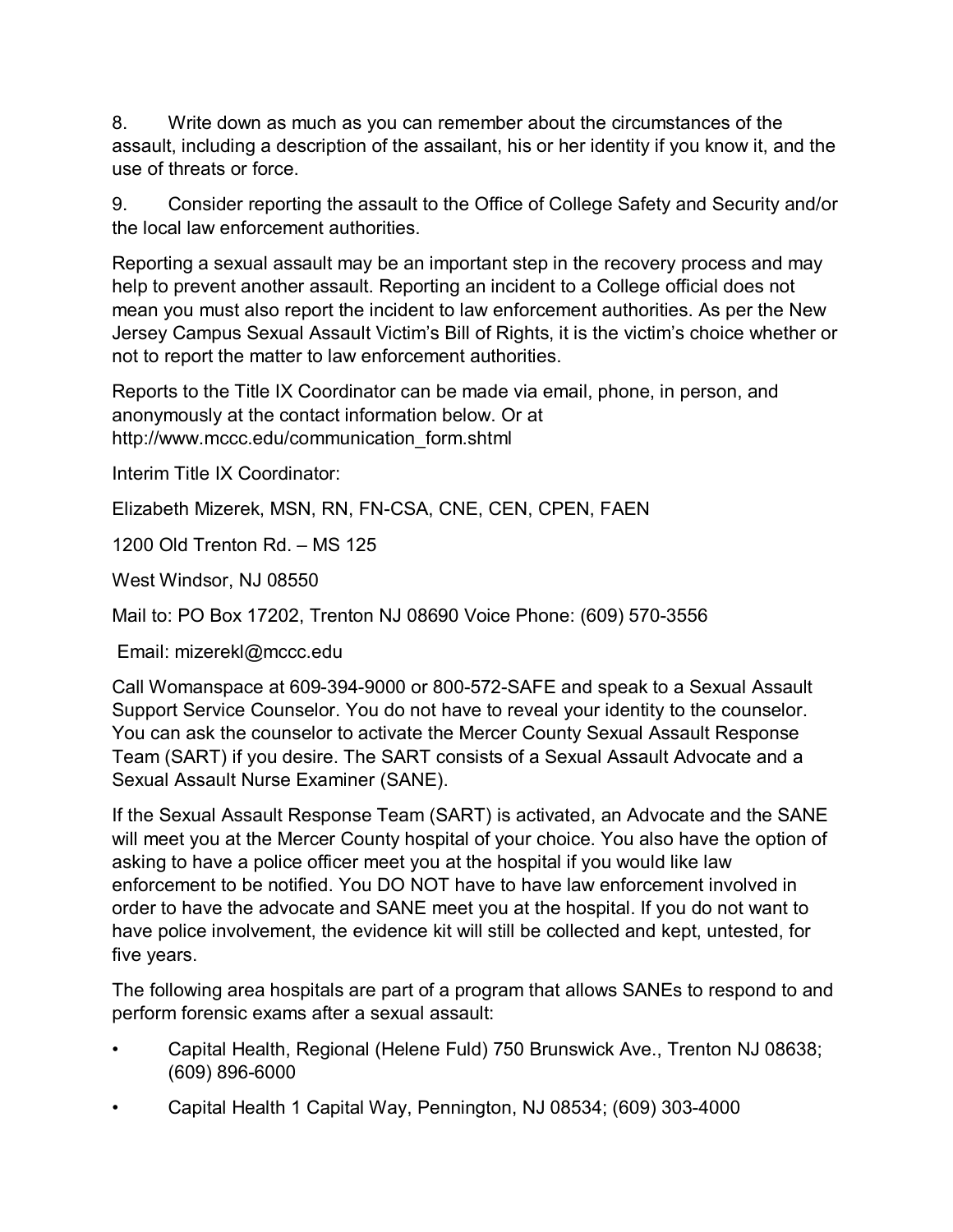- St. Francis Medical Center 601 Hamilton Avenue, Trenton, NJ 08629; (609) 599-5000
- Robert Wood Johnson University Hospital 1 Hamilton Health Place, Hamilton, NJ 08690; (609) 584-6666

Being examined at a hospital may be part of the process of dealing with a sexual assault. It is important to feel safe during this examination. Having someone trained to perform these particular examinations and who understands the trauma of rape can provide this sense of safety.

1. What is the role of a SANE? Sexual Assault Nurse Examiners (SANE) are Registered Nurses (RNs) who have completed specialized training to assist sexual assault victims. SANEs are also trained in identifying patterned injury, documenting injuries, maintaining chain-of-evidence, and providing expert witness testimony.

2. They perform a physical examination, may collect specimens from your body, recommend emergency contraception and medications for sexually transmitted infections and treat minor injuries in conjunction with hospital staff. They make referrals for community agencies and work cooperatively with law enforcement agencies and the courts.

3. SANEs strive to preserve their patients' dignity and ensure that survivors are not retraumatized by the evidence collection process.

# **Additional Services and Contact Information:**

Victims and their friends have the following options available to them:

The Office of College Safety and Security located on the West Windsor Campus is staffed 24 hours a day, every day. The emergency number is 609-570-3503. Officers provide support and assistance. They will prepare an incident report and assist in contacting the police if the victim chooses.

Counseling is available on the West Windsor Campus in the Student Support Services Division located on the 2nd floor of the Student Center or by calling 609-570-3354. Victims can make an appointment with a Professional Licensed Counselor for a private and confidential session.

The West Windsor Police Department is located at 20 Municipal Drive, Princeton Junction, NJ or by calling 609-799-1222 or 911 in an emergency. A police officer will meet with the victim. The police officer(s) will explain their role and how they can be of assistance.

The Trenton Police Department is located at 225 N Clinton Avenue, Trenton, NJ or by calling 609- 989-4170 or 911 in an emergency. A police officer(s) will meet with the victim. The police officer(s) will explain their role and how they can be of assistance.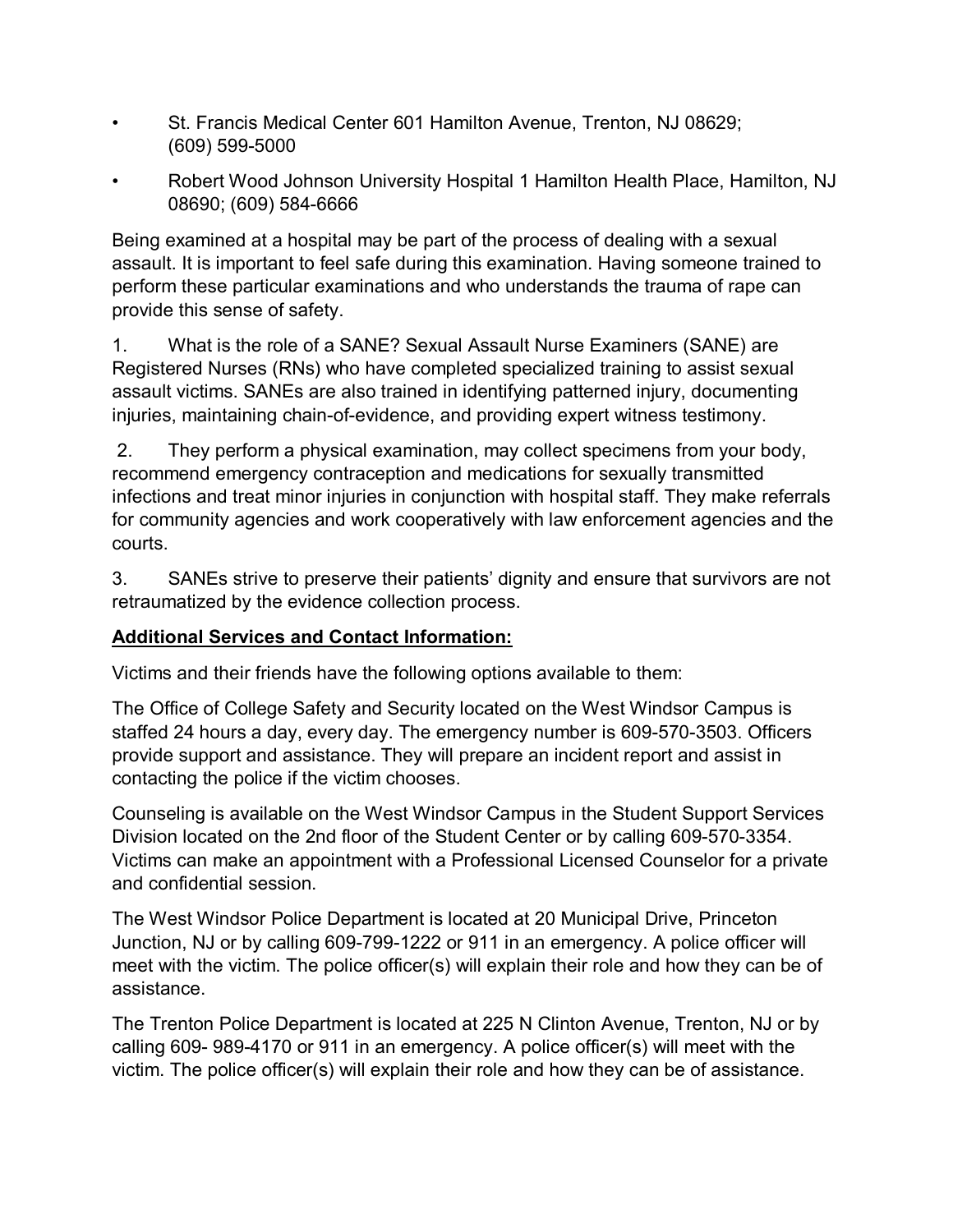Womanspace is a 24-hour crisis and information hotline available at (609) 394-9000. Trained and sensitive counselors and advocates are available on the phone and in person to help the victim through the process and, at the victim's request, will accompany the victim to the hospital, police station, or Public Safety office. All contact with Womanspace is confidential.

# **Disclosures to Victims of Sexual Assault or Other Violence:**

Mercer County Community College will disclose to the victim(s) of sexual assault, dating violence, domestic violence, stalking and other violent crimes the results of any disciplinary hearing conducted by the College, as per either the Student Code of Conduct or the college policies Prohibition Against Harassment and Prohibition Against Discrimination against the student who is the alleged perpetrator of the crime or offense. If the victim is deceased as a result of the crime or offense, the College will provide the results of the disciplinary hearing to the victim's next of kin, if so requested.

# **Faculty and Staff Resources-Prevention and Education:**

All new employees are encouraged to attend New Employee Orientation. This training is conducted by members of the Office of Human Resources. New employees received instructions on a multitude of policies and procedures. Particular focus is centered on sex/gender harassment, discrimination and misconduct, examples of which can include acts of sexual violence, sexual harassment, domestic violence, dating violence, fondling and stalking.

Mercer County Community College has partnered with Campus Answers to provide Title IX trainings to students, staff and faculty. This online program helps to provide sexual assault prevention training across all campus communities. The program integrates scenarios and information that are relatable to these diverse populations, highlighting the broader implications of these important issues, providing critical education on sexual harassment, connecting individuals with support resources, and discussing factors that contribute to sexual and relationship violence to encourage leadership in prevention.

In-Service training, covering the Clery Act, Title IX, Violence Against Women Act, and Sexual Harassment in the form of a comprehensive prevention program for faculty and staff is offered during pre-class week activities. Subjects include but are not limited to:

- Sex/gender harassment,
- Factors that contribute to sexual and relationship violence,
- Responsible Employee--empowerment to become a leader in prevention, and support resources
- Bystander training
- Investigation of Sex Crimes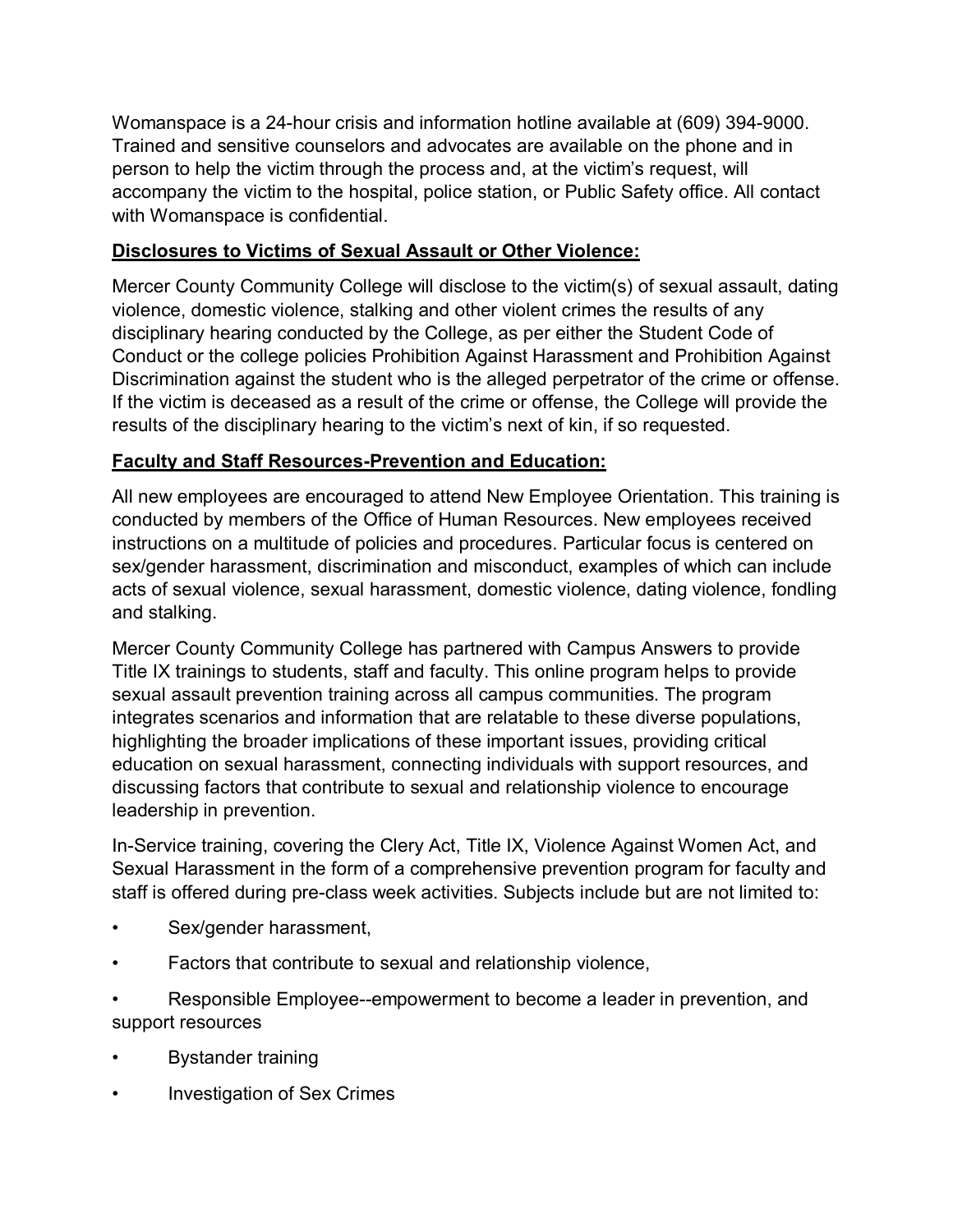- Civil rights investigations
- Complaint procedures and reporting
- Policy Development

# **Student Prevention and Educational Resources:**

Students at Mercer County Community College are introduced to Title IX through the Student Handbook, the College Website and through the Title IX brochure. Students can access the student handbook http://www.mccc.edu/pdf/handbook.pdf

In addition, Mercer County Community College conducts new student orientation, at the beginning of each new semester. Orientation generally includes college information, campus tour, workshops on topics such as choosing a program, respecting the rights of others, study tips, and career opportunities.

Also included is an introduction and review of Mercer County College Title IX policy, the complaint form and the names of College contacts who can receive complaints and perform investigations. To make orientation more accessible, the College offers a webinar version of the orientation and within the webinar is Title IX information.

Additional information regarding Student Orientation, Advising and Registration "SOAR" can be accessed at: http://www.mccc.edu/admissions\_orientation.shtml. Mercer County Community College has partnered with Campus Answers to provide online Title IX training to students. The program integrates scenarios and information that are relatable to these diverse populations, highlighting the broader implications of these important issues, providing critical education on sexual harassment, connecting individuals with support resources, and discussing factors that contribute to sexual and relationship violence to encourage leadership in prevention.

You will need Internet access and audio capabilities. To avoid technical issues, please use any major web browser (e.g., Firefox, Internet Explorer, Google Chrome) released within the previous two years. You may take the course in multiple sittings. The course may include surveys to help personalize your experience and measure students' attitudes and behaviors. All survey responses are confidential; the school will only receive information about the student body as a whole and will never see individual students' answers. Should you experience problems, technical support is available 24/7 and can be accessed from the "Help" link within the course.

# **Other Important Information Regarding Title IX:**

Title IX Policy and a complaint form that students can use to submit a Title IX complaint located at: http://www.mccc.edu/pdf/title-ix.pdf

Student workshops are conducted throughout the semester. Student Life and Leadership department offers workshops on Sexual Harassment and Title IX policies throughout the year and upon request.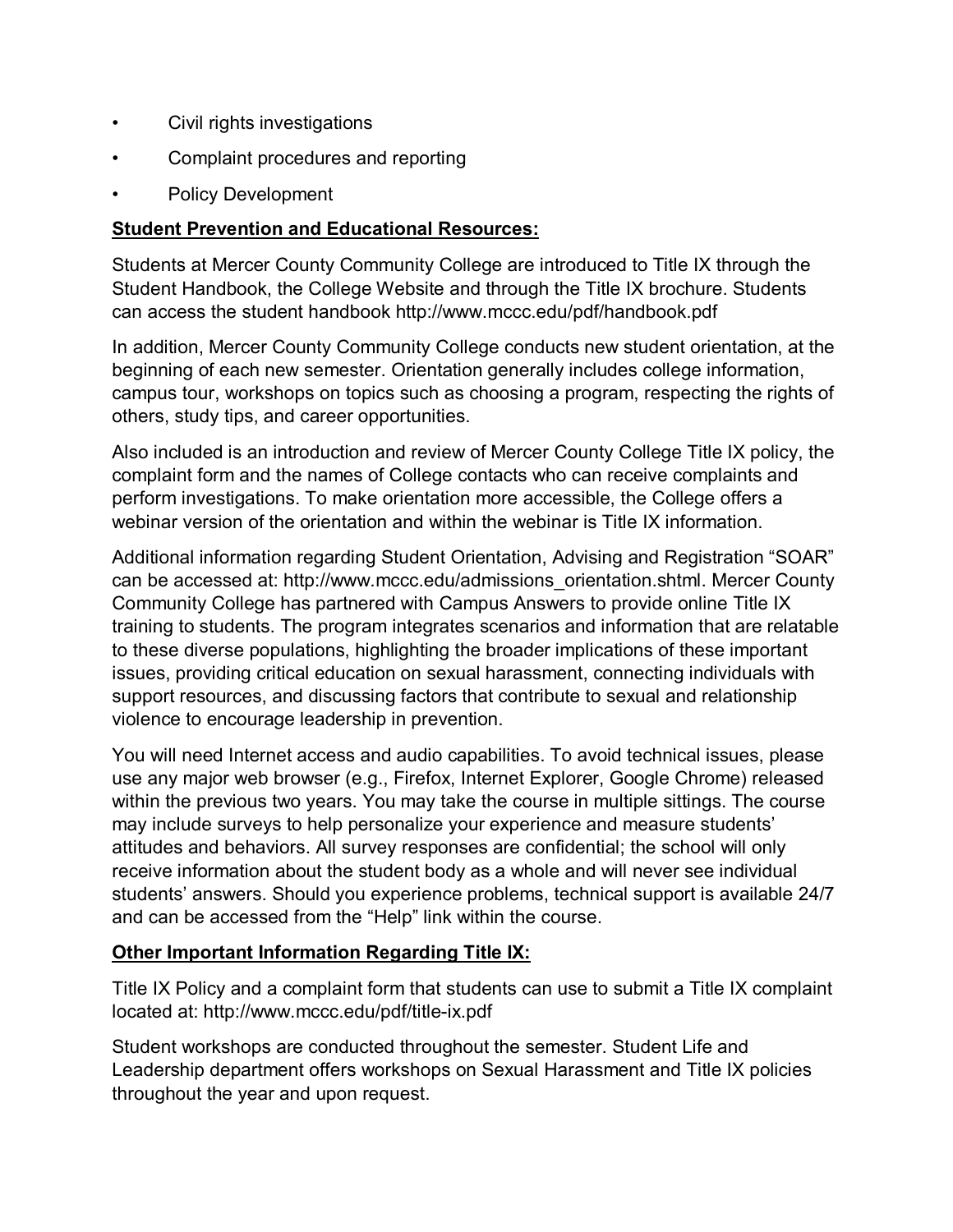Each October Student Life and Leadership works with the student body to promote domestic violence awareness and bullying on each campus in cooperation with Womanspace.

### **Campus Security Statistics**

Crime Definitions from the Uniform Crime Reporting Handbook

The Campus Security Act requires that institutions provide definitions for the reportable offenses that occurred in their Geography. The definitions are provided under Uniform Crime Reporting (UCR) or National Incident Based Reporting System (NIBRS) as appropriate.

**Aggravated Assault**: An unlawful attack by one person upon another for the purpose of inflicting severe or aggravated bodily injury. This type of assault usually is accompanied by the use of a weapon or by means likely to produce death or great bodily harm. (It is not necessary that injury result from an aggravated assault when a gun, knife, or other weapon is used which could and probably would result in serious personal injury if the crime were successfully completed.) [Count one offense per victim]

**Arson**: Any willful or malicious burning or attempt to burn, with or without intent to defraud, a dwelling house, public building, motor vehicle or aircraft, personal property of another, etc. [Count one offense per each incident]

**Burglary:** The unlawful entry of a structure to commit a felony or a theft. For reporting purposes this definition includes: unlawful entry with intent to commit a larceny or felony; breaking and entering with intent to commit a larceny; housebreaking; safecracking; and all attempts to commit any of the aforementioned. [Count one offense per incident]

**Criminal Homicide-Manslaughter by Negligence**: The killing of another person through gross negligence. [Count one offense per victim]

**Criminal Homicide-Murder and Non-Negligent Manslaughter**: The willful (nonnegligent) killing of one human being by another. [Count one offense per victim]

**Dating Violence:** Violence committed by a person who is or has been in a social relationship of a romantic or intimate nature with the victim. The existence of such a relationship shall be determined based on the reporting party's statement and with consideration of the length of the relationship, the type of relationship, and the frequency of interaction between the persons involved in the relationship. [Count one offense per victim]

**Destruction, Damage, or Vandalism of Property:** To willfully or maliciously destroy, damage, deface, or otherwise injure real or personal property without the consent of the owner or the person having custody or control of it. [Count one offense per incident]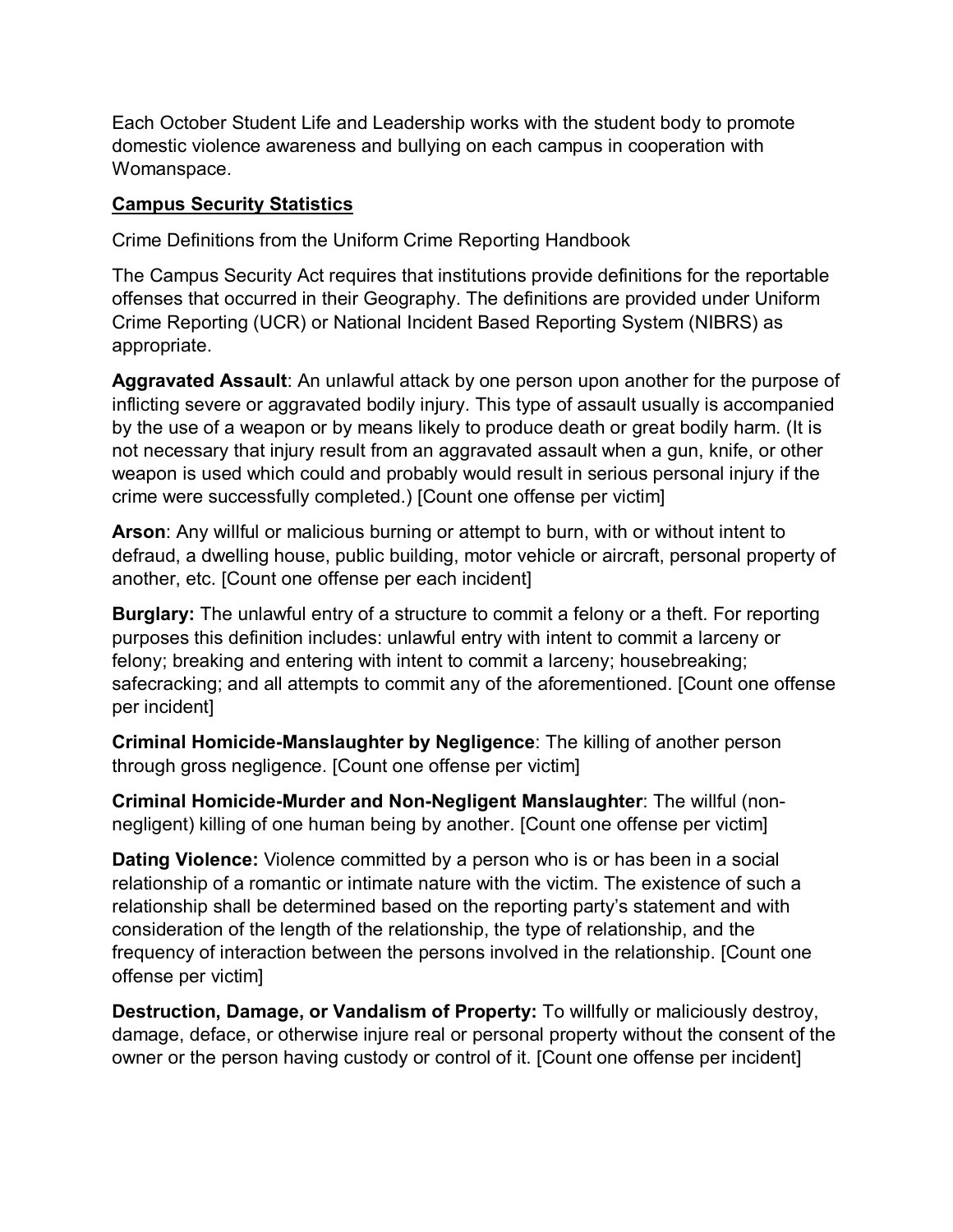**Domestic Violence:** A felony or misdemeanor crime of violence committed by a current or former spouse or intimate partner of the victim; by a person with whom the victim shares a child in common; by a person who is cohabitating with or has cohabited with the victim as a spouse or intimate partner; by a person similarly situated to a spouse of the victim under the domestic or family violence laws of the jurisdiction in which the crime of violence occurred or by any other person against an adult or youth victim who is protected from that person's acts under the domestic or family violence laws of the jurisdiction in which the crime of violence occurred. [Count one offense per victim]

**Drug Abuse Violations**: The violation of laws prohibiting the production, distribution, and/or use of certain controlled substances and the equipment or devices utilized in their preparation and/or use. The unlawful cultivation, manufacture, distribution, sale, purchase, use, possession, transportation, or importation of any controlled drug or narcotic substance. Arrests for violations of state and local laws, specifically those relating to the unlawful possession, sale, use, growing, manufacturing, and making of narcotic drugs. [Count the number of arrests \*]

**Intimidation (Hate Crime Handbook):** To unlawfully place another person in reasonable fear of bodily harm through the use of threatening words and/or other conduct, but without displaying a weapon or subjecting the victim to actual physical attack. [Count one offense per victim]

**Larceny Theft**: The unlawful taking, carrying, leading or riding away of property from the possession or constructive possession of another. Embezzlement, confidence games, forgery, worthless checks, etc., are excluded. [Count one offense per incident]

**Liquor Law Violations:** The violation of state or local laws or ordinances prohibiting the manufacture, sale, purchase, transportation, possession, or use of alcoholic beverages, not including driving under the influence and drunkenness. [Count the number of arrests\*]

**Motor Vehicle Theft:** The theft or attempted theft of a motor vehicle. [Classify as motor vehicle theft all cases where automobiles (including golf carts) are taken by persons not having lawful access even though the vehicles are later abandoned, including joyriding.] [Count one offense per each stolen vehicle]

**Robbery:** The taking or attempting to take anything of value from the care, custody, or control of a person or persons by force or threat of force or violence and/or by putting the victim in fear. [Count one offense per incident]

# **Sex Offenses:**

Rape: The penetration, no matter how slight, of the vagina or anus with any body part or object, or oral penetration by a sex organ of another person, without the consent of the victim. [Count one offense per victim]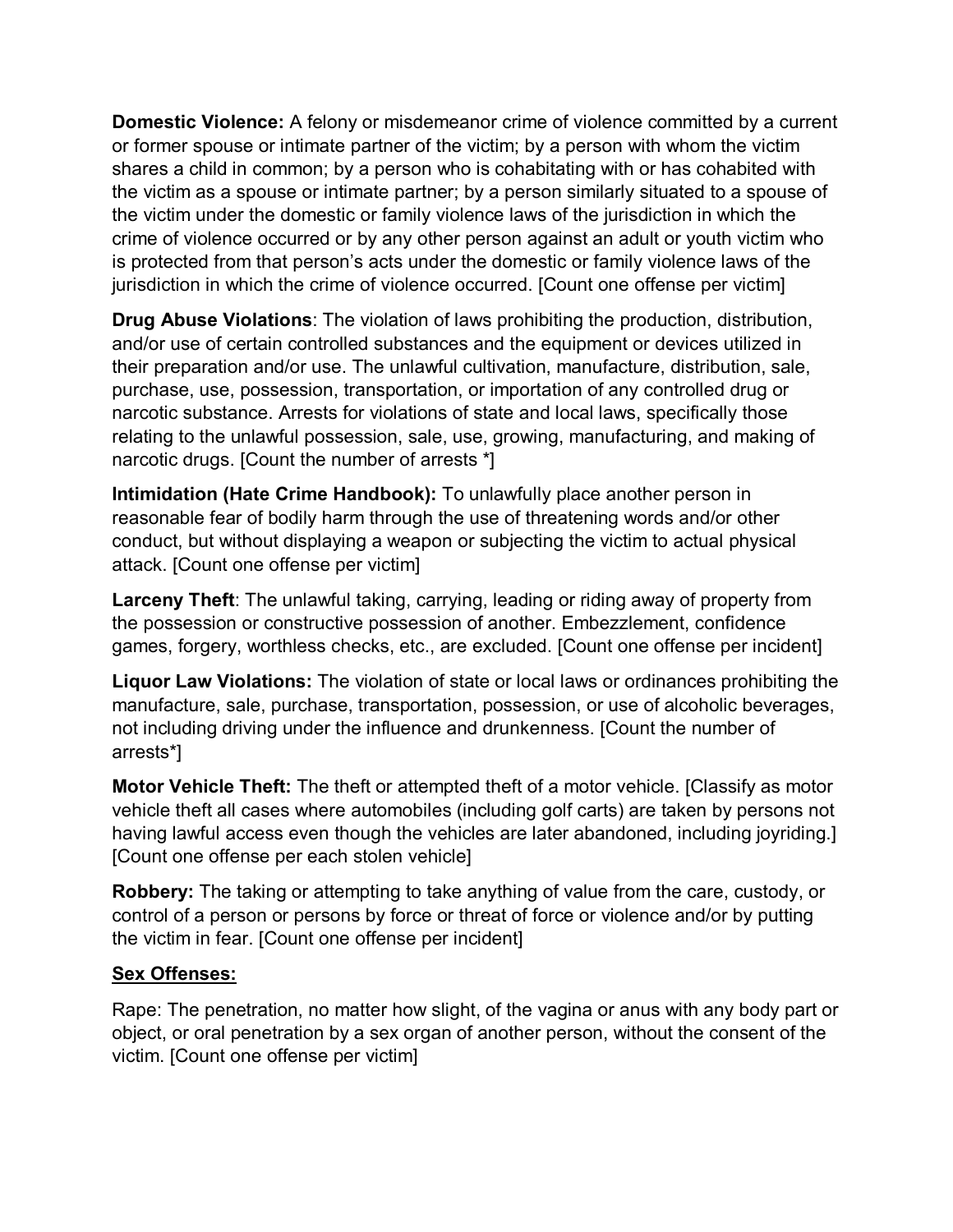**Statutory Rape:** Sexual intercourse with a person who is under the statutory age of consent. [Count one offense per victim]

**Fondling:** The touching of the private body parts of another person for the purpose of sexual gratification, without the consent of the victim, including instances where the victim is incapable of giving consent because of his/her age or because of his/ her temporary or permanent mental incapacity. [Count one offense per victim]

**Incest**: Sexual intercourse between persons who are related to each other within the degrees wherein marriage is prohibited by law. [Count one offense per victim]

**Simple Assault**: An unlawful physical attack by one person upon another where neither the offender displays a weapon, nor the victim suffers obvious severe or aggravated bodily injury involving apparent broken bones, loss of teeth, possible internal injury, severe laceration, or loss of consciousness. [Count one offense per victim]

**Stalking:** Engaging in a course of conduct directed at a specific person that would cause a reasonable person to fear for the person's safety or the safety of others, or suffer substantial emotional distress. [Count one offense per victim]

**Weapon Law Violations:** The violation of laws or ordinances prohibiting the manufacture, sale, purchase, transportation, possession, concealment, or use of firearms, cutting instruments, explosives, incendiary devices, or deadly weapons. This classification encompasses weapons offenses that are regulatory in nature. [Count the number of arrests\*]

\*When counting multiple offenses, the FBI's Uniform Crime Reporting Hierarchy Rule is used. This requires that institutions count only the most serious offense when more than one offense is committed during a single incident. While this applies to all categories above, it is particularly relevant for weapon law, drug abuse, and liquor law violations.

# **New Jersey Statutes:**

The Campus Security Act requires institutions to provide the local jurisdiction definition for dating violence, domestic violence, stalking, sexual assault and consent. The definitions below are taken from Title 2C of the New Jersey Criminal Code.

**Consent:** a. In General. The consent of the victim to conduct charged to constitute an offense or precludes the infliction of the harm or evil sought to be prevented by the law defining the offense. b. Consent to Bodily Harm. When conduct is charged to constitute an offense because it causes or threatens bodily harm, consent to such conduct or to the inflictions of such harm Is a defense if: (1) The bodily harm consented to or threatened by the conduct consented to is not serious; or (2) The conduct and the harm are reasonable foreseeable hazards of joint participation in a concerted activity of a kind not forbidden by law; or (3) The consent establishes a justification for the conduct under chapter 3 of the code\*. c. Ineffective Consent. Unless otherwise provided by the code or by the law defining the offense, assent does not constitute consent if: (1) It Is given by a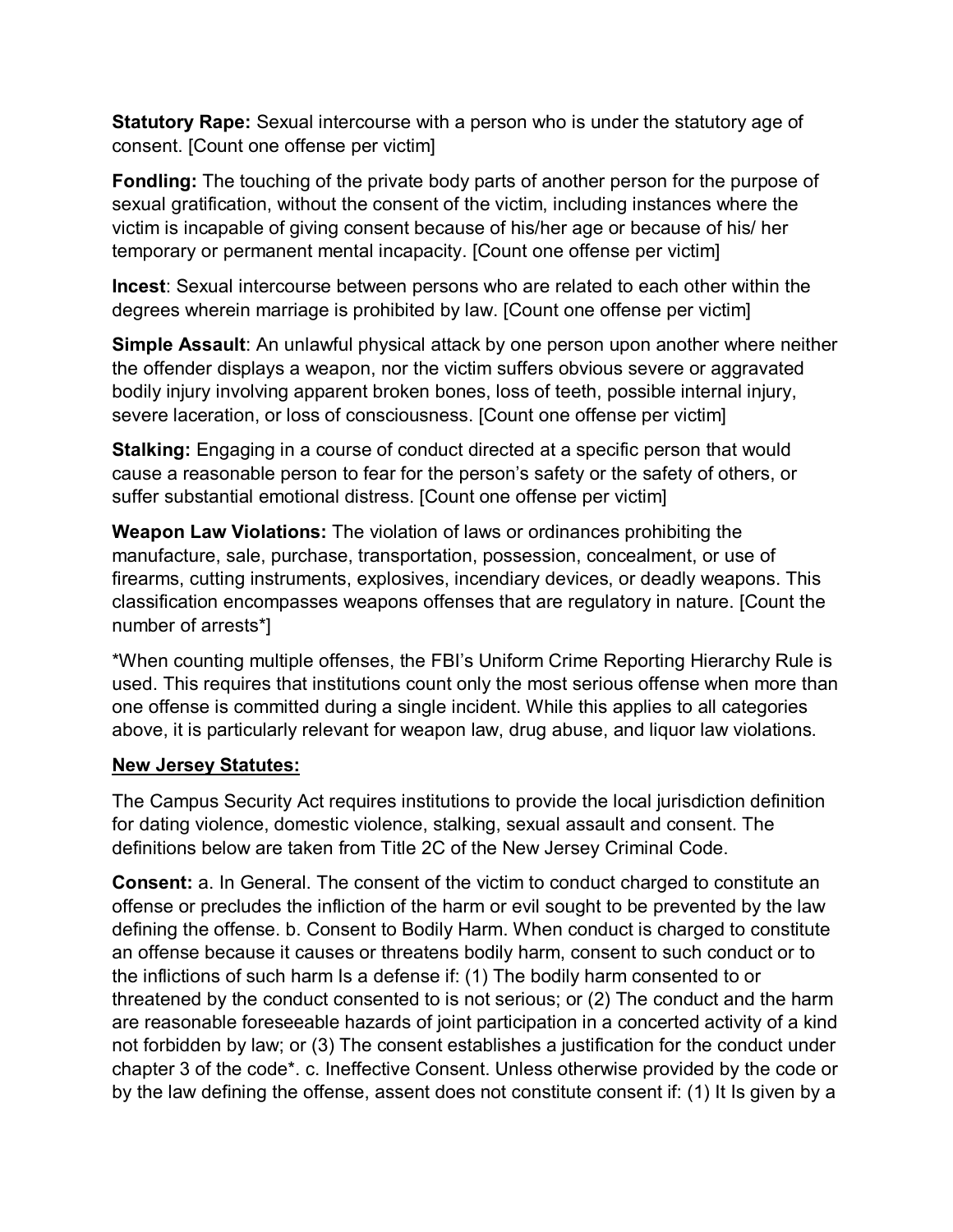person who is legally incompetent to authorize the conduct charged to constitute the offense; or (2) It is given by a person who by reason of youth, mental disease or defect or intoxication is manifestly unable or known by the actor to be unable to make a reasonable judgment as to the nature of harmlessness of the conduct charged to constitute an offense; or (3) It is induced by force, duress or deception of a kind sought to be prevented by the law defining the offense. \*Chapter 3 of the code (entitled General Principles of Justification) primarily covers Use of Force matters.

**Dating Violence**: The State of New Jersey does not have a specific law regarding dating violence. It is part of the domestic violence law.

**Domestic Violence:** The occurrence of one or more of the following acts inflicted upon a person protected under this act by an adult or an emancipated minor: Homicide, Assault, Terroristic threats, Kidnapping, Criminal restraint, False imprisonment, Sexual Assault, Criminal sexual contact, Lewdness, Criminal mischief, Burglary, Criminal trespass, Harassment, and Stalking. When one or more of these acts is Inflicted by an unemancipated minor upon a person protected under this act, the occurrence shall not constitute "domestic violence," but may be the basis for the filing of a petition or complaint pursuant to the provisions of section 11 of P.L. 1982, c77 (C2A:4A-30). "Victim of domestic violence" means a person protected under this act and shall include any person who is 18 years of age or older or who is an emancipated minor and who has been subjected to domestic violence by a spouse, former spouse, or any other person who is a present or former household member. "Victim of domestic violence" also includes any person, regardless of age, who has been subjected to domestic violence by a person with whom the victim has had a child in common, or with whom the victim anticipated having a child in common, if one of the parties is pregnant. "Victim of domestic violence" also includes any person who has been subjected to domestic violence by a person with whom the victim had a dating relationship.

**Sexual Assault**: An actor is guilty of aggravated sexual assault if he commits an act of sexual penetration with another person under any one of the following circumstances: (1) The victim is less than 13 years old; (2) The victim is at least 13 but less than 16 years old; and (a) The actor is related to the victim by blood or affinity to the third degree, or (b) The actor has supervisory or disciplinary power over the victim by virtue of the actor's legal, professional, or occupational status, or (c) The actor is a resource family parent, a guardian, or stands in loco parentis within the household; (3) The act is committed during the commission, or attempted commission, whether alone or with one or more other persons, of robbery, kidnapping, homicide, aggravated assault on another, burglary, arson or criminal escape; (4) The actor is armed with a weapon or any object fashioned in such a manner as to lead the victim to reasonably believe it to be a weapon or object; (5) The actor is aided or abetted by one or more other persons and the actor uses physical force or coercion; (6) The actor uses physical force or coercion; (7) The victim is one whom the actor knew or should have known was physically helpless, mentally defective or mentally incapacitated. Aggravated sexual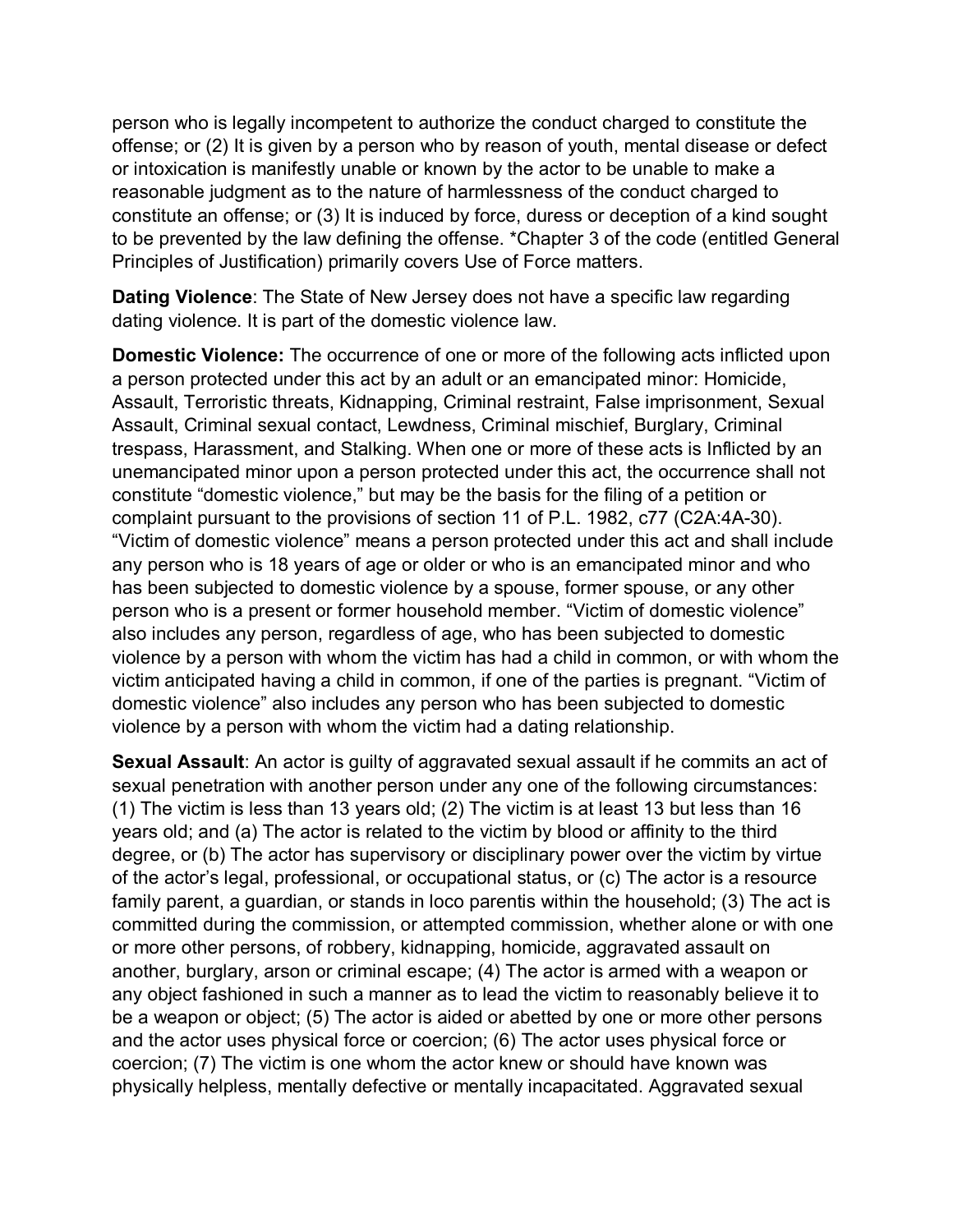assault Is a crime of the first degree. b. An actor is guilty of sexual assault if he commits an act of sexual contact with a victim who is less than 13 years old and the actor is at least 4 years older than the victim. c. An actor is guilty of sexual assault if he commits an act of sexual penetration with another person under any one of the following circumstances: (1) The actor uses physical force or coercion, but the victim does not sustain severe personal injury; (2) The victim is on probation or parole, or is detained in a hospital, prison or other institution and the actor has supervisory or disciplinary power over the victim by virtue of the actor's legal, professional or occupational status; (3) The victim Is at least 16 but less than 18 years old and: (a) The actor is related to the victim by blood or affinity to the third degree; or (b) The actor has supervisory or disciplinary power of any nature or in any capacity over the victim; or (c) The actor is a resource family parent, a guardian, or stands in loco parentis within the household; (4) The victim is at least 13 but less than 16 years old and the actor Is at least four years older than the victim. Sexual assault is a crime of the second degree.

Accompanying definitions: a. "Actor" means a person accused of an offense proscribed under this act; b. "Victim" means a person alleging to have been subjected to offenses proscribed to this act; c. "Sexual penetration" means vaginal intercourse, cunnilingus, fellatio or anal intercourse between persons or insertion of the hand, finger or object into the anus or vagina either by the actor or upon the actor's instruction. The depth of insertion shall not be relevant as to the question of commission of the crime.

**Stalking:** As used in this act: (1) "Course of conduct" means repeatedly maintaining a visual or physical proximity to a person; directly, indirectly, or through third parties, by any action, method, device, or means, following, monitoring, observing, surveilling, threatening, or communicating to or about, a person, or interfering with a person's property; repeatedly committing harassment against a person; or repeatedly conveying, or causing to be conveyed, verbal or written threats implied by conduct or a combination thereof directed at or toward a person. (2) "Repeatedly" means on two or more occasions. (3) "Emotional distress" means significant mental suffering or distress. (4) "Cause a reasonable person to fear" means to cause fear which a reasonable victim, similarly situated, would have under the circumstances. b. A person is guilty of stalking, a crime of the fourth degree, if he: purposefully or knowingly engages in a course of conduct directed at a specific person that would cause a reasonable person to fear for his safety or the safety of a third person or suffer other emotional distress. c. A person is guilty of a crime of the third degree if he commits the crime of stalking in violation of an existing court order prohibiting the behavior. d. A person who commits a second or subsequent offense of stalking against the same victim is guilty of a crime of the third degree. e. A person is guilty of a crime of the third degree if he commits the crime of stalking while serving a term of imprisonment or while on parole or probation as the result of a conviction for any indictable offense under the laws of this State, any other state of the United States. f. This act shall not apply to conduct which occurs during organized group picketing.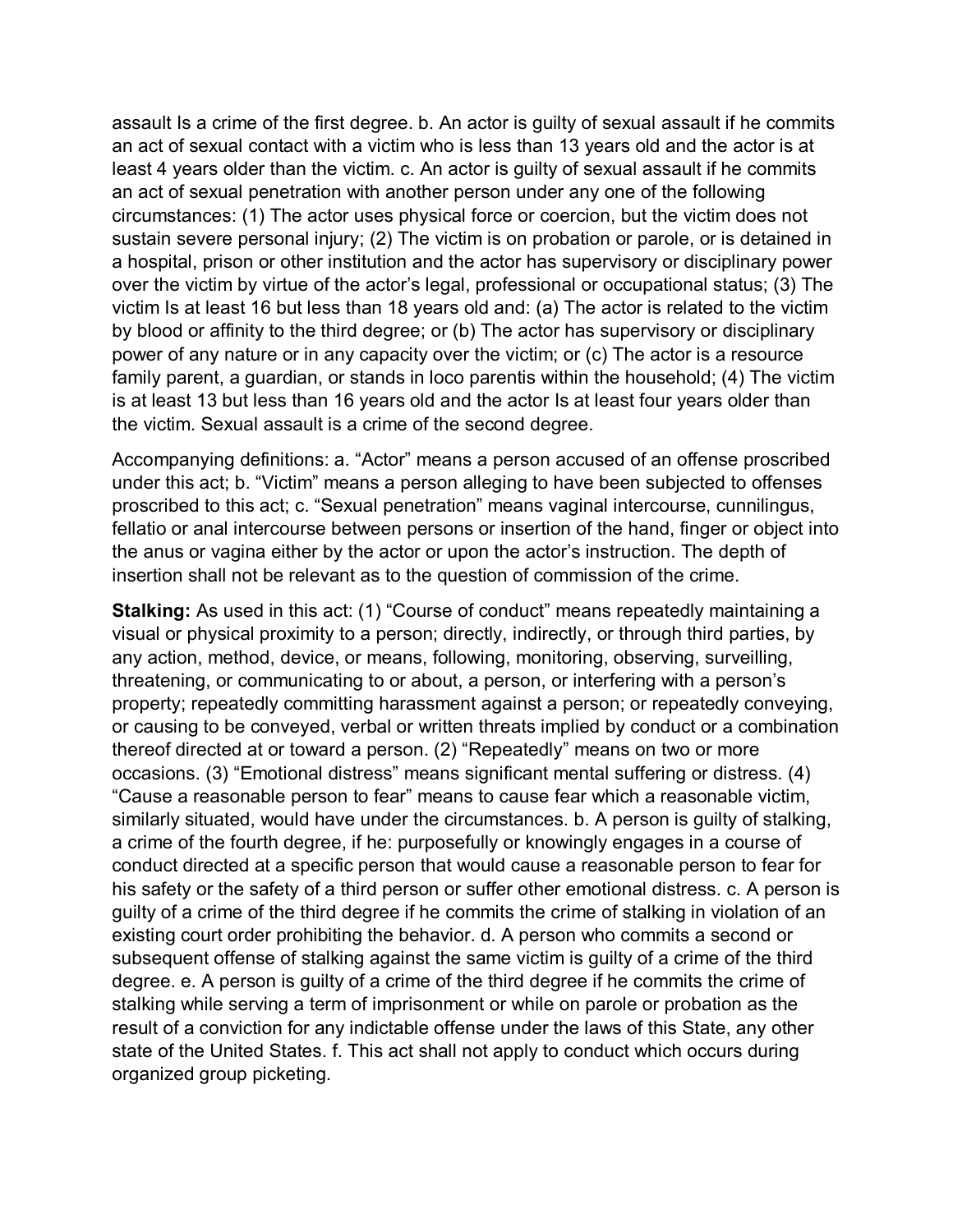# **Geography Terms:**

**On Campus**: Any building or property owned or controlled by an institution within the same reasonably contiguous geographic area and used by the institution in direct support of, or in a manner related to, the institution's educational purposes, including residence halls; and any building or property that is within or reasonably contiguous to the institution that is owned by the institution but controlled by another person, is frequently used by students, and supports institutional purposes (such as a food or other retail vendor).

**On Campus Residence Halls**: "Dormitories or other residential facilities for students on campus" is a subset of the on-campus category. Institutions must disclose the total number of on-campus crimes, including those in dorms or other residential facilities for students on campus, and must also make a separate disclosure limited to the number of crimes occurring in student dorms or residential facilities on campus.

**Non-Campus Building or Property:** Any building or property owned or controlled by a student organization that is officially recognized by the institution; or any building or property owned or controlled by an institution that is used in direct support of, or in relation to, the institution's educational purposes, is frequently used by students, and is not within the same reasonably contiguous geographic area of the institution. Also included in this category are hotels where athletic teams, student groups and clubs stayed for a period longer than one night.

**On Public Property**: All public property, including thoroughfares, streets, sidewalks, and parking facilities, that is within the campus, or immediately adjacent to and accessible from the campus.

# **Hate Crimes:**

Colleges and universities must report by geographic location and by category of prejudice the following offenses and any crime involving bodily injury reported to local police agencies or to a campus security authority that manifests evidence that the victim was intentionally selected because of the perpetrator's bias: criminal homicide, sex offenses, robbery, burglary, motor vehicle theft, larceny-theft, aggravated assault, simple assault, intimidation, arson, and property damage, destruction, and vandalism. Included in the bodily injury category are all applicable crimes with the exception of aggravated assault which is a separate crime category. Categories of bias are: race, gender, gender identity, religion, national origin, sexual orientation, ethnicity, or disability.

Mercer County Community College did not have any reported hate crimes on campus for the calendar years 2017, 2018 and 2019 in any of the following geographies: oncampus, non-campus building or property and public property.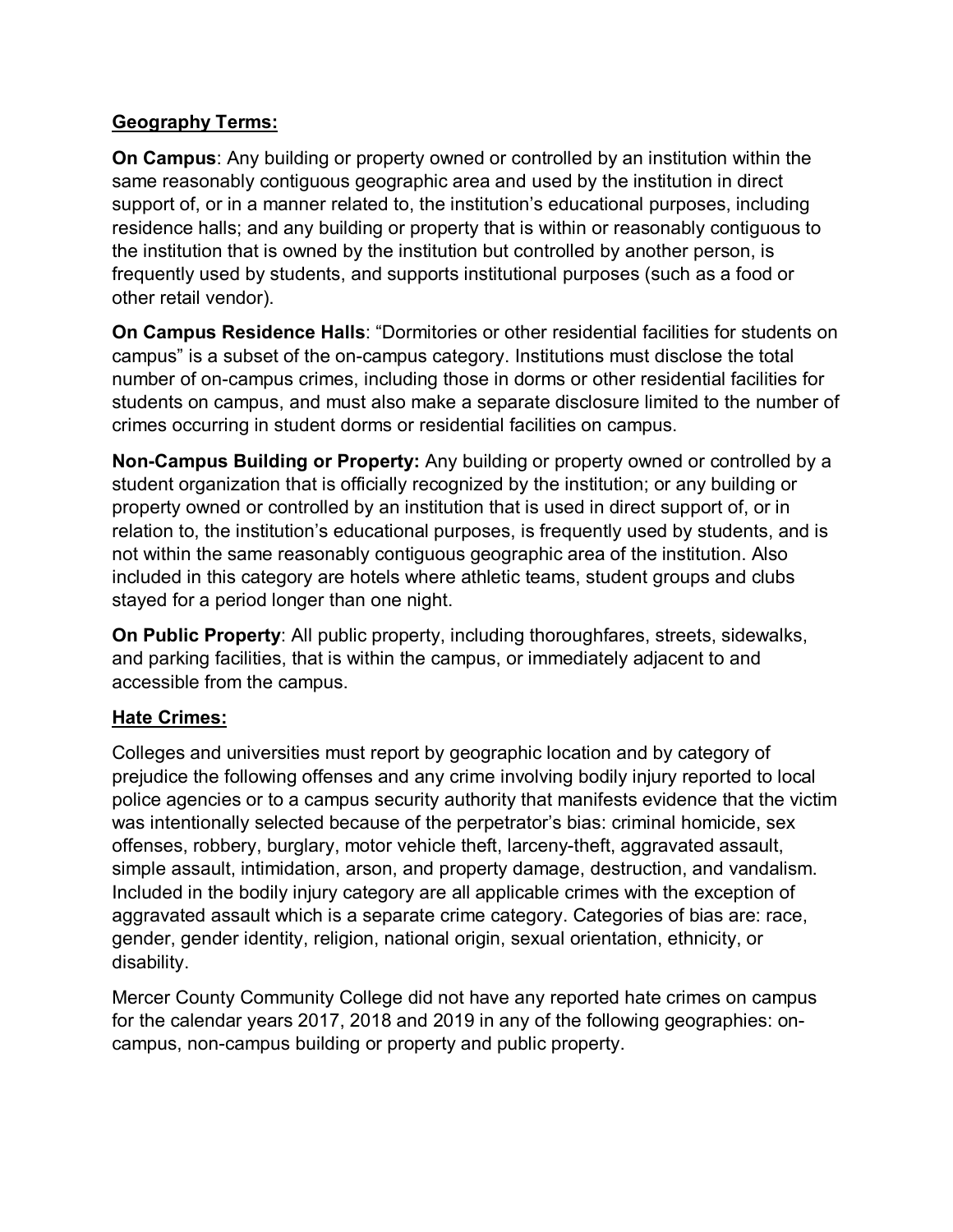New Jersey Sex Offender Internet Registry

For information concerning sex offenders in the state of New Jersey, go to the New Jersey Sex Offender Internet Registry at [www.NJSP.org/sex-offender-registry/](http://www.njsp.org/sex-offender-registry/)

# **MCCC Social Media:**

Mercer County Community College's presence on various social media websites delivers constant contact with specific areas of the college as well as interaction with fellow students and others in the community.

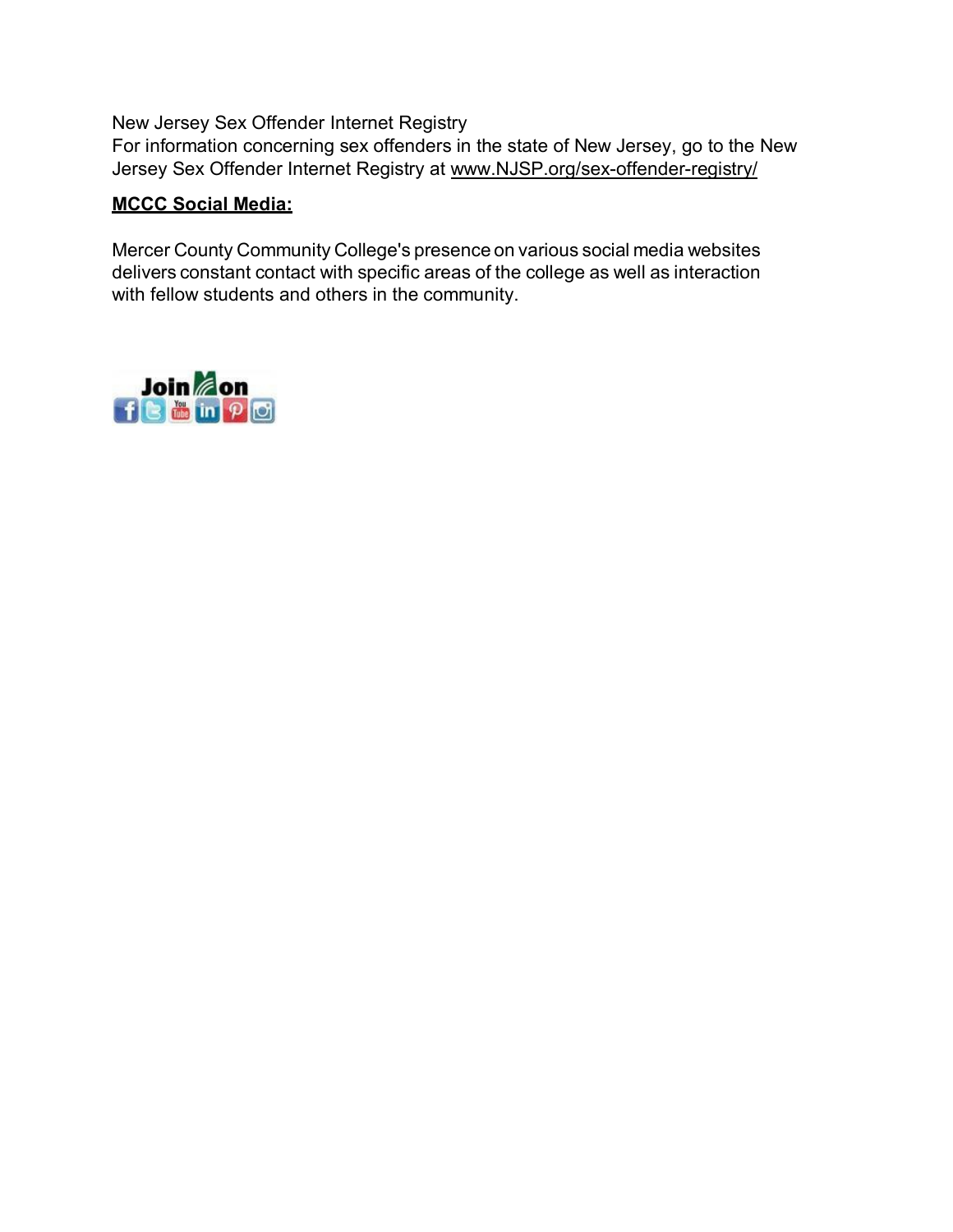# **Annual Clery Crime Statistics West Windsor Campus**

| <b>Total Crimes</b>        | On                  | Non             | Public              | On                  | Non             | Public       | On                  | Non             | Public      |
|----------------------------|---------------------|-----------------|---------------------|---------------------|-----------------|--------------|---------------------|-----------------|-------------|
| Reported For:              | Campus              | Campus          | Property            | Campus              | Campus          | Property     | Campus              | Campus          | Property    |
|                            |                     | <b>Building</b> |                     |                     | <b>Building</b> |              |                     | <b>Building</b> |             |
|                            |                     | or<br>Property  |                     |                     | or<br>Property  |              |                     | or<br>Property  |             |
| Offense Type:              |                     |                 |                     |                     |                 |              |                     |                 |             |
| (Includes Attempts)        | 2017                | 2017            | 2017                | 2018                | 2018            | 2018         | 2019                | 2019            | 2019        |
| Murder/Non                 | $\pmb{0}$           | $*_{0}$         | $\mathbf 0$         | $\mathbf 0$         | ${}^*0$         | $\mathbf 0$  | $\mathbf 0$         | $*_{0}$         | $\mathbf 0$ |
| Negligent                  |                     |                 |                     |                     |                 |              |                     |                 |             |
| Manslaughter<br>Negligent  | $\mathbf 0$         | $*_{0}$         | $\mathbf 0$         | $\mathbf 0$         | $*_{0}$         | $\mathbf 0$  | $\mathbf 0$         | $*_{0}$         | $\mathbf 0$ |
| Manslaughter               |                     |                 |                     |                     |                 |              |                     |                 |             |
|                            |                     |                 |                     |                     |                 |              |                     |                 |             |
| Sex Offenses               |                     |                 |                     |                     |                 |              |                     |                 |             |
| Rape                       | $\pmb{0}$           | $*4$            | $\mathbf 0$         | $\mathbf 0$         | $*_{1}$         | 0            | 0                   | $*3$            | $\pmb{0}$   |
| <b>Statutory Rape</b>      | $\pmb{0}$           | $*_{0}$         | $\mathbf 0$         | $\pmb{0}$           | $*_{0}$         | $\mathbf 0$  | 0                   | $*_{0}$         | $\pmb{0}$   |
| Incest                     | $\mathbf 0$         | $*_{0}$         | $\mathbf 0$         | $\mathbf 0$         | $*_{0}$         | $\mathbf 0$  | 0                   | $*_{0}$         | $\mathbf 0$ |
| Fondling                   | $\pmb{0}$           | $*5$            | $\mathbf 0$         | $\mathbf 0$         | $*6$            | $\mathbf 0$  | $\mathbf 0$         | $*8$            | $\mathbf 0$ |
| Robbery                    | $\overline{2}$      | $*_{0}$         | $\mathbf 0$         | $\mathbf 0$         | $*2$            | $\mathbf 0$  | $\mathbf 0$         | $*2$            | $\mathbf 0$ |
| <b>Aggravated Assault</b>  | 0                   | $*2$            | $\mathbf 0$         | $\mathbf 0$         | $*_{2}$         | $\mathbf 0$  | $\mathbf 0$         | $*2$            | $\pmb{0}$   |
| <b>Burglary</b>            | 3                   | $*15$           | $\mathbf 0$         | 16                  | $*31$           | $\mathbf 0$  | $\overline{2}$      | $*_{4}$         | $\mathbf 0$ |
| Arson                      | 0                   | $*16$           | $\mathbf 0$         | $\mathbf 0$         | $*_{4}$         | $\mathbf 0$  | $\mathbf{1}$        | $*_{4}$         | $\mathbf 0$ |
| Motor Vehicle Theft        |                     |                 |                     |                     |                 |              |                     |                 |             |
| (Does Not Include          | 0                   | $*_{1}$         | 0                   | $\pmb{0}$           | $^*0$           | $\pmb{0}$    | 0                   | $*_{0}$         | 0           |
| Theft From vehicle)        |                     |                 |                     |                     |                 |              |                     |                 |             |
| <b>VAWA Offenses</b>       |                     |                 |                     |                     |                 |              |                     |                 |             |
| <b>Domestic Violence</b>   | 1                   | $*12$           | $\mathbf 0$         | $\overline{2}$      | $*18$           | $\mathbf 0$  | 5                   | $*17$           | 0           |
| Dating Violence            | $\mathbf 0$         | $*_{0}$         | $\mathbf 0$         | $\pmb{0}$           | ${}^\ast 0$     | $\mathbf 0$  | $\mathbf 0$         | $*_{0}$         | $\mathbf 0$ |
| Stalking                   | $\overline{2}$      | $*3$            | $\pmb{0}$           | 5                   | $*5$            | $\pmb{0}$    | 6                   | $*_{4}$         | $\pmb{0}$   |
| Arrest:                    |                     |                 |                     |                     |                 |              |                     |                 |             |
| Liquor Law                 | $\mathbf 0$         | $*_{0}$         | $\mathbf 0$         | $\mathbf 0$         | $*_{0}$         | 0            | $\mathbf 0$         | $*_{0}$         | $\mathbf 0$ |
| <b>Drugs</b>               | $\mathbf{1}$        | $*28$           | $\mathsf{O}\xspace$ | $\mathsf{O}\xspace$ | $*35$           | 0            | $\mathbf{1}$        | $*28$           | $\mathbf 0$ |
| <b>Illegal Weapons</b>     | $\mathbf 0$         | $*_{0}$         | $\mathbf 0$         | $\mathsf{O}\xspace$ | $^*0$           | $\mathbf 0$  | $\mathbf 0$         | $*_{0}$         | $\mathbf 0$ |
| <b>Disciplinary Action</b> |                     |                 |                     |                     |                 |              |                     |                 |             |
| Judicial Refers For        |                     |                 |                     |                     |                 |              |                     |                 |             |
| Violations Of:             |                     |                 |                     |                     |                 |              |                     |                 |             |
| Liquor Law                 | 1                   | *219            | $\mathbf 0$         | $\mathbf 0$         | $*180$          | 0            | $\mathbf 0$         | $*116$          | $\mathbf 0$ |
| <b>Drugs</b>               | $\mathsf{O}\xspace$ | $*25$           | $\mathbf{1}$        | $\mathsf{O}\xspace$ | $*28$           | $\pmb{0}$    | $\mathbf{1}$        | $*26$           | $\mathbf 0$ |
| <b>Illegal Weapons</b>     | $\mathbf{1}$        | $*2$            | $\pmb{0}$           | $\pmb{0}$           | $*_{0}$         | $\mathsf{O}$ | $\mathsf{O}\xspace$ | $*2$            | $\mathbf 0$ |

\*Mercer County Community College Provides Housing For Students at Rider University. Rider University's Clery Offenses Are Captured and Recorded in the Non-Campus Building or Property Category.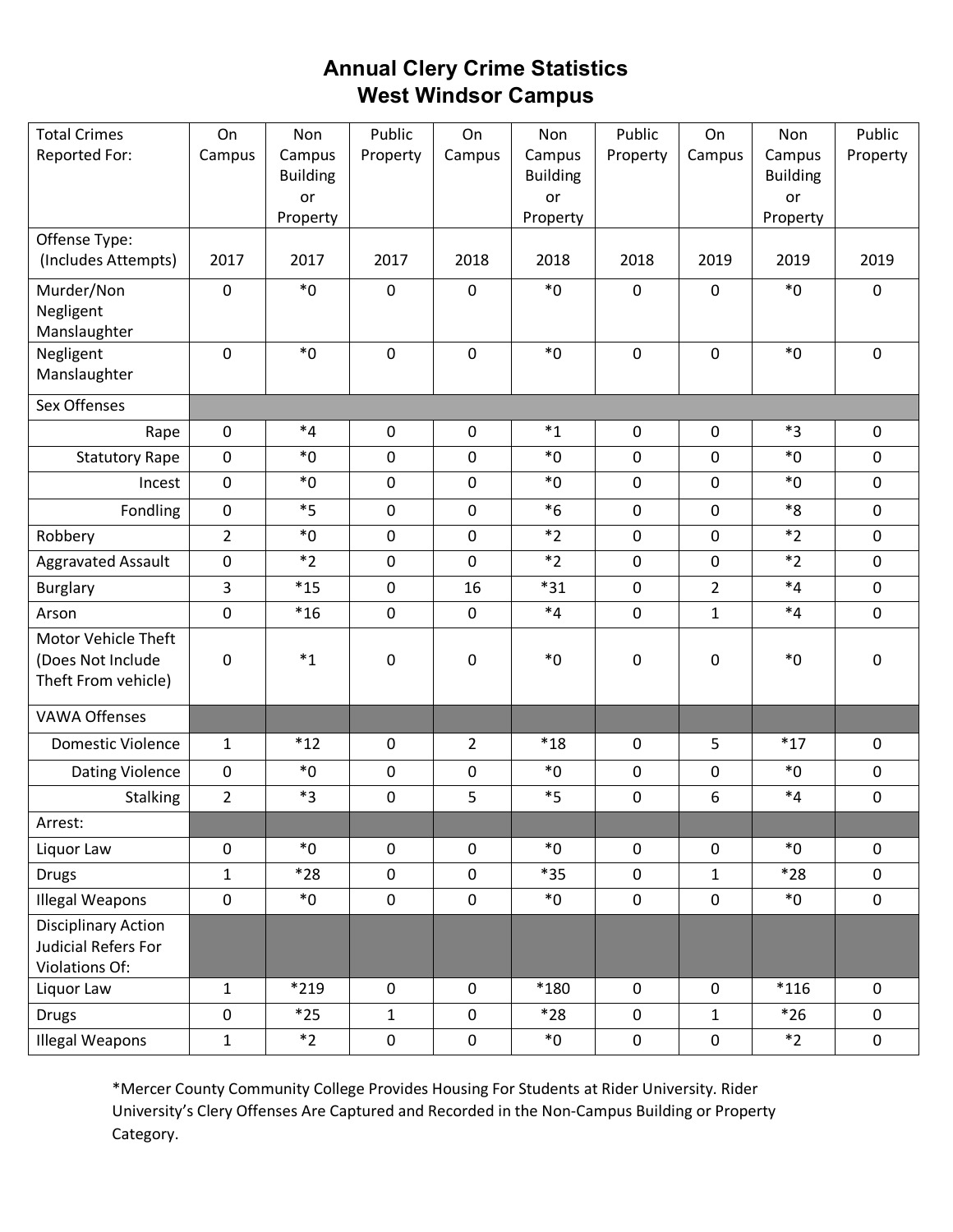# **Annual Clery Crime Hate Crimes Statistics**

# West Windsor Campus

**Hate Crimes:** The following statistics are reported for crimes that have manifest evidence that the victim was intentionally selected because of the victims actual or perceived Race, Religion, Sexual Orientation, Gender, Gender Identity, Disability, Ethnicity, National Origin. R=Race, RE=Religion, Sex Orientation=SO, Gender=G, Gender Identify=GI, Disability=D, Ethnicity=E, National Origin=NO)

| <b>Criminal Offense</b>                  |              |                |              |              | 2017         |                |                |          |                |                   |                     |             | 2018           |             |             |              |              |                |                |                | 2019         |                |                |                     |
|------------------------------------------|--------------|----------------|--------------|--------------|--------------|----------------|----------------|----------|----------------|-------------------|---------------------|-------------|----------------|-------------|-------------|--------------|--------------|----------------|----------------|----------------|--------------|----------------|----------------|---------------------|
| Category<br>Abbreviations                | $\mathsf{R}$ | ${\sf R}$<br>E | S<br>O       | G            | G            | D              | E              | N<br>O   | $\mathsf{R}$   | $\mathsf{R}$<br>E | S<br>$\overline{O}$ | G           | G              | D           | E           | N<br>O       | $\mathsf{R}$ | ${\sf R}$<br>E | S<br>O         | G              | G<br>ı       | D              | E              | N<br>$\overline{O}$ |
| Murder/Non-<br>Negligent<br>Manslaughter | 0            | 0              | $\mathbf 0$  | $\mathbf{0}$ | $\mathbf 0$  | $\mathbf{0}$   | $\mathbf 0$    | 0        | $\mathbf 0$    | 0                 | 0                   | 0           | 0              | 0           | $\mathbf 0$ | 0            | 0            | $\mathbf 0$    | 0              | $\mathbf 0$    | $\mathbf 0$  | $\mathbf 0$    | $\mathbf 0$    | 0                   |
| Rape                                     | $\Omega$     | $\Omega$       | $\Omega$     | $\Omega$     | $\mathbf{0}$ | $\Omega$       | $\Omega$       | $\Omega$ | $\Omega$       | $\Omega$          | $\Omega$            | $\Omega$    | $\Omega$       | $\Omega$    | $\Omega$    | $\Omega$     | 0            | $\Omega$       | $\Omega$       | $\Omega$       | $\mathbf{0}$ | $\Omega$       | $\Omega$       | $\overline{0}$      |
| Fondling                                 | $\mathbf 0$  | $\Omega$       | $\mathbf 0$  | $\Omega$     | $\mathbf 0$  | $\Omega$       | 0              | $\Omega$ | 0              | 0                 | 0                   | $\mathbf 0$ | $\mathbf 0$    | $\mathbf 0$ | $\mathbf 0$ | $\mathbf 0$  | 0            | $\mathbf 0$    | $\Omega$       | 0              | 0            | $\overline{0}$ | 0              | $\mathbf 0$         |
| Incest                                   | $\Omega$     | 0              | 0            | $\Omega$     | $\mathbf 0$  | $\Omega$       | $\mathbf 0$    | $\Omega$ | $\mathbf 0$    | $\Omega$          | $\mathbf 0$         | $\Omega$    | $\overline{0}$ | 0           | $\mathbf 0$ | $\Omega$     | 0            | $\overline{0}$ | $\Omega$       | 0              | $\mathbf{0}$ | $\Omega$       | 0              | 0                   |
| Statutory-Rape                           | $\mathbf 0$  | $\Omega$       | $\mathbf 0$  | $\mathbf{0}$ | $\mathbf 0$  | $\overline{0}$ | $\mathbf 0$    | $\Omega$ | 0              | $\Omega$          | $\Omega$            | $\Omega$    | $\overline{0}$ | $\mathbf 0$ | $\mathbf 0$ | $\Omega$     | 0            | $\mathbf 0$    | $\Omega$       | $\mathbf 0$    | $\Omega$     | 0              | 0              | $\mathbf 0$         |
| Robbery                                  | $\mathbf 0$  | $\overline{0}$ | $\mathbf 0$  | $\mathbf 0$  | $\mathbf 0$  | $\overline{0}$ | $\overline{0}$ | 0        | $\overline{0}$ | $\mathbf 0$       | $\mathbf 0$         | $\mathbf 0$ | $\overline{0}$ | $\mathbf 0$ | $\mathbf 0$ | $\mathbf 0$  | $\mathbf 0$  | $\mathbf 0$    | $\overline{0}$ | 0              | $\mathbf 0$  | 0              | $\overline{0}$ | $\mathbf 0$         |
| Aggravated<br>Assault                    | $\mathbf 0$  | 0              | $\mathbf 0$  | $\mathbf 0$  | $\mathbf 0$  | $\mathbf 0$    | $\mathbf 0$    | 0        | 0              | 0                 | $\overline{0}$      | $\mathbf 0$ | $\overline{0}$ | $\mathbf 0$ | $\mathbf 0$ | $\mathbf{0}$ | 0            | $\mathbf 0$    | $\overline{0}$ | $\mathbf 0$    | 0            | 0              | 0              | $\mathbf 0$         |
| <b>Burglary</b>                          | $\mathbf 0$  | $\overline{0}$ | $\mathbf 0$  | $\mathbf 0$  | $\mathbf 0$  | $\Omega$       | 0              | 0        | 0              | 0                 | $\Omega$            | $\mathbf 0$ | $\overline{0}$ | $\mathbf 0$ | $\mathbf 0$ | $\mathbf 0$  | 0            | $\mathbf 0$    | $\Omega$       | $\mathbf 0$    | $\Omega$     | $\mathbf 0$    | $\overline{0}$ | $\mathbf 0$         |
| Motor Vehicle theft                      | $\mathbf 0$  | $\overline{0}$ | $\mathbf 0$  | $\mathbf 0$  | $\mathbf 0$  | $\mathbf 0$    | $\overline{0}$ | 0        | $\overline{0}$ | 0                 | $\mathbf 0$         | $\mathbf 0$ | $\overline{0}$ | $\mathbf 0$ | $\mathbf 0$ | $\mathbf 0$  | 0            | $\mathbf 0$    | $\Omega$       | 0              | $\mathbf 0$  | $\mathbf 0$    | $\overline{0}$ | $\overline{0}$      |
| Arson                                    | $\mathbf 0$  | 0              | $\mathbf 0$  | $\mathbf 0$  | $\mathbf 0$  | $\Omega$       | 0              | 0        | 0              | 0                 | 0                   | $\mathbf 0$ | $\mathbf 0$    | 0           | $\mathbf 0$ | $\mathbf 0$  | 0            | $\mathbf 0$    | 0              | 0              | 0            | $\overline{0}$ | 0              | $\mathbf 0$         |
| Simple Assault                           | $\mathbf 0$  | $\Omega$       | $\mathbf{0}$ | $\Omega$     | $\mathbf 0$  | $\Omega$       | $\overline{0}$ | $\Omega$ | $\overline{0}$ | $\Omega$          | $\Omega$            | $\Omega$    | $\overline{0}$ | $\Omega$    | $\mathbf 0$ | $\Omega$     | $\mathbf 0$  | $\mathbf 0$    | $\Omega$       | $\Omega$       | $\Omega$     | $\Omega$       | $\Omega$       | $\overline{0}$      |
| Larceny-Theft                            | $\mathbf 0$  | 0              | $\mathbf 0$  | $\mathbf 0$  | $\mathbf 0$  | $\mathbf 0$    | 0              | 0        | 0              | $\mathbf 0$       | $\overline{0}$      | $\mathbf 0$ | $\mathbf 0$    | $\mathbf 0$ | 0           | $\mathbf 0$  | 0            | $\mathbf 0$    | $\overline{0}$ | $\overline{0}$ | 0            | 0              | $\overline{0}$ | $\mathbf 0$         |
| Intimidation                             | $\Omega$     | $\Omega$       | $\mathbf 0$  | $\Omega$     | $\mathbf 0$  | $\Omega$       | $\overline{0}$ | $\Omega$ | $\overline{0}$ | $\Omega$          | $\overline{0}$      | $\Omega$    | $\overline{0}$ | $\Omega$    | $\mathbf 0$ | $\mathbf 0$  | 0            | $\mathbf{1}$   | $\Omega$       | $\Omega$       | $\mathbf 0$  | $\mathbf 0$    | 0              | $\mathbf 0$         |
| Destruction/<br>Damage<br>Vandalism      | $\mathbf{0}$ | $\overline{0}$ | $\mathbf 0$  | $\mathbf 0$  | $\mathbf 0$  | $\Omega$       | $\mathbf 0$    | $\Omega$ | 0              | 0                 | 0                   | $\mathbf 0$ | $\overline{0}$ | $\mathbf 0$ | $\mathbf 0$ | $\mathbf 0$  | 0            | $\overline{0}$ | $\overline{0}$ | 0              | 0            | 0              | $\overline{0}$ | $\mathbf 0$         |

\*Mercer County Community College Provides Housing For Students at Rider University. Rider University's Clery Offenses Are Captured and Recorded in the Non-Campus Building or Property Category.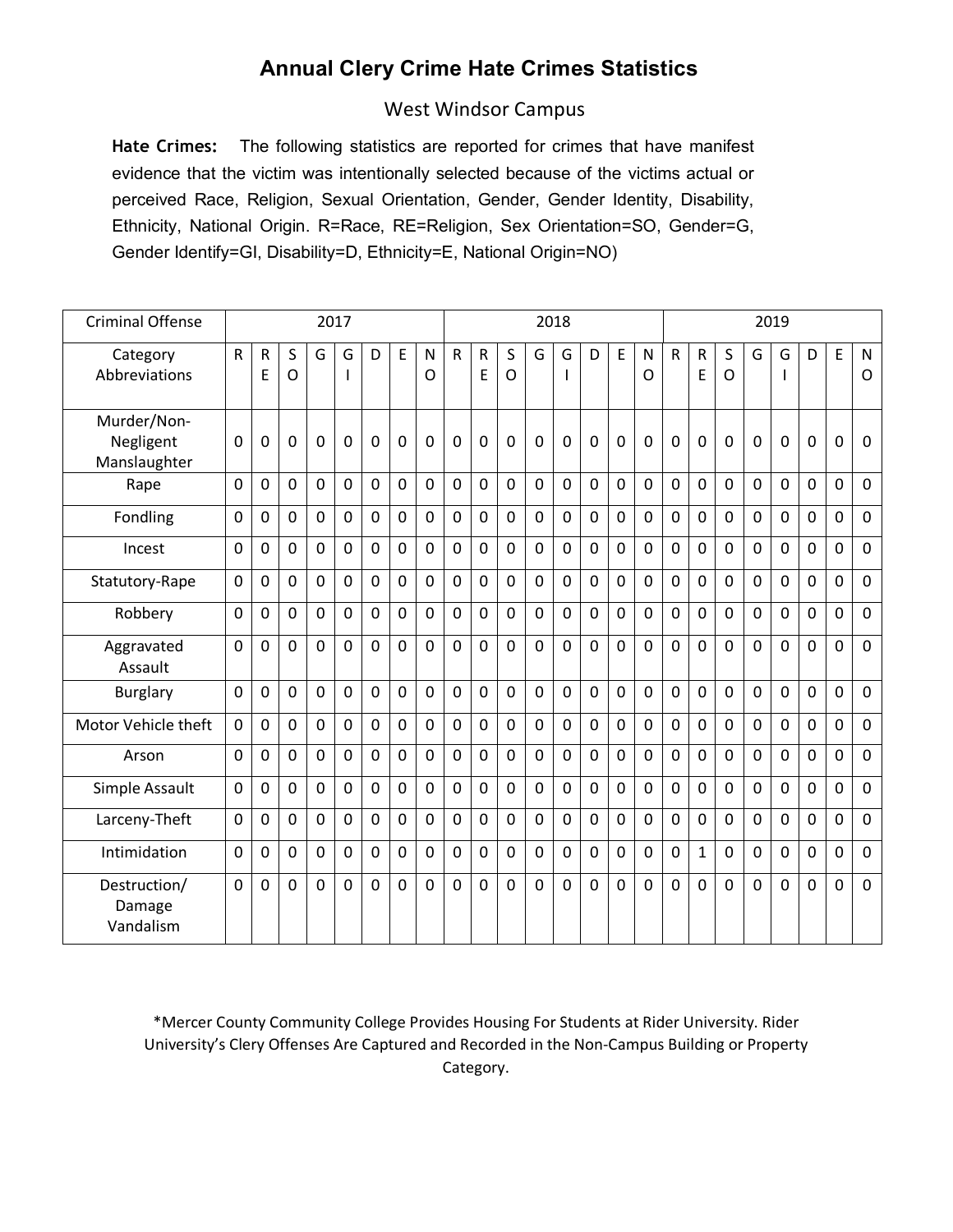# **Annual Clery Crime Statistics James Kerney Campus**

| <b>Total Crimes</b>                               | On             | Non                       | Public         | On               | Non                       | Public           | On          | Non                       | Public           |
|---------------------------------------------------|----------------|---------------------------|----------------|------------------|---------------------------|------------------|-------------|---------------------------|------------------|
| Reported For:                                     | Campus         | Campus<br><b>Building</b> | Property       | Campus           | Campus<br><b>Building</b> | Property         | Campus      | Campus<br><b>Building</b> | Property         |
|                                                   |                | or                        |                |                  | or                        |                  |             | or                        |                  |
|                                                   |                | Property                  |                |                  | Property                  |                  |             | Property                  |                  |
| Offense Type:                                     |                |                           |                |                  |                           |                  |             |                           |                  |
| (Includes Attempts)                               | 2017           | 2017                      | 2017           | 2018             | 2018                      | 2018             | 2019        | 2019                      | 2019             |
| Murder/Non                                        |                |                           |                |                  |                           |                  |             |                           |                  |
| Negligent<br>Manslaughter                         | 0              | 0                         | 0              | $\boldsymbol{0}$ | $\pmb{0}$                 | $\boldsymbol{0}$ | $\mathbf 0$ | 0                         | $\boldsymbol{0}$ |
| Negligent                                         |                |                           |                |                  |                           |                  |             |                           |                  |
| Manslaughter                                      | $\pmb{0}$      | 0                         | 0              | $\boldsymbol{0}$ | $\pmb{0}$                 | $\boldsymbol{0}$ | $\mathbf 0$ | $\mathbf 0$               | $\pmb{0}$        |
| Sex Offenses                                      |                |                           |                |                  |                           |                  |             |                           |                  |
| Rape                                              | $\mathbf 0$    | $\pmb{0}$                 | 0              | $\mathbf 0$      | $\pmb{0}$                 | $\mathbf 0$      | 0           | $\mathbf 0$               | $\mathbf 0$      |
| <b>Statutory Rape</b>                             | $\mathbf 0$    | $\pmb{0}$                 | 0              | $\mathsf 0$      | $\pmb{0}$                 | $\mathbf 0$      | $\pmb{0}$   | $\mathbf 0$               | $\mathbf 0$      |
| Incest                                            | $\mathbf 0$    | $\pmb{0}$                 | 0              | 0                | 0                         | $\mathbf 0$      | $\mathbf 0$ | $\mathbf 0$               | $\mathbf 0$      |
| Fondling                                          | $\mathbf 0$    | $\mathbf 0$               | $\mathbf 0$    | 0                | 0                         | $\mathbf 0$      | $\mathbf 0$ | $\mathbf 0$               | $\mathbf 0$      |
| Robbery                                           | $\mathbf 0$    | $\pmb{0}$                 | 0              | 0                | $\pmb{0}$                 | $\mathbf 0$      | $\mathbf 0$ | $\pmb{0}$                 | $\mathbf{1}$     |
| <b>Aggravated Assault</b>                         | $\mathbf 0$    | $\pmb{0}$                 | $\mathbf{1}$   | $\mathbf 0$      | $\pmb{0}$                 | $\mathbf{1}$     | 0           | $\mathbf 0$               | $\mathbf 0$      |
| <b>Burglary</b>                                   | $\mathbf 0$    | $\pmb{0}$                 | $\mathbf{1}$   | $\mathbf 0$      | $\pmb{0}$                 | $\mathbf 0$      | $\mathbf 0$ | $\pmb{0}$                 | $\pmb{0}$        |
| Arson                                             | $\overline{0}$ | $\mathbf 0$               | 0              | $\mathbf 0$      | 0                         | 0                | 0           | $\mathbf 0$               | $\mathbf 0$      |
| Motor Vehicle Theft                               |                |                           |                |                  |                           |                  |             |                           |                  |
| (Does Not Include                                 | 0              | 0                         | 0              | 0                | 0                         | $\boldsymbol{0}$ | $\pmb{0}$   | 0                         | $\pmb{0}$        |
| Theft From vehicle)                               |                |                           |                |                  |                           |                  |             |                           |                  |
| <b>VAWA Offenses</b>                              |                |                           |                |                  |                           |                  |             |                           |                  |
| <b>Domestic Violence</b>                          | $\mathbf 0$    | $\mathbf 0$               | 1              | $\overline{2}$   | $\mathbf 0$               | $\mathbf 0$      | 3           | $\mathbf 0$               | $\mathbf 0$      |
| Dating Violence                                   | $\mathbf{1}$   | $\pmb{0}$                 | 0              | $\pmb{0}$        | $\pmb{0}$                 | $\mathbf 0$      | $\pmb{0}$   | $\mathbf 0$               | $\mathbf 0$      |
| <b>Stalking</b>                                   | $\pmb{0}$      | 0                         | 0              | 0                | 0                         | 0                | $\pmb{0}$   | 0                         | $\pmb{0}$        |
| Arrest:                                           |                |                           |                |                  |                           |                  |             |                           |                  |
| <b>Liquor Law Violations</b>                      | $\mathbf 0$    | $\pmb{0}$                 | 0              | $\mathbf 0$      | $\mathbf 0$               | $\mathbf 0$      | $\mathbf 0$ | $\mathbf 0$               | $\mathbf 0$      |
| Drugs Abuse                                       | $\mathbf 0$    | $\pmb{0}$                 | 0              | 0                | $\pmb{0}$                 | $\mathbf 0$      | $\mathbf 0$ | $\mathbf 0$               | $\mathbf 0$      |
| Violations                                        |                |                           |                |                  |                           |                  |             |                           |                  |
| <b>Illegal Weapons</b>                            | $\mathbf 0$    | $\mathsf{O}\xspace$       | 0              | $\mathbf 0$      | $\mathsf{O}\xspace$       | $\mathbf 0$      | $\mathbf 0$ | $\mathbf 0$               | $\pmb{0}$        |
| <b>Disciplinary Action</b><br>Judicial Refers For |                |                           |                |                  |                           |                  |             |                           |                  |
| <b>Violations Of:</b>                             |                |                           |                |                  |                           |                  |             |                           |                  |
| <b>Liquor Law Violations</b>                      | $\mathbf 0$    | $\mathbf 0$               | $\mathbf 0$    | $\mathbf 0$      | $\mathbf 0$               | $\mathbf 0$      | $\mathbf 0$ | $\mathbf 0$               | $\mathbf 0$      |
| Drug Abuse Violations                             | $\mathbf 0$    | $\pmb{0}$                 | $\overline{2}$ | $\mathbf 0$      | $\mathbf 0$               | $\mathbf 0$      | $\mathbf 0$ | $\mathbf 0$               | $\mathbf 0$      |
| Weapons                                           | $\pmb{0}$      | $\pmb{0}$                 | $\mathbf 1$    | $\pmb{0}$        | $\pmb{0}$                 | $\mathsf 0$      | $\pmb{0}$   | $\mathsf 0$               | $\pmb{0}$        |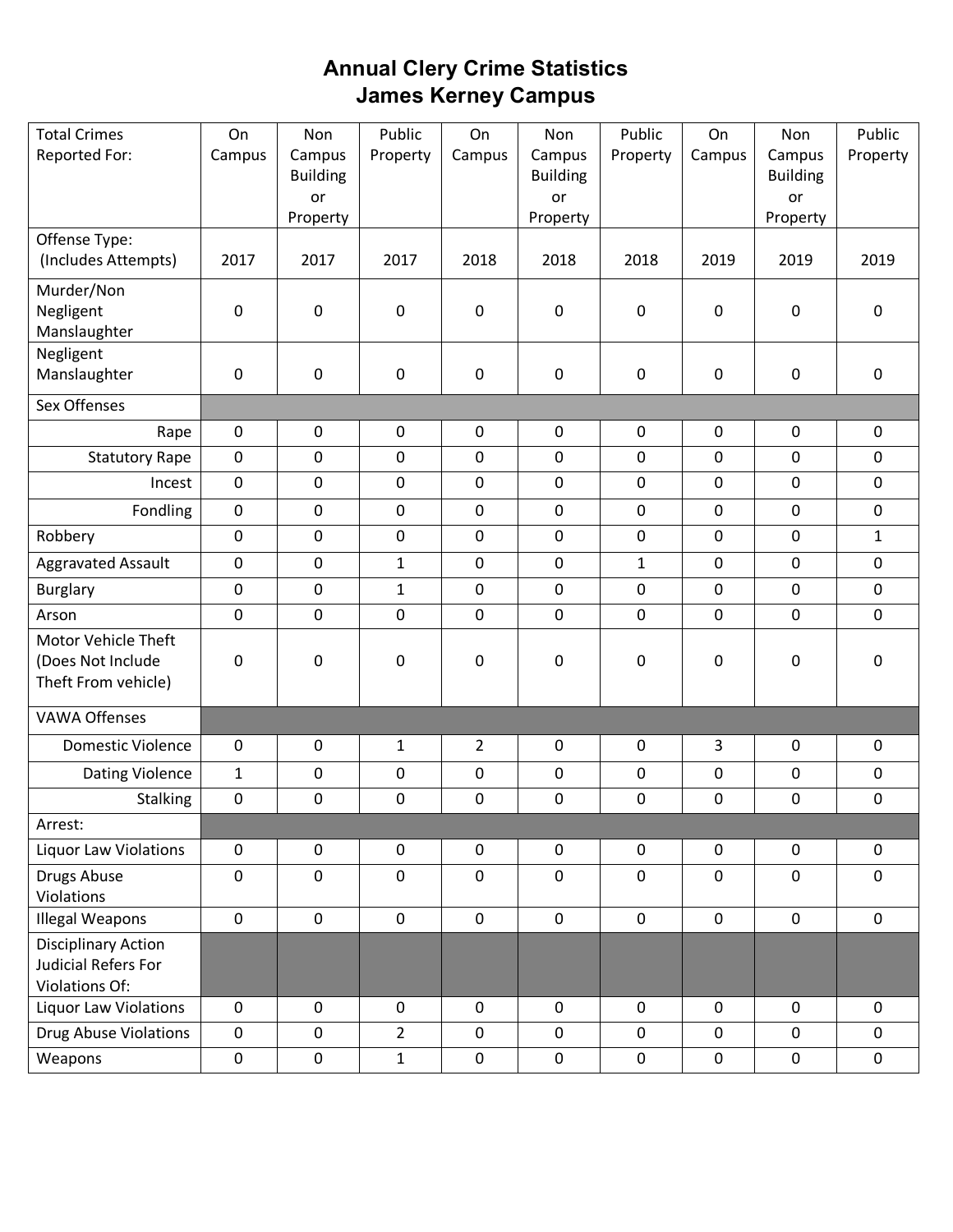# **Annual Clery Crime Hate Crimes Statistics**

### James Kerney Campus

**Hate Crimes:** The following statistics are reported for crimes that have manifest evidence that the victim was intentionally selected because of the victims actual or perceived Race, Religion, Sexual Orientation, Gender, Gender Identity, Disability, Ethnicity, National Origin. R=Race, RE=Religion, Sex Orientation=SO, Gender=G, Gender Identify=GI, Disability=D, Ethnicity=E, National Origin=NO)

| <b>Criminal Offense</b>                 |                |                |                |                | 2017           |          |                |                   |                |                   |                     |             | 2018           |                |                |                   |              |                   |                |             | 2019        |                |                |             |
|-----------------------------------------|----------------|----------------|----------------|----------------|----------------|----------|----------------|-------------------|----------------|-------------------|---------------------|-------------|----------------|----------------|----------------|-------------------|--------------|-------------------|----------------|-------------|-------------|----------------|----------------|-------------|
| Category<br>Abbreviations               | $\mathsf{R}$   | ${\sf R}$<br>E | S<br>O         | G              | G              | D        | E              | $\mathsf{N}$<br>O | $\mathsf{R}$   | $\mathsf{R}$<br>E | S<br>$\overline{O}$ | G           | G              | D              | E              | $\mathsf{N}$<br>O | $\mathsf{R}$ | $\mathsf{R}$<br>E | S<br>O         | G           | G           | D              | E              | N<br>O      |
| Murder/Non<br>Negligent<br>Manslaughter | 0              | 0              | 0              | 0              | $\mathbf 0$    | 0        | $\mathbf 0$    | $\mathbf 0$       | $\mathbf 0$    | $\mathbf 0$       | $\mathbf 0$         | $\mathbf 0$ | $\mathbf 0$    | 0              | $\mathbf 0$    | 0                 | 0            | $\mathbf 0$       | $\mathbf 0$    | $\mathbf 0$ | $\mathbf 0$ | $\mathbf 0$    | $\mathbf 0$    | 0           |
| Rape                                    | 0              | $\mathbf 0$    | 0              | $\overline{0}$ | $\overline{0}$ | $\Omega$ | $\mathbf 0$    | $\mathbf 0$       | $\mathbf 0$    | $\mathbf 0$       | 0                   | $\mathbf 0$ | $\mathbf 0$    | 0              | 0              | $\overline{0}$    | 0            | $\mathbf 0$       | $\Omega$       | $\Omega$    | $\mathbf 0$ | $\mathbf 0$    | $\mathbf 0$    | $\mathbf 0$ |
| Fondling                                | $\overline{0}$ | $\overline{0}$ | 0              | $\overline{0}$ | $\overline{0}$ | $\Omega$ | $\mathbf 0$    | 0                 | 0              | 0                 | $\mathbf 0$         | $\mathbf 0$ | $\mathbf 0$    | 0              | $\overline{0}$ | $\overline{0}$    | 0            | $\mathbf 0$       | $\Omega$       | $\mathbf 0$ | $\mathbf 0$ | $\mathbf 0$    | $\mathbf 0$    | $\mathbf 0$ |
| Incest                                  | $\overline{0}$ | $\overline{0}$ | 0              | $\overline{0}$ | $\overline{0}$ | $\Omega$ | 0              | $\Omega$          | 0              | 0                 | 0                   | $\mathbf 0$ | $\overline{0}$ | 0              | 0              | $\overline{0}$    | 0            | $\mathbf 0$       | $\Omega$       | $\Omega$    | $\Omega$    | $\mathbf 0$    | 0              | 0           |
| Statutory-Rape                          | $\overline{0}$ | $\overline{0}$ | $\overline{0}$ | $\overline{0}$ | $\overline{0}$ | $\Omega$ | $\mathbf 0$    | $\overline{0}$    | $\overline{0}$ | $\mathbf 0$       | $\mathbf 0$         | $\mathbf 0$ | $\mathbf 0$    | 0              | $\overline{0}$ | $\overline{0}$    | 0            | $\mathbf 0$       | $\overline{0}$ | $\mathbf 0$ | $\mathbf 0$ | $\mathbf 0$    | $\mathbf 0$    | $\mathbf 0$ |
| Robbery                                 | $\overline{0}$ | $\overline{0}$ | 0              | $\overline{0}$ | $\overline{0}$ | $\Omega$ | $\mathbf 0$    | $\Omega$          | $\overline{0}$ | $\mathbf{0}$      | $\mathbf 0$         | $\mathbf 0$ | $\overline{0}$ | $\Omega$       | $\overline{0}$ | 0                 | 0            | $\mathbf 0$       | $\Omega$       | $\Omega$    | $\mathbf 0$ | $\Omega$       | $\mathbf 0$    | $\mathbf 0$ |
| Aggravated<br>Assault                   | $\Omega$       | $\Omega$       | 0              | $\overline{0}$ | $\overline{0}$ | $\Omega$ | $\mathbf 0$    | $\Omega$          | 0              | $\Omega$          | 0                   | $\mathbf 0$ | $\overline{0}$ | $\Omega$       | 0              | 0                 | 0            | $\mathbf 0$       | $\mathbf 0$    | $\Omega$    | $\mathbf 0$ | $\mathbf 0$    | $\mathbf 0$    | $\mathbf 0$ |
| Burglary                                | $\overline{0}$ | $\Omega$       | $\overline{0}$ | $\overline{0}$ | $\overline{0}$ | $\Omega$ | $\mathbf{0}$   | $\Omega$          | $\overline{0}$ | $\Omega$          | $\mathbf{0}$        | $\Omega$    | $\mathbf{0}$   | $\overline{0}$ | $\overline{0}$ | $\overline{0}$    | 0            | $\Omega$          | $\Omega$       | $\Omega$    | $\Omega$    | $\overline{0}$ | $\mathbf{0}$   | $\mathbf 0$ |
| Motor Vehicle theft                     | $\overline{0}$ | $\overline{0}$ | 0              | $\overline{0}$ | $\overline{0}$ | $\Omega$ | $\mathbf 0$    | 0                 | $\mathbf 0$    | 0                 | 0                   | $\mathbf 0$ | $\overline{0}$ | $\Omega$       | 0              | 0                 | 0            | $\mathbf 0$       | $\Omega$       | $\Omega$    | $\mathbf 0$ | $\mathbf 0$    | $\overline{0}$ | 0           |
| Arson                                   | $\overline{0}$ | $\Omega$       | 0              | 0              | $\overline{0}$ | $\Omega$ | $\mathbf 0$    | $\Omega$          | $\overline{0}$ | $\Omega$          | 0                   | $\Omega$    | $\overline{0}$ | $\Omega$       | $\overline{0}$ | 0                 | 0            | $\Omega$          | $\Omega$       | $\Omega$    | $\mathbf 0$ | $\Omega$       | $\overline{0}$ | 0           |
| Simple Assault                          | $\overline{0}$ | $\overline{0}$ | 0              | $\overline{0}$ | $\overline{0}$ | 0        | $\mathbf 0$    | 0                 | 0              | 0                 | $\mathbf 0$         | $\mathbf 0$ | $\overline{0}$ | 0              | 0              | 0                 | 0            | $\mathbf 0$       | $\Omega$       | 0           | $\mathbf 0$ | $\mathbf 0$    | $\overline{0}$ | 0           |
| Larceny-Theft                           | $\overline{0}$ | $\Omega$       | 0              | $\Omega$       | $\overline{0}$ | $\Omega$ | $\mathbf 0$    | $\Omega$          | $\overline{0}$ | $\overline{0}$    | 0                   | $\Omega$    | $\overline{0}$ | $\Omega$       | $\overline{0}$ | 0                 | 0            | $\Omega$          | $\Omega$       | $\Omega$    | $\mathbf 0$ | $\Omega$       | $\mathbf 0$    | 0           |
| Intimidation                            | $\overline{0}$ | $\mathbf 0$    | 0              | 0              | $\overline{0}$ | $\Omega$ | $\mathbf 0$    | 0                 | 0              | 0                 | 0                   | $\mathbf 0$ | $\overline{0}$ | $\Omega$       | 0              | 0                 | 0            | $\mathbf 0$       | 0              | $\Omega$    | $\mathbf 0$ | 0              | $\overline{0}$ | $\mathbf 0$ |
| Destruction/<br>Damage<br>Vandalism     | $\overline{0}$ | $\overline{0}$ | 0              | $\overline{0}$ | $\overline{0}$ | $\Omega$ | $\overline{0}$ | 0                 | $\overline{0}$ | 0                 | 0                   | $\mathbf 0$ | $\mathbf 0$    | 0              | $\overline{0}$ | $\overline{0}$    | 0            | $\mathbf 0$       | $\Omega$       | $\Omega$    | $\mathbf 0$ | $\mathbf 0$    | $\mathbf 0$    | $\mathbf 0$ |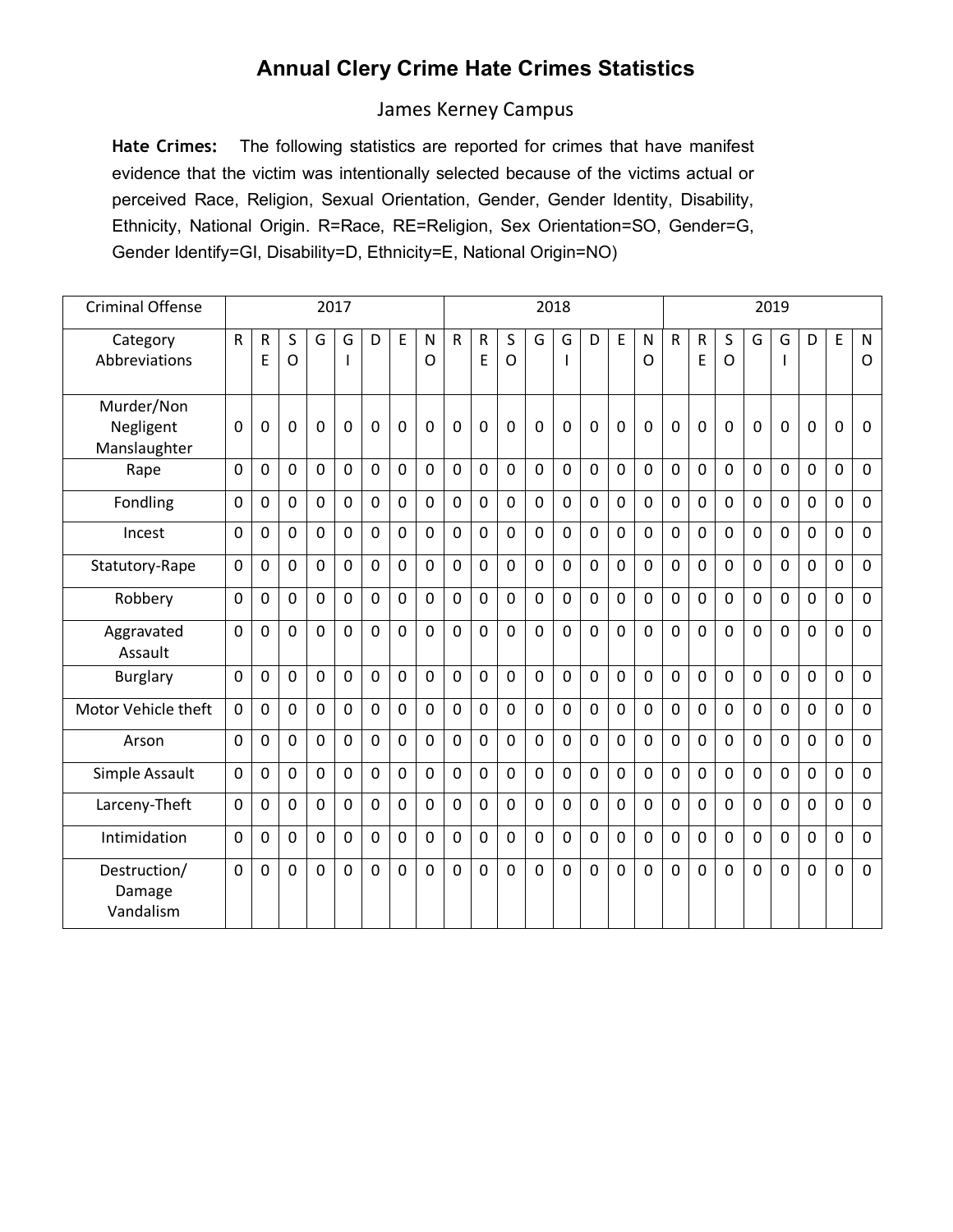### SEX/GENDER HARASSMENT, DISCRIMINATION AND MISCONDUCT

#### INTRODUCTION

Members of the college community, guests and visitors have the right to be free from all forms of sex/gender harassment, discrimination and misconduct, examples of which can include acts of sexual violence, sexual harassment, domestic violence, dating violence, and stalking. All members of the college community are expected to conduct themselves in a manner that does not infringe upon the rights of others. The College believes in zero tolerance for sex/gender based misconduct. Zero tolerance means that when an allegation of misconduct is brought to an appropriate administrator's attention, protective and other remedial measures will be used to reasonably ensure that such conduct ends, is not repeated, and the effects on the victim and community are remedied, including serious sanctions when a responding party is found to have violated this policy.

The College's sex/gender harassment, discrimination and misconduct policies are not meant to inhibit or prohibit educational content or discussions inside or outside of the classroom that include controversial or sensitive subject matters protected by academic freedom. Academic freedom extends to topics that are pedagogically appropriate and germane to the subject matter of courses or that touch on academic exploration of matters of public concern.

The College uses the preponderance of the evidence (also known as "more likely than not") as a standard for proof of whether a violation occurred. In college resolution proceedings, legal terms like "guilt, "innocence" and "burdens of proof" are not applicable, but the College never assumes a responding party is in violation of college policy. College resolution proceedings are conducted to take into account the totality of all evidence available, from all relevant sources.

#### TITLE IX COORDINATOR

The College's Title IX Coordinator oversees compliance with all aspects of the sex/gender harassment, discrimination and misconduct policy. The Coordinator reports to the College's Vice President of Administration and Finance, in the Administration building-AD251. Questions about this policy should be directed to the Title IX Coordinator. Anyone wishing to make a report relating to discrimination or harassment may do so by reporting the concern to the College Interim Title IX Coordinator:

Elizabeth Mizerek, MSN, RN, FN-CSA, CNE, CEN, CPEN, FAEN 1200 Old Trenton Rd. – MS 125 West Windsor, NJ 08550

Mail to: PO Box 17202, Trenton NJ 08690 Voice Phone: (609) 570-3556 Email: mizerekl@mccc.edu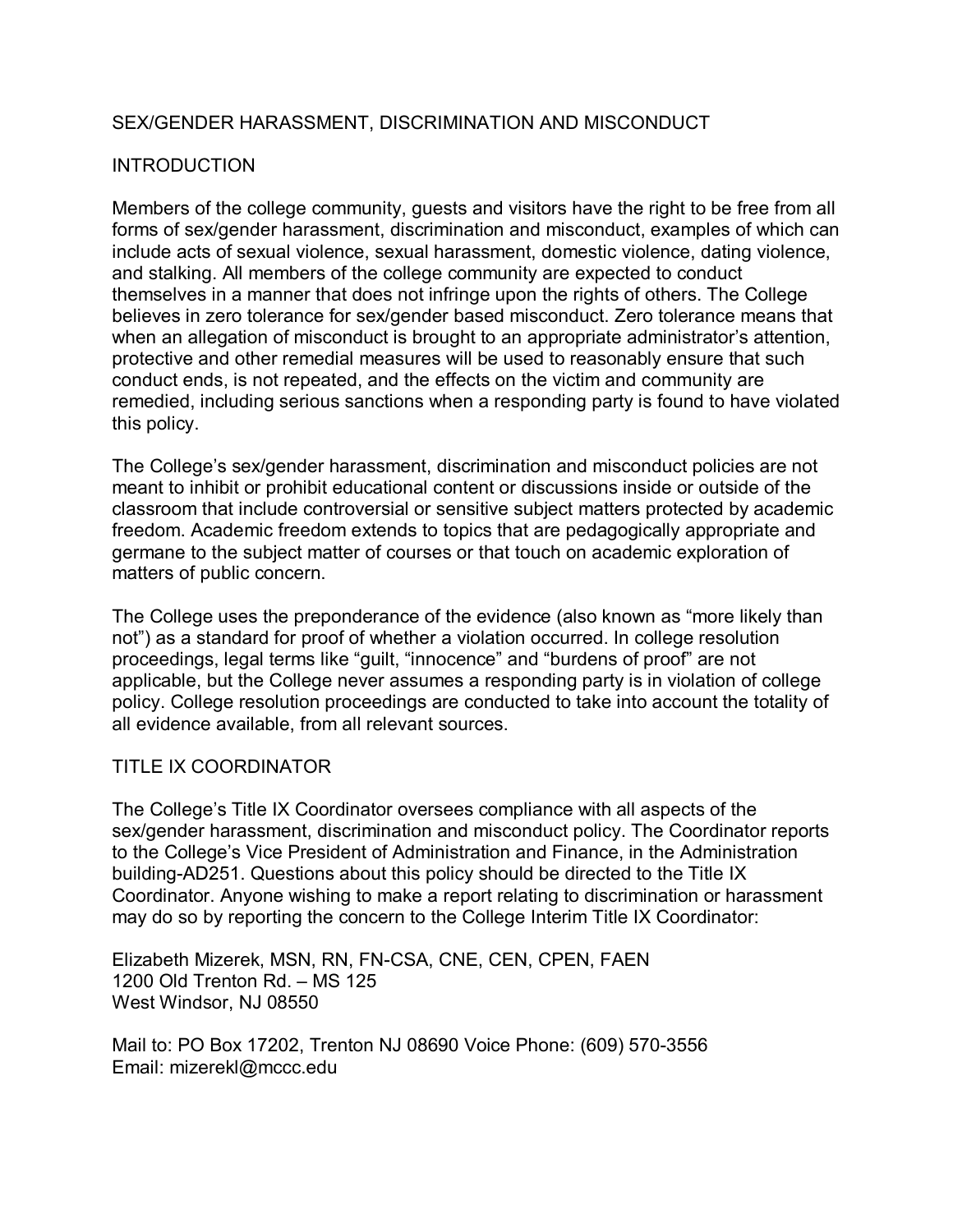Individuals experiencing harassment or discrimination always have the right to file a formal grievance with government authorities:

Office for Civil Rights

U.S. Department of Health and Human Services Jacob Javits Federal Building 26 Federal Plaza - Suite 3312 New York, NY 10278 Voice Phone (800) 368-1019 FAX (212) 264-3039 TDD (800) 537-7697 Email: OCR@ed.gov Web: http://www.ed.gov/ocr

U.S. Department of Justice Civil Rights Division 950 Pennsylvania Avenue, N.W. Educational Opportunities Section, PHB Washington, D.C. 20530 By e-mail to education@usdoj.gov By telephone at (202) 514-4092 or 1-877-292-3804 (toll-free) By facsimile at (202) 514-8337

In the event that an incident involves alleged misconduct by the Title IX Coordinator, reports should be made directly to:

Dr. Jianping Wang, President- Mercer County Community College 1200 Old Trenton Rd. – AD 249 West Windsor, NJ 08550 Mail to: PO Box 17202, Trenton NJ 08690 Voice Phone: (609) 570-3613 Email: wangj@mccc.edu

OVERVIEW OF EXPECTATIONS WITH RESPECT TO PHYSICAL SEXUAL **MISCONDUCT** 

The expectations of our community regarding sexual misconduct can be summarized as follows:

In order for individuals to engage in sexual activity of any type with each other, there must be clear, knowing and voluntary consent prior to and during sexual activity. Consent is sexual permission. Consent can be given by word or action, but non-verbal consent is not as clear as talking about what you want sexually and what you don't. Consent to some form of sexual activity cannot be automatically taken as consent to any other form of sexual activity. Previous consent does not imply consent to sexual activity in the future. Silence or passivity -- without actions demonstrating permission - cannot be assumed to show consent. Consent, once given, can be withdrawn at any time. There must be a clear indication that consent is being withdrawn.

Additionally, there is a difference between seduction and coercion. Coercing someone into sexual activity violates this policy in the same way as physically forcing someone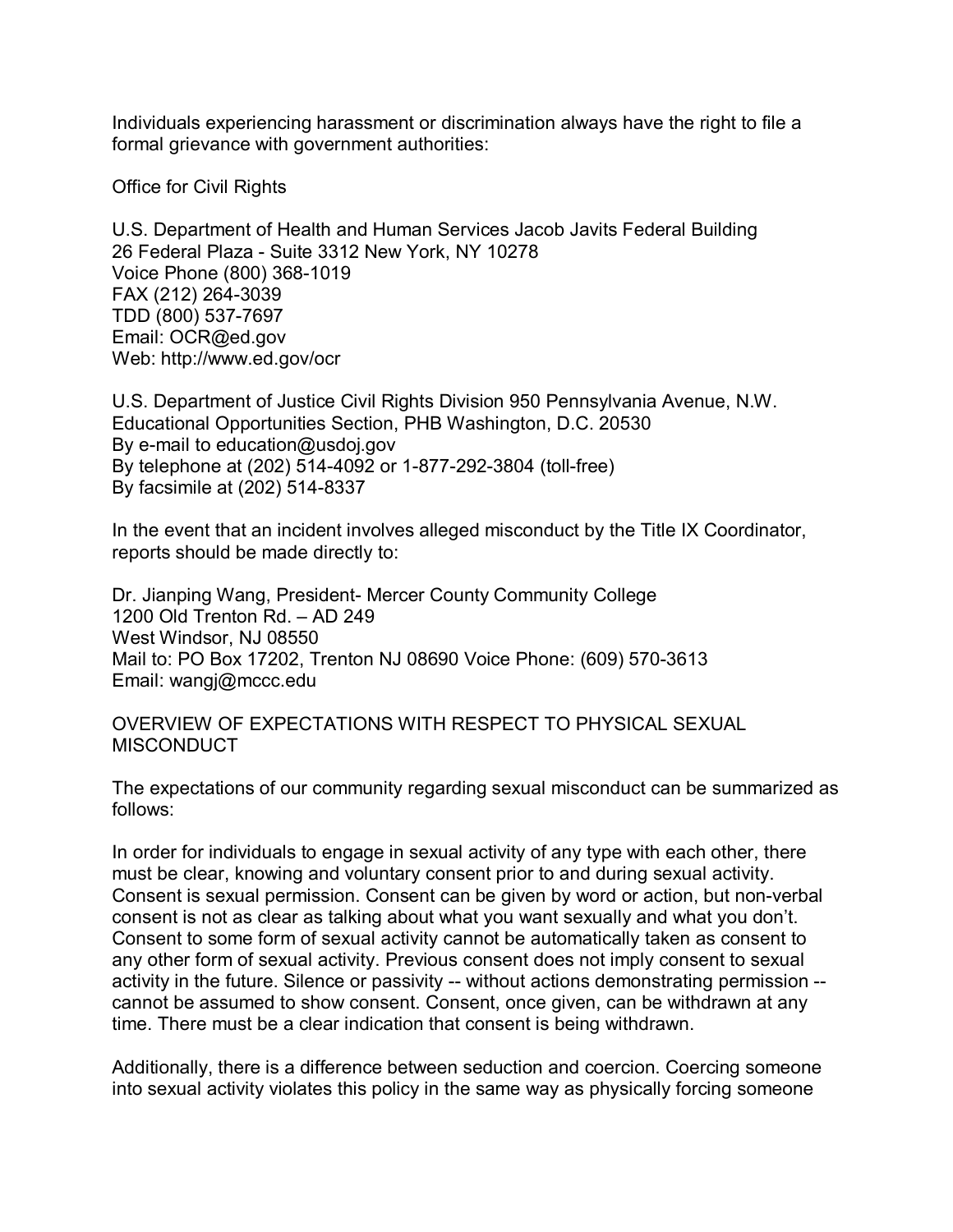into sex. Coercion happens when someone is pressured unreasonably for sex.

Because alcohol or other drug use can place the capacity to consent in question, sober sex is less likely to raise such questions. When alcohol or other drugs are being used, a person will be considered unable to give valid consent if they cannot fully understand the details of a sexual interaction (who, what, when, where, why, or how) because they lack the capacity to reasonably understand the situation. Individuals who consent to sex must be able to understand what they are doing. Under this policy, "No" always means "No," and "Yes" may not always mean "Yes." Anything but a clear, knowing and voluntary consent to any sexual activity is equivalent to a "no."

### OVERVIEW OF EXPECTATIONS WITH RESPECT TO CONSENSUAL RELATIONSHIPS

There are inherent risks in any romantic or sexual relationship between individuals in unequal positions (such as teacher and student, supervisor and employee). These relationships may be less consensual than perceived by the individual whose position confers power. The relationship also may be viewed in different ways by each of the parties, particularly in retrospect.

Furthermore, circumstances may change, and conduct that was previously welcome may become unwelcome. Even when both parties have consented at the outset to a romantic or sexual involvement, this past consent may not remove grounds for a later charge of a violation of applicable sections of the faculty/staff handbooks. The College does not wish to interfere with private choices regarding personal relationships when these relationships do not interfere with the goals and policies of the College. For the personal protection of members of this community, relationships in which power differentials are inherent (faculty-student, staff-student, administrator-student, supervisor-supervisee) are generally discouraged.

Consensual romantic or sexual relationships in which one party maintains a direct supervisory or evaluative role over the other party are unethical. Therefore, persons with direct supervisory or evaluative responsibilities who are involved in such relationships must bring those relationships to the timely attention of their supervisor, and will likely result in the necessity to remove the employee from the supervisory or evaluative responsibilities, or shift the student out of being supervised or evaluated by someone with whom they have established a consensual relationship. Failure to selfreport such relationships to a supervisor as required can result in disciplinary action for an employee.

#### SEXUAL VIOLENCE - RISK REDUCTION TIPS

Risk reduction tips can often take a victim-blaming tone, even unintentionally. Only those who commit sexual violence are responsible for those actions. We offer the tips below with no intention to victim-blame, with recognition that these suggestions may nevertheless help you to reduce your risk of experiencing a non-consensual sexual act.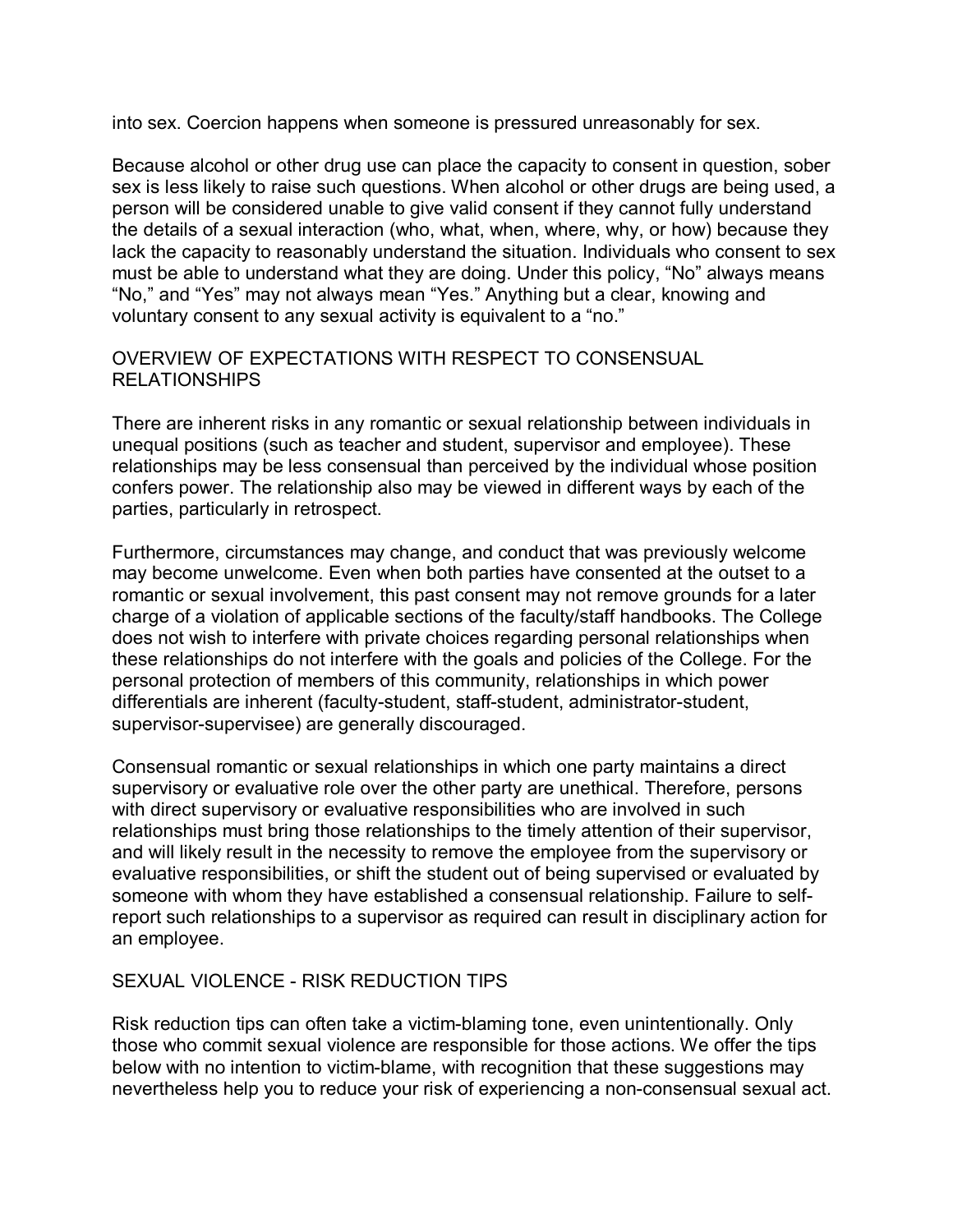Below, suggestions to avoid committing a non- consensual sexual act are also offered:

- If you have limits, make them known as early as possible.
- Tell a sexual aggressor "NO" clearly and firmly.
- Try to remove yourself from the physical presence of a sexual aggressor.
- Find someone nearby and ask for help.
- Take affirmative responsibility for your alcohol intake/drug use and acknowledge that alcohol/drugs lower your sexual inhibitions and may make you vulnerable to someone who views a drunk or high person as a sexual opportunity.
- Give thought to sharing your intimate content, pictures, images and videos with others, even those you may trust. If you do choose to share, clarify your expectations as to how or if those images may be used, shared or disseminated.
- Take care of your friends and ask that they take care of you. A real friend will challenge you if you are about to make a mistake. Respect them when they do.

If you find yourself in the position of being the initiator of sexual behavior, you owe sexual respect to your potential partner. These suggestions may help you to reduce your risk for being accused of sexual misconduct:

- Clearly communicate your intentions to your sexual partner and give them a chance to clearly relate their intentions to you.
- Understand and respect personal boundaries.
- DON'T MAKE ASSUMPTIONS about consent; about someone's sexual availability; about whether they are attracted to you; about how far you can go or about whether they are physically and/or mentally able to consent. Your partner's consent should be affirmative and continuous. If there are any questions or ambiguity then you DO NOT have consent.
- Mixed messages from your partner are a clear indication that you should stop, defuse any sexual tension and communicate better. You may be misreading them. They may not have figured out how far they want to go with you yet. You must respect the timeline for sexual behaviors with which they are comfortable.
- Don't take advantage of someone's drunkenness or altered state, even if they willingly consumed alcohol or substances.
- Realize that your potential partner could feel intimidated or coerced by you. You may have a power advantage simply because of your gender or physical presence. Don't abuse that power.
- Don't share intimate content, pictures, images and videos that are shared with you.
- Understand that consent to some form of sexual behavior does not automatically imply consent to any other forms of sexual behavior.
- Silence, passivity, or non-responsiveness cannot be interpreted as an indication of consent. Read your potential partner carefully, paying attention to verbal and non-verbal communication and body language.

SEXUAL MISCONDUCT OFFENSES INCLUDE, BUT ARE NOT LIMITED TO: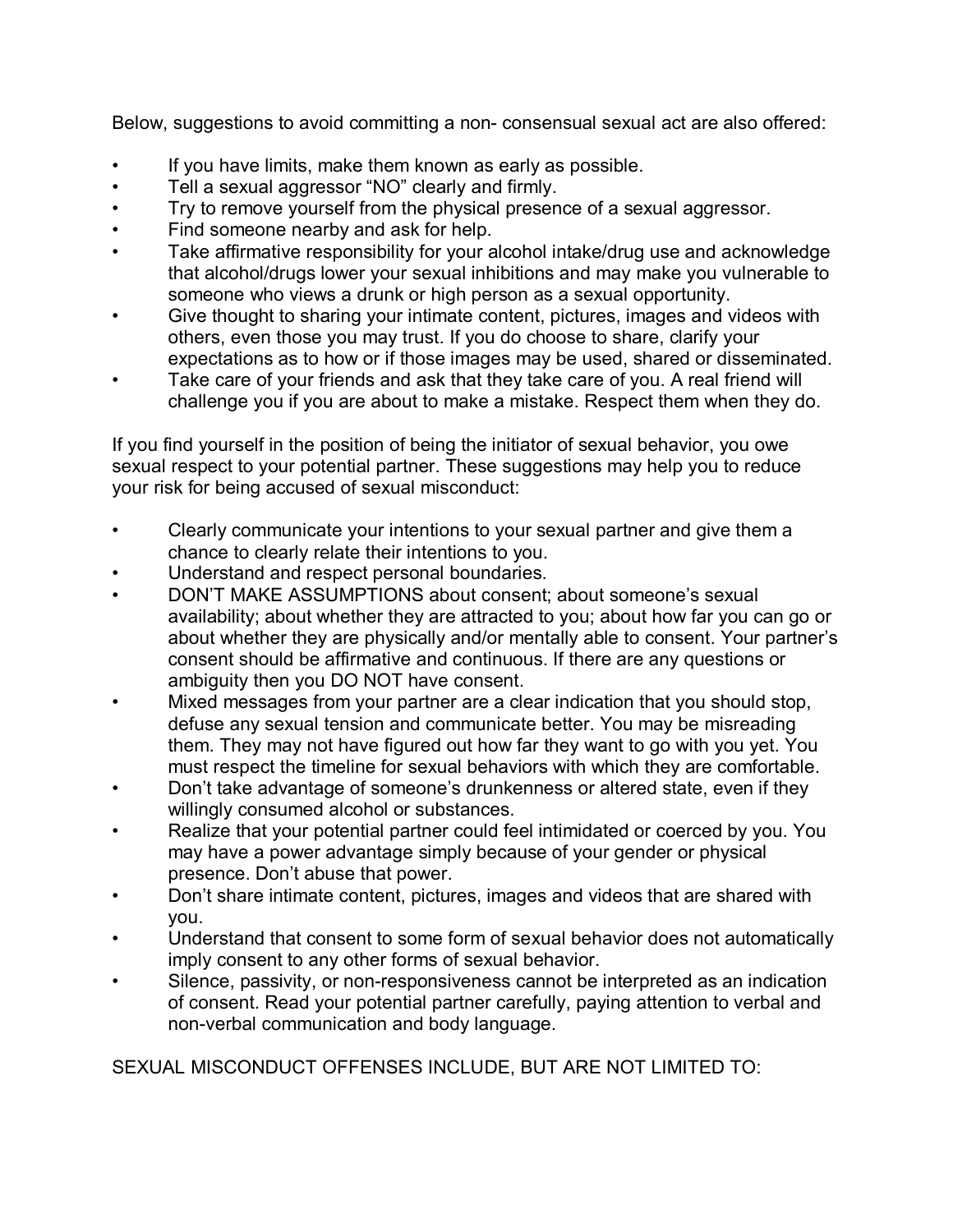- 1. Sexual Harassment, see OMB 965
- 2. Non-Consensual Sexual Contact (or attempts to commit same)
- 3. Non-Consensual Sexual Intercourse (or attempts to commit same)
- 4. Sexual Exploitation
- 1. SEXUAL HARASSMENT
- Sexual harassment is:
- Unwelcomed.
- Sex-based and/or gender-based verbal, written, online and/or physical conduct.

Anyone experiencing sexual harassment in any college program is encouraged to report it immediately to the Title IX Coordinator or designee. Remedies, education and/or training will be provided in response. Sexual harassment may be disciplined when it takes the form of quid pro quo harassment, retaliatory harassment and/or creates a hostile environment.

A hostile environment is created when sexual harassment is:

- sufficiently severe, or
- persistent or pervasive, and
- objectively offensive that it:
- Unreasonably interferes with, denies or limits someone's ability to participate in or benefit from the College's educational [and/or employment], social and/or residential program.

Quid Pro Quo Harassment is:

Unwelcome sexual advances, requests for sexual favors, and other verbal or physical conduct of a sexual nature;

- By a person having power or authority over another constitutes sexual harassment;
- Submission to such sexual conduct is made either explicitly or implicitly a term or condition of rating or evaluating an individual's educational [or employment] progress, development, or performance; and
- This includes when submission to such conduct would be a condition for access to receiving the benefits of any educational [or employment] program.

Examples include: an attempt to coerce an unwilling person into a sexual relationship; to repeatedly subject a person to egregious, unwelcome sexual attention; to punish a refusal to comply with a sexual based request; to condition a benefit on submitting to sexual advances; sexual violence; intimate partner violence, stalking.

Some examples of possible Sexual Harassment include: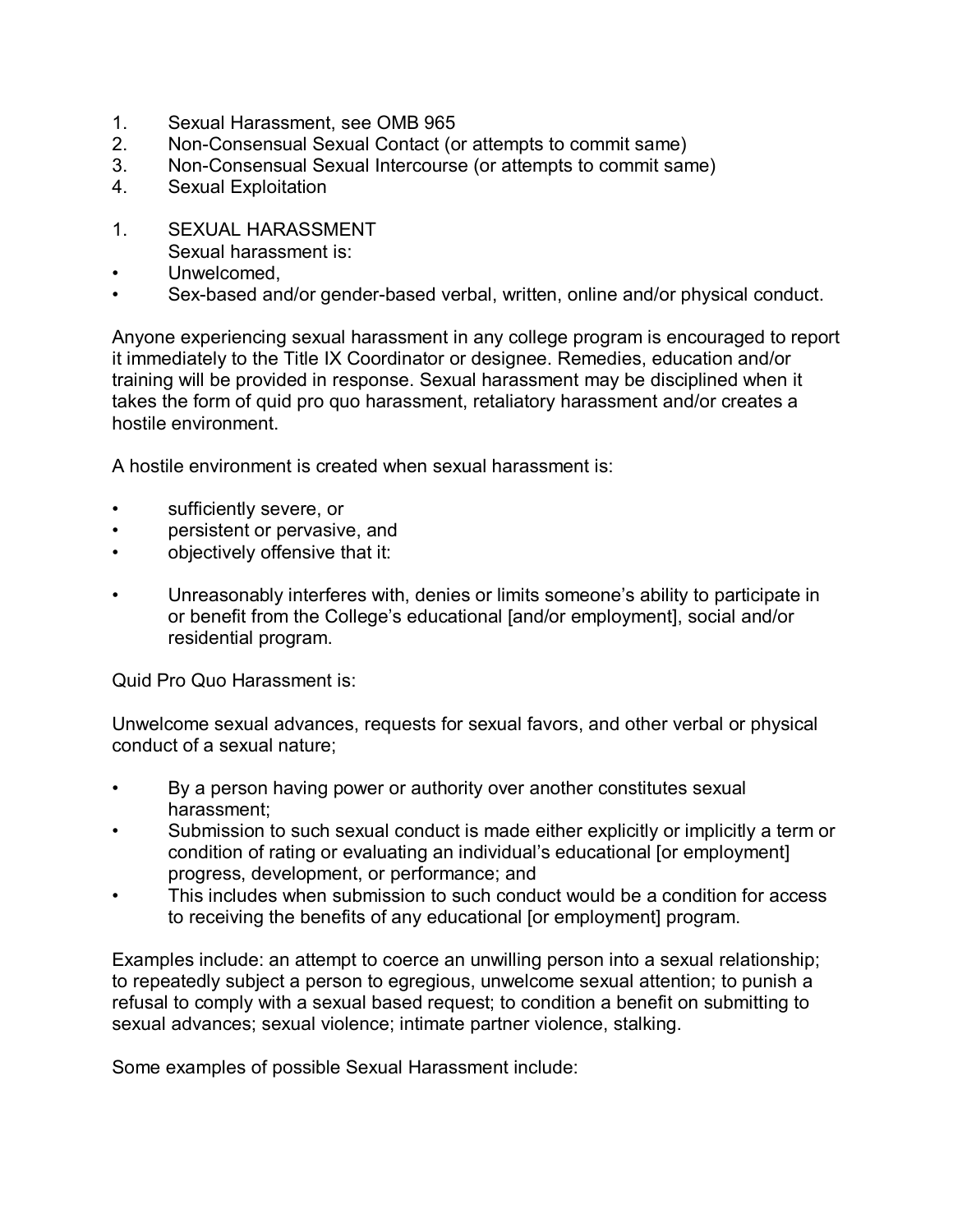- A professor insists that a student have sex with him/her in exchange for a good grade. This is harassment regardless of whether the student accedes to the request.
- A student repeatedly sends sexually oriented jokes around on an email list s/he created, even when asked to stop, causing one recipient to avoid the sender on campus and in the residence hall in which they both live.
- Explicit sexual pictures are displayed anywhere
- Two supervisors frequently 'rate' several employees' bodies and sex appeal, commenting suggestively about their clothing and appearance.
- A professor engages students in s/he class in discussions about their past sexual experiences, yet the conversation is not in any way germane to the subject matter of the class. S/he probes for explicit details, and demands that s/he answer, though they are clearly uncomfortable and hesitant.
- An ex-girlfriend widely spreads false stories about her sex life with her former boyfriend to the clear discomfort of the boyfriend, turning him into a social pariah on campus. Male students take to calling a particular brunette student "Monica" because of her resemblance to Monica Lewinsky. Soon, everyone adopts this nickname for her, and she is the target of relentless remarks about cigars, the president, "sexual relations" and Weight Watchers.
- A student grabbed another student by the hair, then grabbed her breast and put his mouth on it. While this is sexual harassment, it is also a form of sexual violence.

# 2. NON-CONSENSUAL SEXUAL CONTACT

Non-Consensual Sexual Contact is:

• Any intentional sexual touching, however slight, with any object by a person upon another person that is without consent and/or by force.

Sexual Contact includes:

Intentional contact with the breasts, buttock, groin, or genitals, or touching another with any of these body parts, or making another person touch you or themselves with or on any of these body parts; or o Any other intentional bodily contact in a sexual manner.

# 3. NON-CONSENSUAL SEXUAL INTERCOURSE

Non-Consensual Sexual Intercourse is:

any sexual intercourse, however slight, with any object by a person upon another person that is without consent and/or by force.

Intercourse includes: o vaginal or anal penetration by a penis, object, tongue or finger, and oral copulation (mouth to genital contact), no matter how slight the penetration or contact.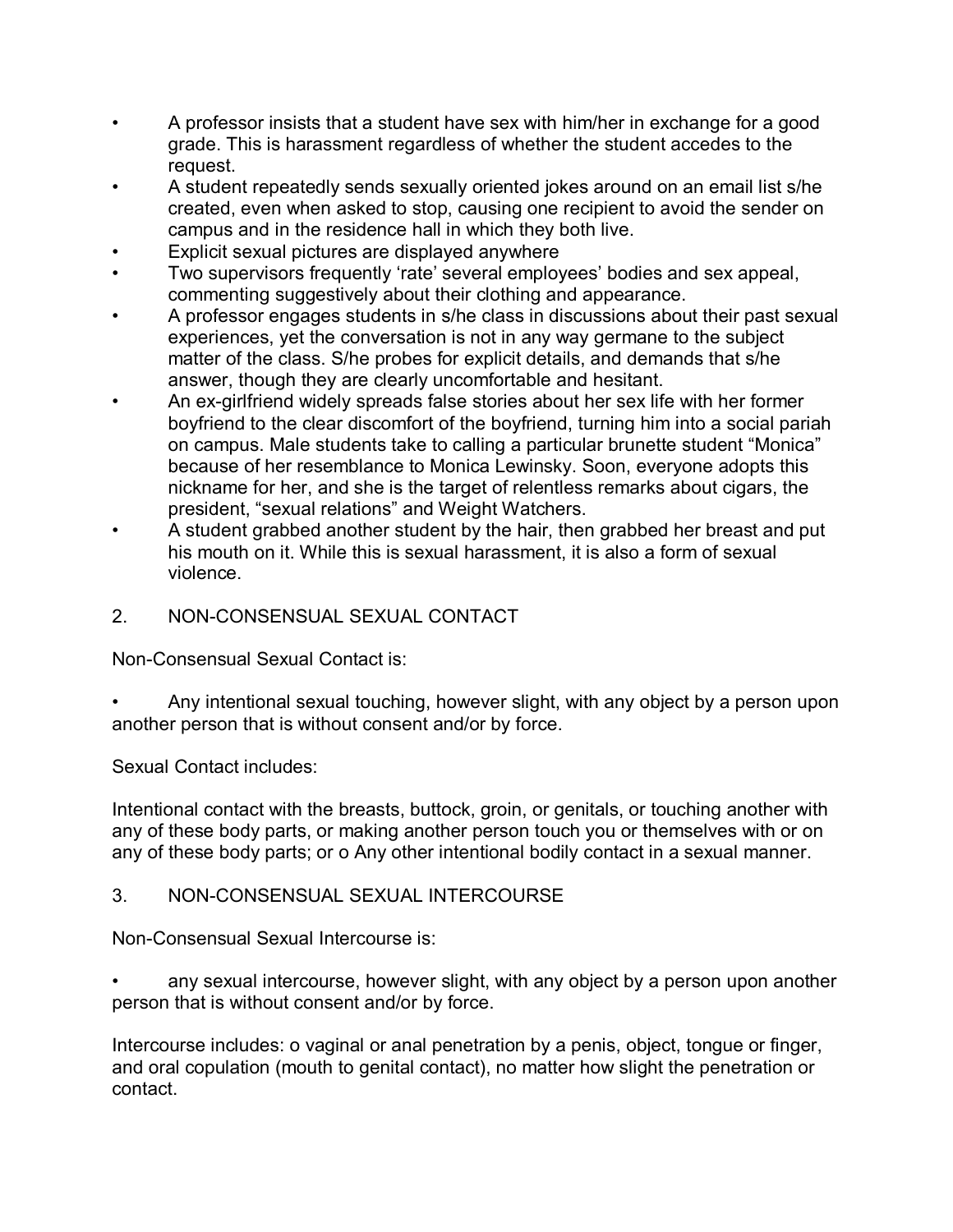# 4. SEXUAL EXPLOITATION

Occurs when one person takes non-consensual or abusive sexual advantage of another for his/her own advantage or benefit, or to benefit or advantage anyone other than the one being exploited, and that behavior does not otherwise constitute one of other sexual misconduct offenses. Examples of sexual exploitation include, but are not limited to:

- Invasion of sexual privacy;
- Prostituting another person;
- Non-consensual digital, video or audio recording of nudity or sexual activity;
- Unauthorized sharing or distribution of digital, video or audio recording of nudity or sexual activity;
- Engaging in voyeurism;
- Going beyond the boundaries of consent (such as letting your friend hide in the closet to watch you having consensual sex);
- Knowingly exposing someone to or transmitting an STI, STD or HIV to another person;
- Intentionally or recklessly exposing one's genitals in non-consensual circumstances; inducing another to expose their genitals;
- Sexually-based stalking and/or bullying may also be forms of sexual exploitation

# ADDITIONAL APPLICABLE DEFINITIONS:

Consent:

- Consent is clear, and knowing, and voluntary [or affirmative, conscious and voluntary], words or actions, that give permission for specific sexual activity.
- Consent is active, not passive.
- Silence, in and of itself, cannot be interpreted as consent.
- Consent can be given by words or actions, as long as those words or actions create mutually understandable permission regarding willingness to engage in (and the conditions of) sexual activity.
- Consent to any one form of sexual activity cannot automatically imply consent to any other forms of sexual activity.
- Previous relationships or prior consent cannot imply consent to future sexual acts.
- Consent can be withdrawn once given, as long as that withdrawal is clearly communicated.
- In order to give consent, one must be of legal age.
- Sexual activity with someone you know to be or should know to be incapacitated constitutes a violation of this policy.
- Incapacitation can occur mentally or physically, from developmental disability, by alcohol or other drug use, or blackout.
- The question of what the responding party should have known is objectively based on what a reasonable person in the place of the responding party, sober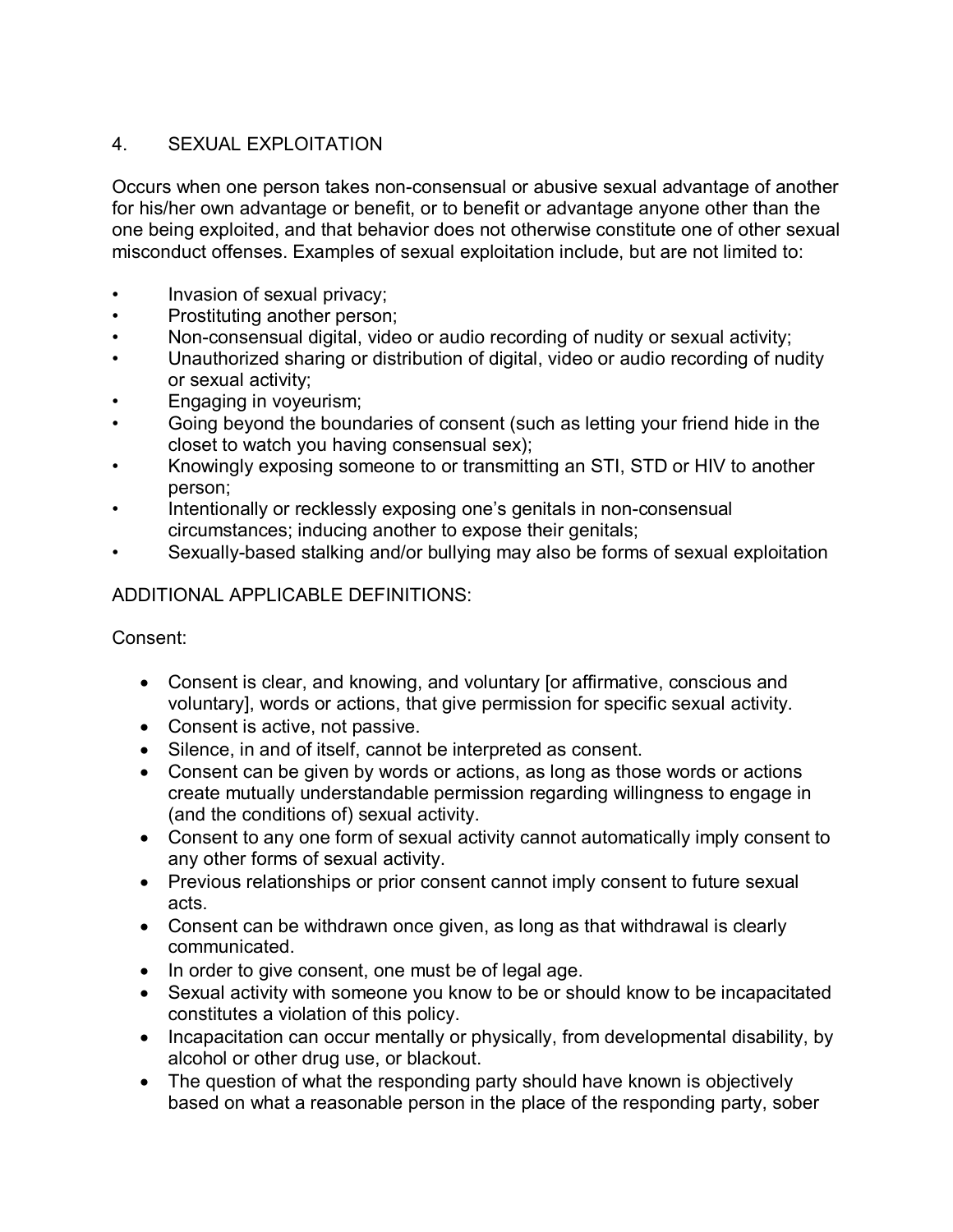and exercising good judgment, would have known about the condition of the reporting party.

- Incapacitation is a state where someone cannot make rational, reasonable decisions because they lack the capacity to give knowing consent (e.g., to understand the "who, what, when, where, why or how" of their sexual interaction).
- This policy also covers a person whose incapacity results from mental disability, sleep, unconsciousness, involuntary physical restraint, or from the taking of rape drugs. Possession, use and/or distribution of any of these substances, including Rohypnol, Ketamine, GHB, Burundanga, etc. is prohibited, and administering one of these drugs to another student is a violation of this policy. More information on these drugs can be found at http://www.911rape.org/

Force: Force is the use of physical violence and/or imposing on someone physically to gain sexual access. Force also includes threats, intimidation (implied threats) and coercion that overcomes free will or resistance or that produces consent ("Have sex with me or I'll hit you. Okay, don't hit me, I'll do what you want.").

Coercion is unreasonable pressure for sexual activity. When someone makes clear to you that they do not want sex, that they want to stop, or that they do not want to go past a certain point of sexual interaction, continued pressure beyond that point can be coercive.

NOTE: There is no requirement for a party to resist the sexual advance or request, but resistance is a clear demonstration of non-consent. The presence of force is not demonstrated by the absence of resistance. Sexual activity that is forced is by definition non-consensual, but non-consensual sexual activity is not by definition forced.

- Use of alcohol or other drugs will never function to excuse any behavior that violates this policy.
- This policy is applicable regardless of the sexual orientation and/or gender identity of individuals engaging in sexual activity.

For reference to the pertinent state statutes on sex offenses, please see Chapter 14, Sexual Offenses, N.J.S.A. 2C:14-2

# OTHER MISCONDUCT OFFENSES

- 1. Threatening or causing physical harm, extreme verbal abuse, or other conduct which threatens or endangers the health or safety of any person;
- 2. Discrimination, defined as actions that deprive other members of the community of educational or employment access, benefits or opportunities on the basis of sex or gender;
- 3. Intimidation, defined as implied threats or acts that cause an unreasonable fear of harm in another;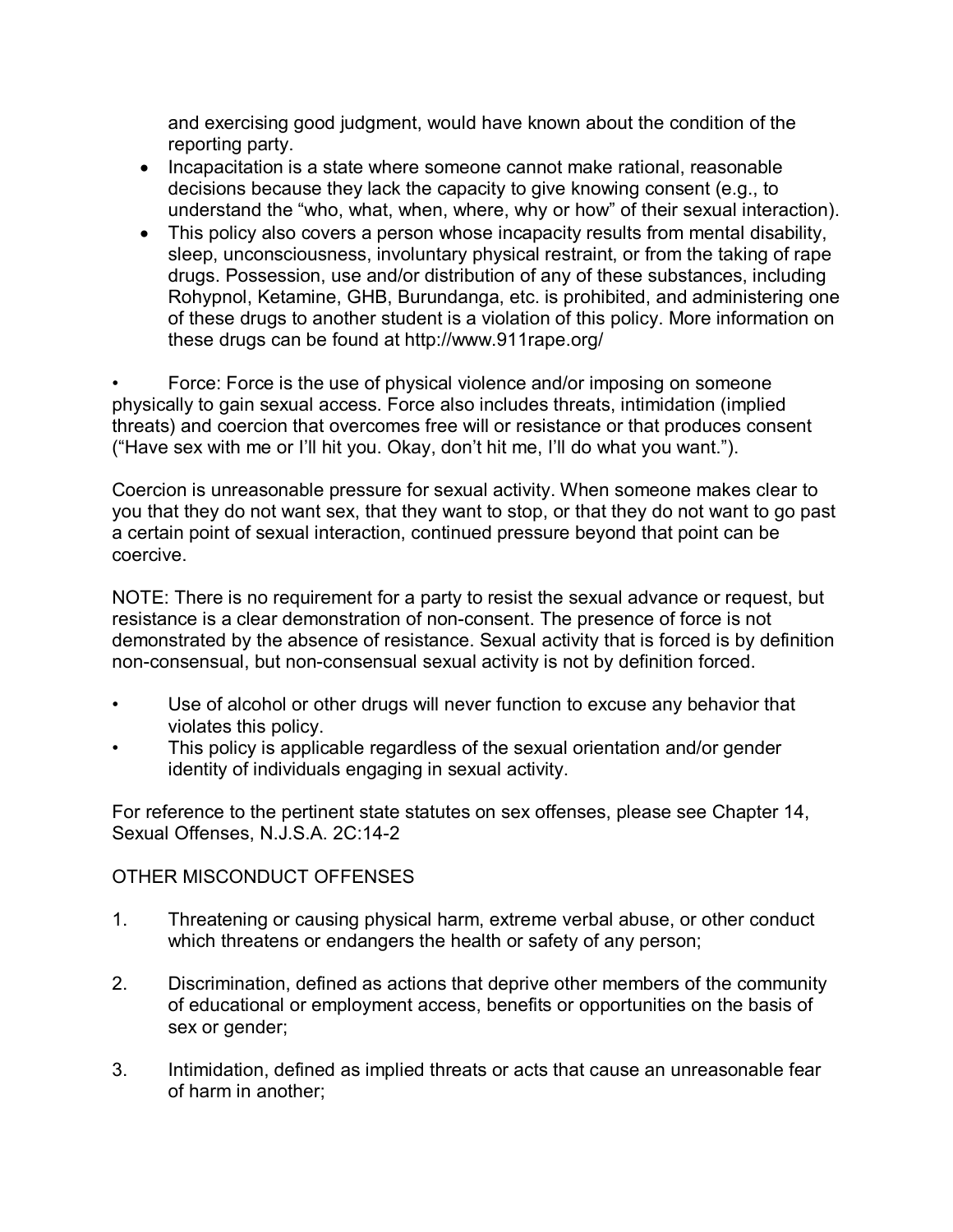- 4. Hazing, defined as acts likely to cause physical or psychological harm or social ostracism to any person within the college community, when related to the admission, initiation, pledging, joining, or any other group-affiliation activity (as defined further in the Hazing Policy);
- 5. Bullying, defined as
	- a. Repeated and/or severe
	- b. Aggressive behavior
	- c. Likely to intimidate or intentionally hurt, control or diminish another person, physically or mentally
	- d. That is not speech or conduct otherwise protected by the 1st Amendment.
- 6. Intimate Partner Violence, defined as violence or abuse between those in an intimate relationship to each other;
	- a. A boyfriend shoves his girlfriend into a wall upon seeing her talking to a male friend. This physical assault based in jealousy is a violation of the Intimate Partner Violence policy.
	- b. An ex-girlfriend shames her female partner, threatening to out her as a lesbian if she doesn't give the ex another chance. Psychological abuse is a form of Intimate Partner Violence.
	- c. A graduate student refuses to wear a condom and forces his girlfriend to take hormonal birth control though it makes her ill, in order to prevent pregnancy.
	- d. Married employees are witnessed in the parking garage, with one partner slapping and scratching the other in the midst of an argument.

# 7. Stalking

- a. Stalking 1:
	- i. A course of conduct
	- ii. Directed at a specific person
	- iii. That is unwelcome, AND
	- iv. Would cause a reasonable person to feel fear
- b. Examples of Stalking:
	- i. A student repeatedly shows up at another student's on-campus residence, always notifying the front desk attendant that they are there to see the resident. Upon a call to the resident, the student informs residence hall staff that this visitor is uninvited and continuously attempts to see them, even so far as waiting for them outside of classes and showing up to their on-campus place of employment requesting that they go out on a date together.

ii. A graduate student working as an on-campus tutor received flowers and gifts delivered to their office. After learning the gifts were from a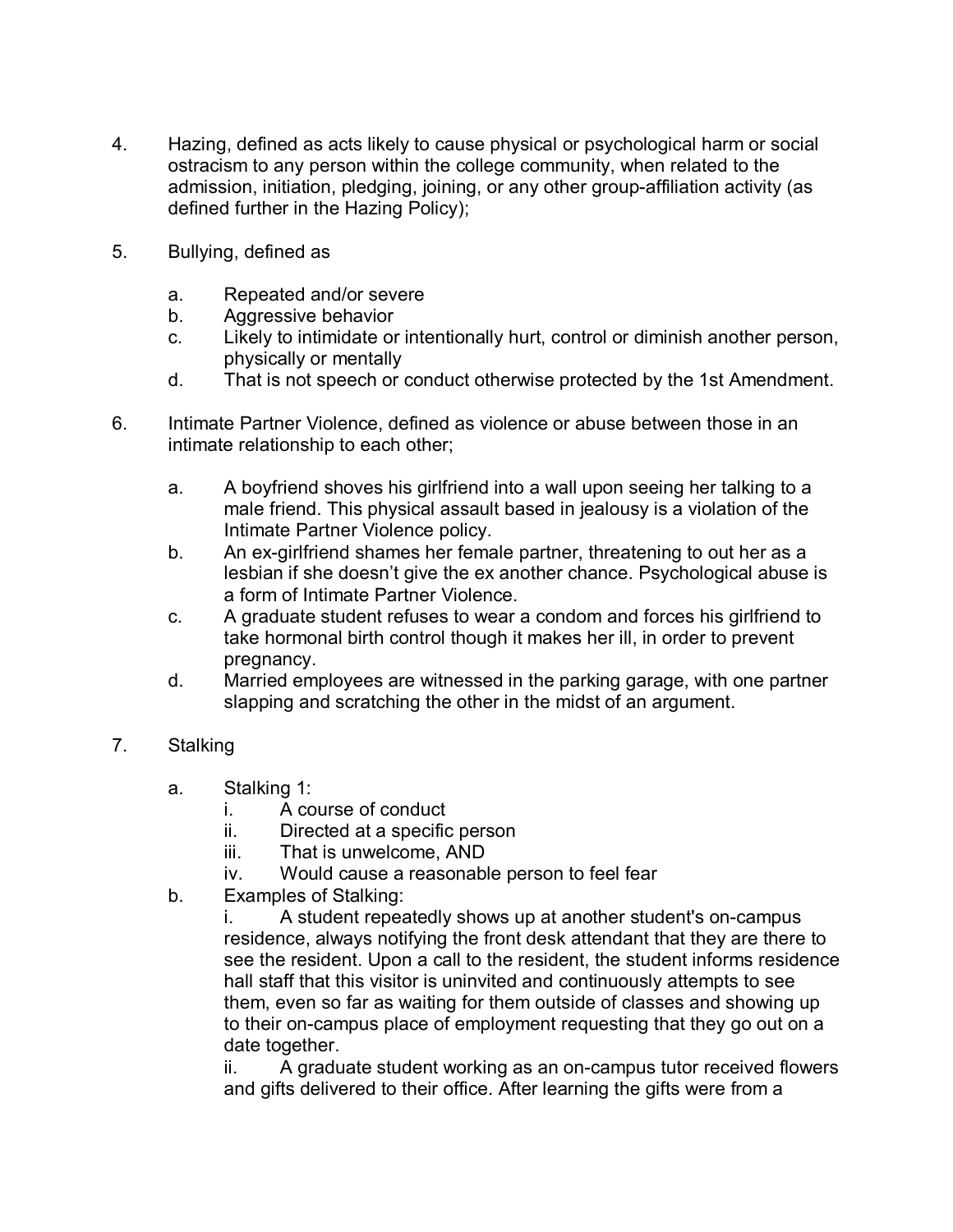student they recently tutored, the graduate student thanked the student and stated that it was not necessary and would appreciate the gift deliveries to stop. The student then started leaving notes of love and gratitude on the graduate assistant's car, both on-campus and at home. Asked again to stop, the student stated by email: "You can ask me to stop, but I'm not giving up. We are meant to be together, and I'll do anything necessary to make you have the feelings for me that I have for you." When the tutor did not respond, the student emailed again, "You cannot escape me. I will track you to the ends of the earth. We are meant to be together."

Other College policies may fall within this section when a violation is motivated by the actual or perceived membership of the reporting party's sex or gender.

### BYSTANDER INTERVENTION

Safe and positive options that may be carried out by an individual or individuals to prevent harm or intervene when there is a risk of dating violence, domestic violence, sexual assault, or stalking includes:

- Being aware of the event and understand that you need to help.
- Creating possible solutions.
- Taking your time and thinking your response through so that you do not escalate the situation. Is the situation an emergency requiring direct intervention, or can you discuss at a later time? Take a deep breath and stay calm. Enlist help if you can by publicly stating your intention to help. More often than not, people are as worried about the situation as you are but aren't willing to be the first one to speak up.
- Intervening as soon as it is safe to do so. At the very least, speak up. A conversation will help determine if an ambiguous situation requires help.

#### OPEN DIALOGUE/OBSERVE OPTIONS

Key to creating an open dialogue is to remember your audience, the timing, location, tone and why you are having the conversation. Try to understand others' points of view.

#### NEGOTIATE SOLUTION/NEGATE FURTHER CONFLICT

Help negotiate a solution. Tell your friend what behavior is or is not acceptable and know the appropriate next step if you feel the discussion failed to yield a desirable outcome.

#### RETALIATION

Retaliation is defined as any adverse action taken against a person participating in a protected activity because of their participation in that protected activity (subject to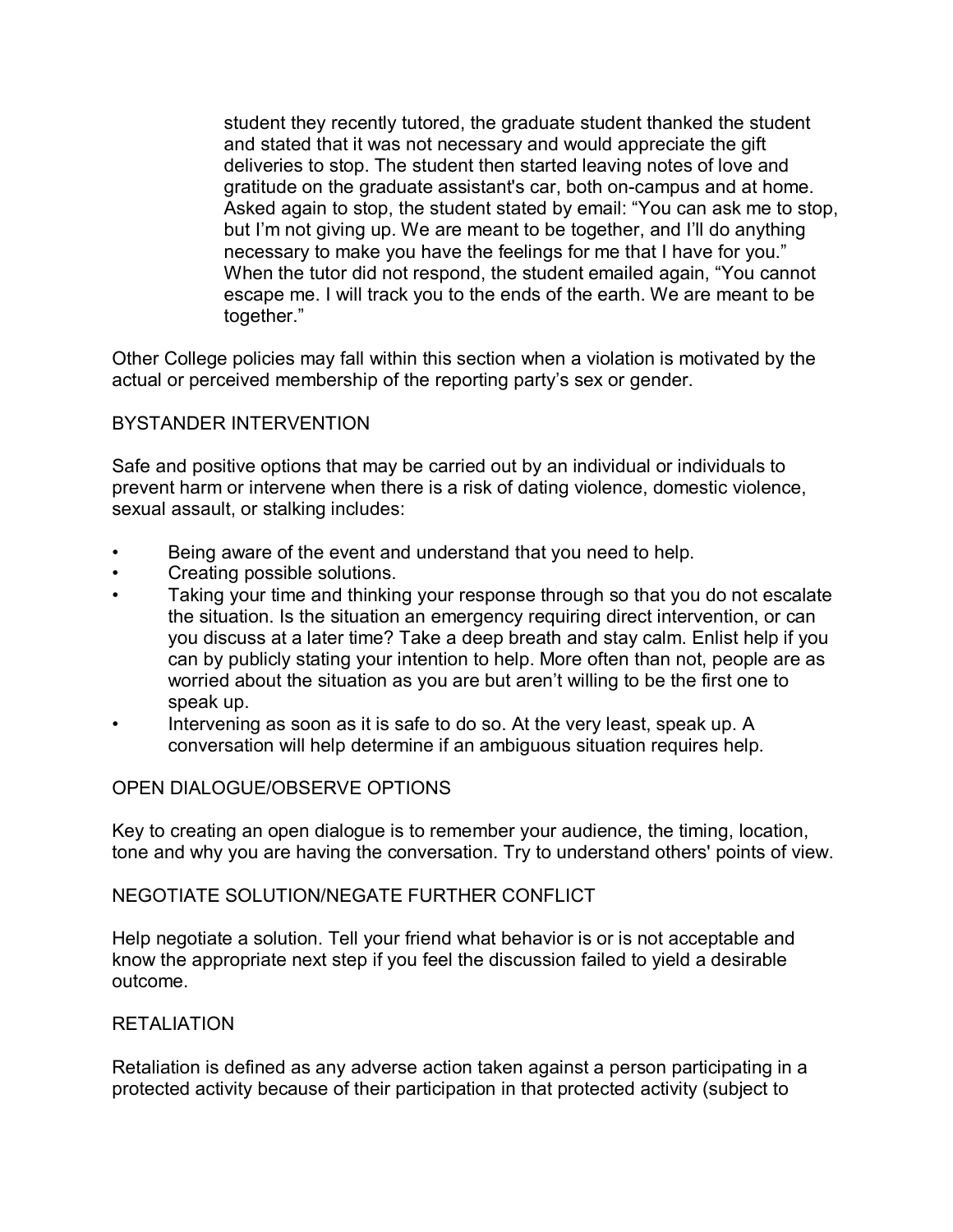limitations imposed by the 1st Amendment and/or Academic Freedom). Retaliation against an individual for an allegation, for supporting a reporting party or for assisting in providing information relevant to an allegation is a serious violation of College Policy.

### **SANCTIONS**

The following sanctions may be imposed upon any member of the college community found to have violated the Sex/Gender Harassment, Discrimination and Misconduct Policy. The following are the typical sanctions that may be imposed upon students or organizations singly or in combination:

#### Student Sanctions

- Warning
- Suspension
- **Expulsion**

#### Employee Sanctions

Employee sanctions may range from written or verbal warning to termination of employment and will be carried out in accordance with contractual agreement where applicable.

- Warning Written or Verbal
- Performance Improvement Plan
- Suspension without Pay
- Revocation of Tenure
- **Termination**

#### Sanctioning for Sexual Misconduct

- Any person found responsible for violating the Non-Consensual Sexual Contact policy (where no intercourse has occurred) will likely receive a sanction ranging from probation to expulsion, depending on the severity of the incident, and taking into account any previous disciplinary violations.\*
- Any person found responsible for violating the Non-Consensual Sexual Intercourse policy will likely face a recommended sanction of suspension or expulsion (student) or suspension or termination (employee).\*
- Any person found responsible for violating the Sexual Exploitation or Sexual Harassment policies will likely receive a recommended sanction ranging from warning to expulsion or termination, depending on the severity of the incident, and taking into account any previous disciplinary violations.\*

\*The decision-making body reserves the right to broaden or lessen any range of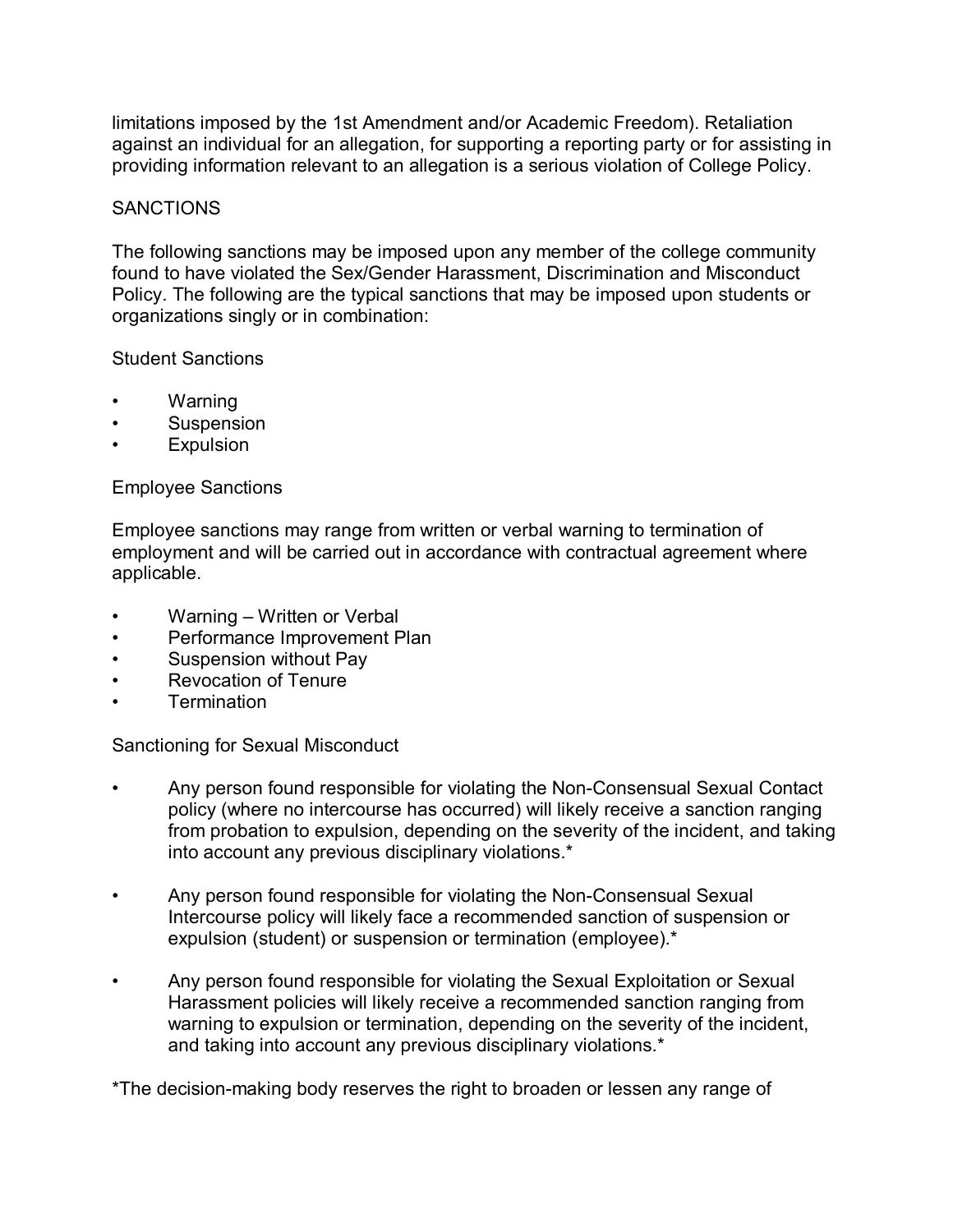recommended sanctions in the case of serious mitigating circumstances or egregiously offensive behavior. Neither the initial hearing officers nor any appeals body or officer will deviate from the range of recommended sanctions unless compelling justification exists to do so.

# CONFIDENTIALITY, PRIVACY AND REPORTING

#### Confidentiality and Reporting of Offenses

All students, faculty, and staff are expected to immediately report actual or suspected discrimination or harassment to appropriate officials, though there are some limited exceptions. In order to make informed choices, it is important to be aware of confidentiality and mandatory reporting requirements when consulting campus resources. On campus, some resources may maintain confidentiality – meaning they are not required to report actual or suspected discrimination or harassment to appropriate college officials - thereby offering options and advice without any obligation to inform an outside agency or individual unless a victim has requested information to be shared. Other resources exist for a victim to report crimes and policy violations and these resources will take action when an incident is reported to them. The following describes the two reporting options at college:

#### Confidential Reporting

If a reporting party would like the details of an incident to be kept confidential, the reporting party may speak with:

- On-campus licensed professional counselors and staff
- On-campus members of the clergy/chaplains working within the scope of their licensure or ordination
- Off-campus:
- Licensed professional counselors
- Local rape crisis counselors
- Domestic violence resources.
- Local or state assistance agencies,
- Clergy/Chaplains

All of the above employees will maintain confidentiality except in extreme cases of immediate threat or danger, or abuse of a minor. Campus counselors and/or the Employee Assistance Program are available to help free of charge and can be seen on an emergency basis during normal business hours.

#### Formal Reporting Options

All college employees have a duty to report, unless they fall under the "Confidential Reporting" section above. Reporting parties may want to consider carefully whether they share personally identifiable details with non-confidential employees, as those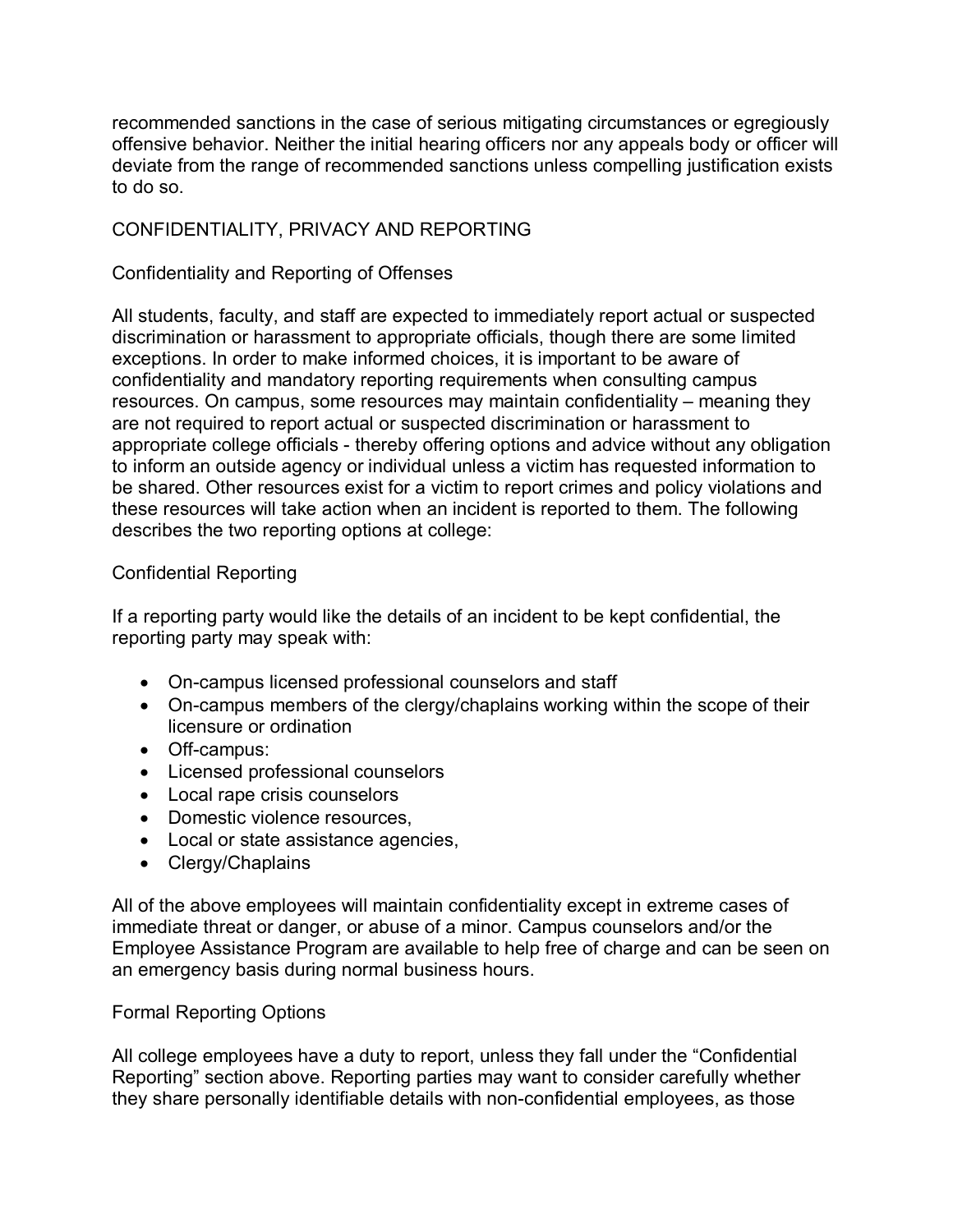details must be shared by the employee with the Title IX Coordinator and/or Deputy Coordinators. Employees must share all details of the reports they receive. Generally, climate surveys, classroom writing assignments, human subjects research, or events such as Take Back the Night marches or speak-outs do not provide notice that must be reported to the Coordinator by employees. Remedial actions may result without formal college action.

If a victim does not wish for their name to be shared, does not wish for an investigation to take place, or does not want a formal resolution to be pursued, the victim may make such a request to the Title IX Coordinator or Deputy Coordinators, who will evaluate that request in light of the duty to ensure the safety of the campus and comply with federal law.

In cases indicating pattern, predation, threat, weapons and/or violence, the College will likely be unable to honor a request for confidentiality. In cases where the victim requests confidentiality and the circumstances allow the College to honor that request, the College will offer interim supports and remedies to the victim and the community, but will not otherwise pursue formal action. A reporting party has the right, and can expect, to have reports taken seriously by the College when formally reported, and to have those incidents investigated and properly resolved through these procedures.

Formal reporting still affords privacy to the reporter, and only a small group of officials who need to know will be told, including but not limited to the: President, VP of Academic Affairs, VP for Administration and Finance, Interim Executive Dean of Student Support Services, and Campus Security. Information will be shared as necessary with investigators, witnesses and the responding party. The circle of people with this knowledge will be kept as tight as possible to preserve a reporting party's rights and privacy.

Reports to the Interim Title IX Coordinator can be made via email, phone or in person at the contact information below:

Elizabeth Mizerek, MSN, RN, FN-CSA, CNE, CEN, CPEN, FAEN 1200 Old Trenton Rd. – MS 125 West Windsor, NJ 08550

Mail to: PO Box 17202, Trenton NJ 08690 Voice Phone: (609) 570-3556 Email: mizerekl@mccc.edu

Failure of a non-confidential employee, as described in this section, to report an incident or incidents of sex or gender harassment or discrimination of which they become aware, is a violation of these procedures and may be subject to disciplinary action for failure to comply.

Federal Statistical Reporting Obligations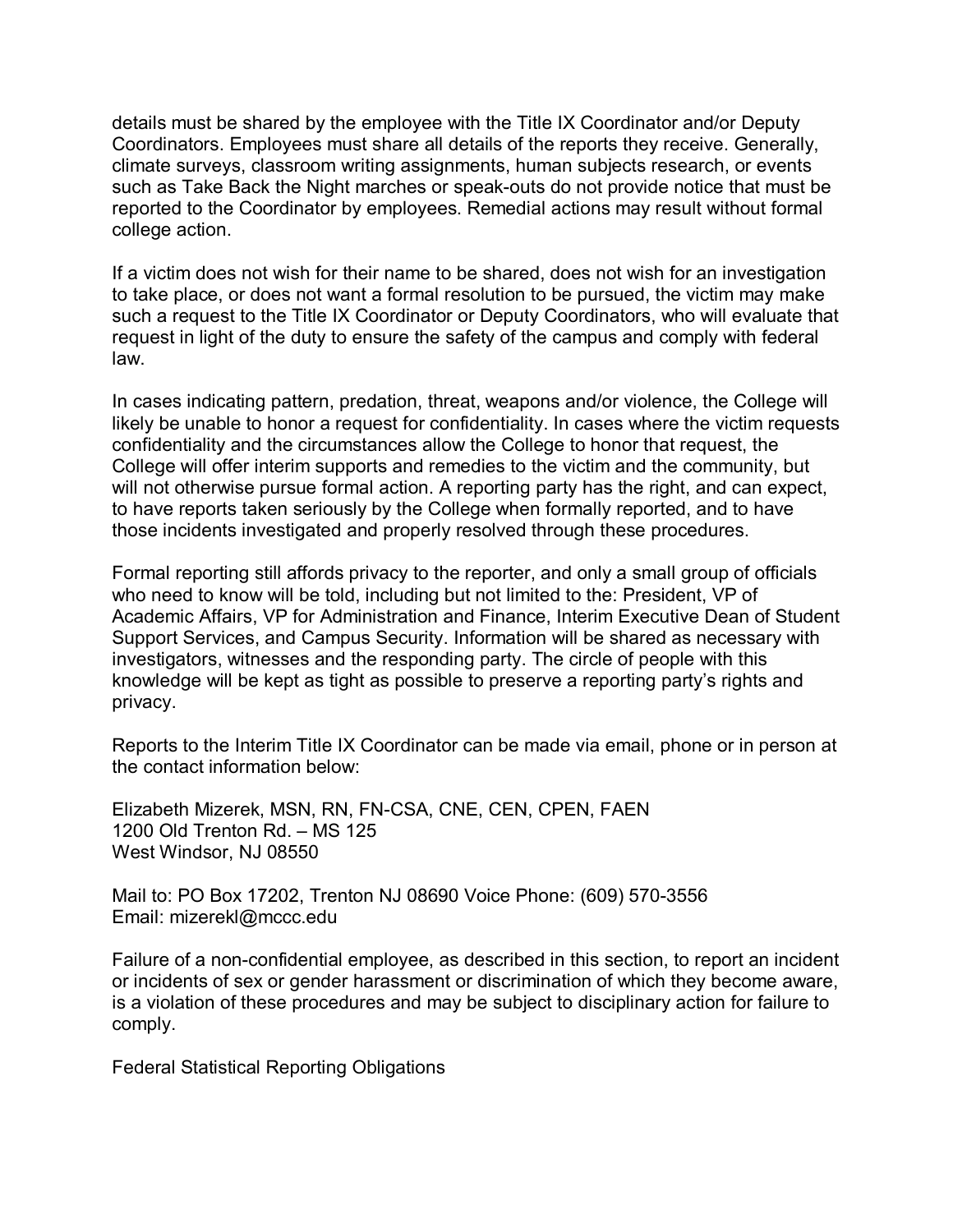Certain campus officials – those deemed Campus Security Authorities - have a duty to report sexual assault, domestic violence, dating violence and stalking for federal statistical reporting purposes (Clery Act). All personally identifiable information is kept confidential, but statistical information must be passed along to campus law enforcement regarding the type of incident and its general location (on or off-campus, in the surrounding area, but no addresses are given) for publication in the Annual Security Report. This report helps to provide the community with a clear picture of the extent and nature of campus crime, to ensure greater community safety. Mandated federal reporters include: student/conduct affairs, campus law enforcement, local police, coaches, athletic directors, residence life staff, student activities staff, human resources staff, advisors to student organizations and any other official with significant responsibility for student and campus activities. The information to be shared includes the date, the location of the incident (using Clery location categories) and the Clery crime category. This reporting protects the identity of the victim and may be done anonymously.

### Federal Timely Warning Reporting Obligations

Victims of sexual misconduct should also be aware that college administrators must issue immediate timely warnings for incidents reported to them that are confirmed to pose a substantial threat of bodily harm or danger to members of the campus community. The College will ensure that a victim's name and other identifying information is not disclosed, while still providing enough information for community members to make safety decisions in light of the danger.

#### Additional Provisions

a. Attempted violations

In most circumstances, the College will treat attempts to commit any of the violations listed in the Gender-Misconduct Policy as if those attempts had been completed.

#### b. False Reports

The College will not tolerate intentional false reporting of incidents. It is a violation of the Student Code of Conduct to make an intentionally false report of any policy violation, and it may also violate state criminal statutes and civil defamation laws.

#### c. Amnesty for Victims and Witnesses

The college community encourages the reporting of misconduct and crimes by victims and witnesses. Sometimes, victims or witnesses are hesitant to report to college officials or participate in resolution processes because they fear that they themselves may be accused of policy violations, such as underage drinking at the time of the incident. It is in the best interests of this community that as many victims as possible choose to report to college officials, and that witnesses come forward to share what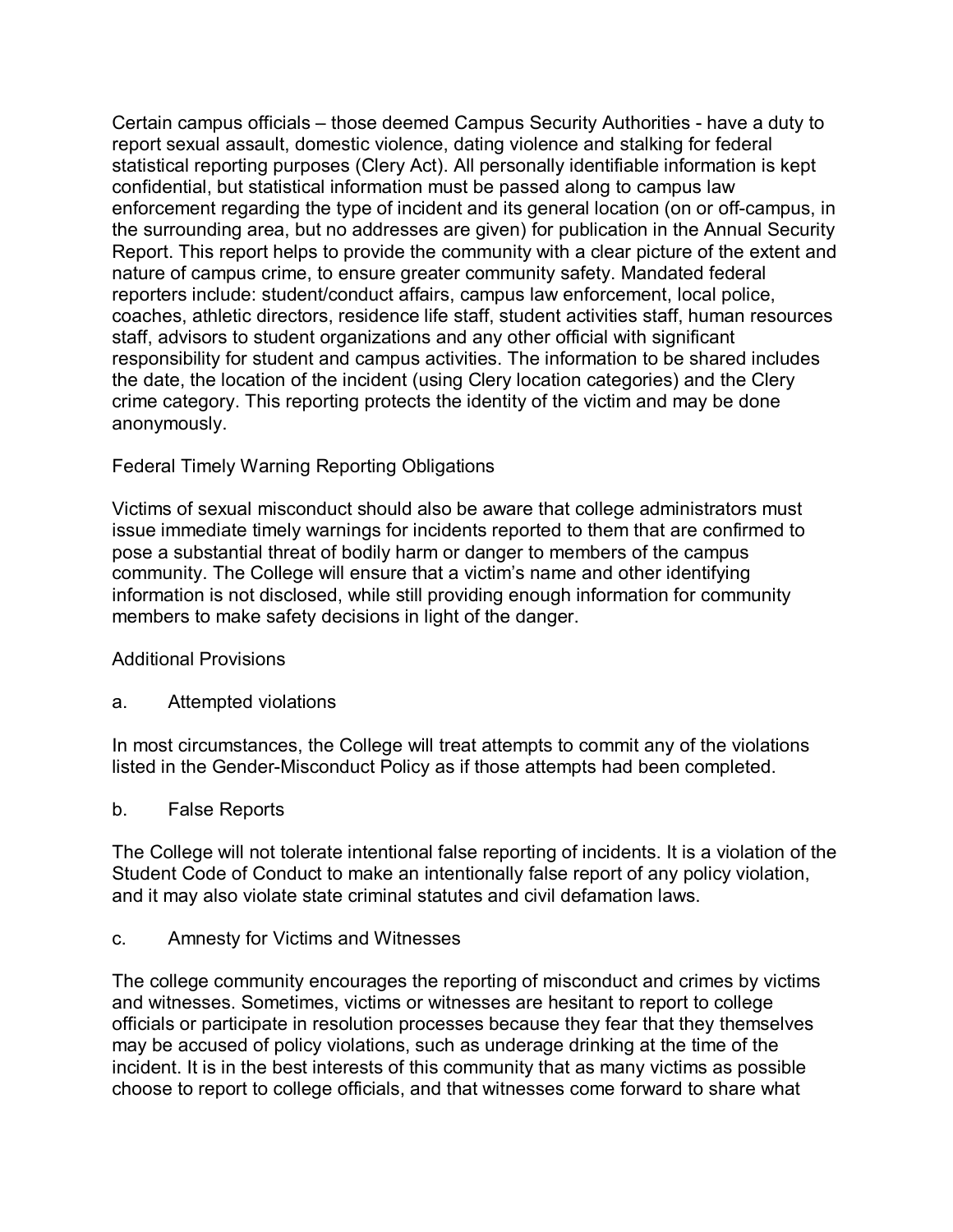they know. To encourage reporting, the College pursues a policy of offering victims of misconduct and witnesses amnesty from minor policy violations related to the incident.

Sometimes, students are hesitant to offer assistance to others for fear that they may get themselves in trouble (for example, as student who has been drinking underage might hesitate to help take a sexual misconduct victim to campus Security). The College pursues a policy of amnesty for students who offer help to others in need. [While policy violations cannot be overlooked, the College will provide educational options, rather than punishment, to those who offer their assistance to others in need.

d. Parental Notification

The College reserves the right to notify parents/guardians of dependent students regarding any health or safety risk, change in student status or conduct situation, particularly alcohol and other drug violations. Where a student is non-dependent, the College will contact parents/guardians to inform them of situations in which there is a significant and articulable health and/or safety risk. The College also reserves the right to designate which college officials have a need to know about individual conduct reports pursuant to the Family Educational Rights and Privacy Act.

# CAMPUS SEXUAL ASSAULT VICTIM`S BILL OF RIGHTS

# INTRODUCTION

A college or university in a free society must be devoted to the pursuit of truth and knowledge through reason and open communication among its members. Academic communities acknowledge the necessity of being intellectually stimulating where the diversity of ideas is valued. Its rules must be conceived for the purpose of furthering and protecting the rights of the university community in achieving these ends.

The boundaries of personal freedom are limited by applicable state and federal laws and institutional rules and regulations governing interpersonal behavior. In creating a community free from violence, sexual assault and non-consensual sexual contact, respect for the individual and human dignity are of paramount importance.

The state of New Jersey recognizes that the impact of violence on its victims and the surrounding community can be severe and long lasting. Thus, it has established this Bill of Rights to articulate requirements for policies, procedures and services designed to insure that the needs of victims are met and that the colleges and universities in New Jersey create and maintain communities that support human dignity.

# BILL OF RIGHTS

The following rights shall be accorded to victims of sexual assault that occur:

• On the campus of any public or independent institution of higher education in the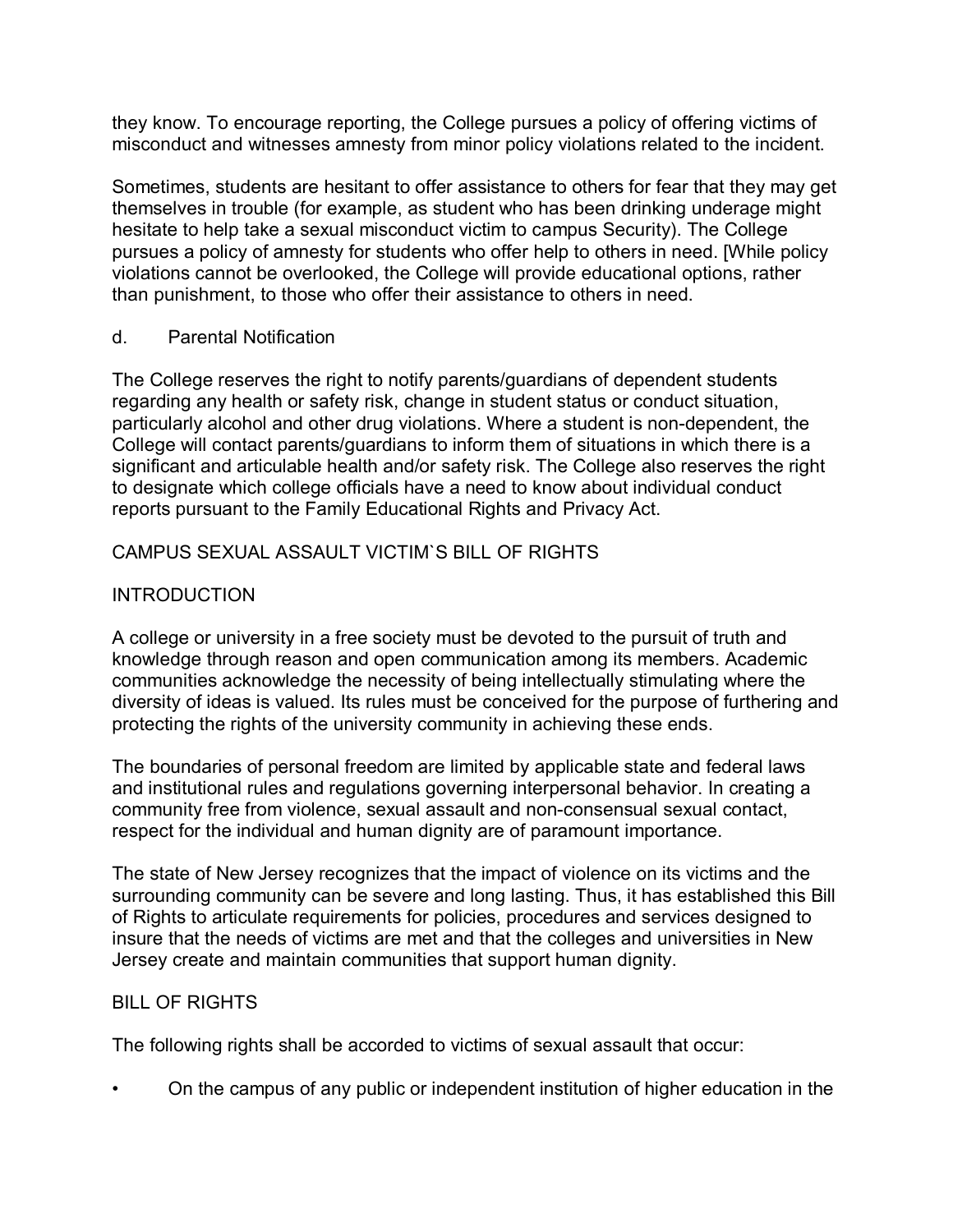state of New Jersey, and

• where the victim or alleged perpetrator is a student at that institution and/or when the victim is a student involved in an off-campus assault.

# HUMAN DIGNITY RIGHTS:

- to be free from any suggestion that victims must report the crimes to be assured of any other right guaranteed under this policy.
- to have any allegations of sexual assault treated seriously; the right to be treated with dignity
- to be free from any suggestion that victims are responsible for the commission of crimes against them
- to be free from pressure from campus personnel to:
- report crimes if the victim does not wish to do so
- report crimes as lesser offenses than the victim perceives the crime to be o
- refrain from reporting crime
- refrain from reporting crimes to avoid unwanted personal publicity.

### RIGHTS TO RESOURCES ON AND OFF CAMPUS:

- to be notified of existing campus and community based medical, counseling, mental health and student services for victims of sexual assault whether or not the crime is formally reported to campus or civil authorities
- to have access to campus counseling under the same terms and conditions as apply to other students in their institution seeking such counseling
- to be informed of and assisted in exercising:
- any rights to confidential or anonymous testing for sexually transmitted diseases, human immunodeficiency virus, and/or pregnancy
- any rights that may be provided by law to compel and disclose the results of testing of sexual assault suspects for communicable diseases.

#### CAMPUS JUDICIAL RIGHTS:

- to be afforded the same access to legal assistance as the accused
- to be afforded the same opportunity to have others present during any campus disciplinary proceeding that is allowed the accused
- to be notified of the outcome of the sexual assault disciplinary proceeding against the accused.

LEGAL RIGHTS:

- to have any allegation of sexual assault investigated and adjudicated by the appropriate criminal and civil authorities of the jurisdiction in which the sexual assault is reported
- to receive full and prompt cooperation and assistance of campus personnel in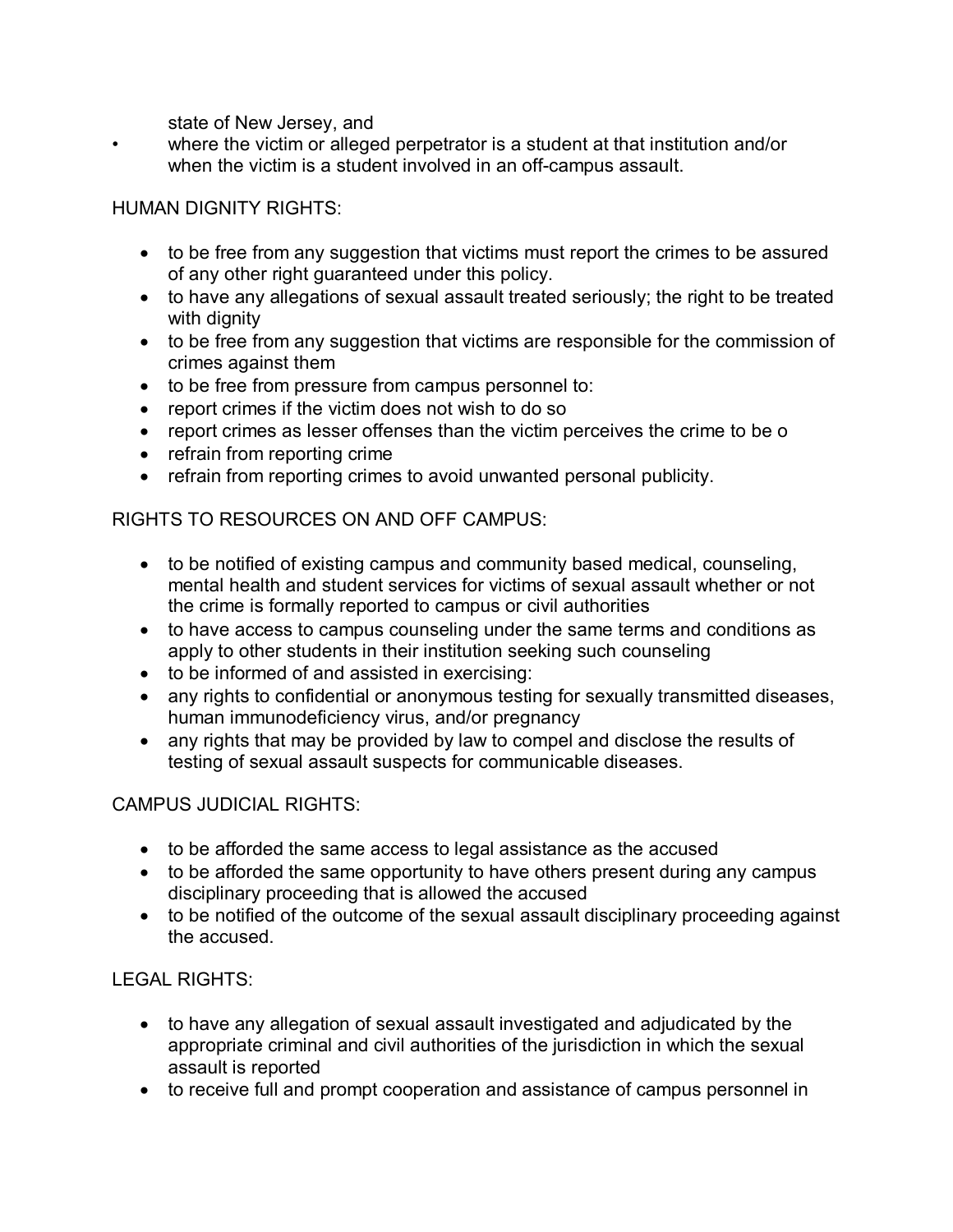notifying the proper authorities

• to receive full, prompt, and victim-sensitive cooperation of campus personnel with regard to obtaining, securing and maintaining evidence, including a medical examination when it is necessary to preserve evidence of the assault.

#### CAMPUS INTERVENTION RIGHTS:

- to require campus personnel to take reasonable and necessary actions to prevent further unwanted contact of victims by their alleged assailants
- to be notified of the options for and provided assistance in changing academic and living situations if such changes are reasonably available.

### STATUTORY MANDATES:

- Each campus must guarantee that this Bill of Rights is implemented. It is the obligation of the College's governing board to examine resources dedicated to services required and to make appropriate requests to increase or reallocate resources where necessary to ensure implementation
- Each campus shall make every reasonable effort to ensure that every student at Mercer County Community College has access to this document
- Nothing in this act or any Campus Assault Victim`s Bill of Rights developed in accordance with the provisions of this act, shall be construed to preclude or in any way restrict any public or independent institution of higher education in the State from reporting any suspected crime or offense to the appropriate law enforcement authorities.

#### QUESTIONS AND ANSWERS

Here are some of the most commonly asked questions regarding the College's sexual misconduct policy and procedures.

Does information about a report remain private?

The privacy of all parties to a report of sexual misconduct must be respected, except insofar as it interferes with the College's obligation to fully investigate allegations of sexual misconduct. Where privacy is not strictly kept, it will still be tightly controlled on a need-to-know basis. The College will not disseminate information and/or written materials to persons not involved in the resolution process without the consent of both parties.

Witnesses are also required to maintain the privacy of information shared with them during interviews and/or hearings. Violations of the privacy of the reporting party or the responding party may lead to conduct action by the College, though both parties are allowed to share their perspectives and experiences. All parties, including witnesses, involved in an allegation are strongly encouraged to maintain the privacy of information and/or written materials.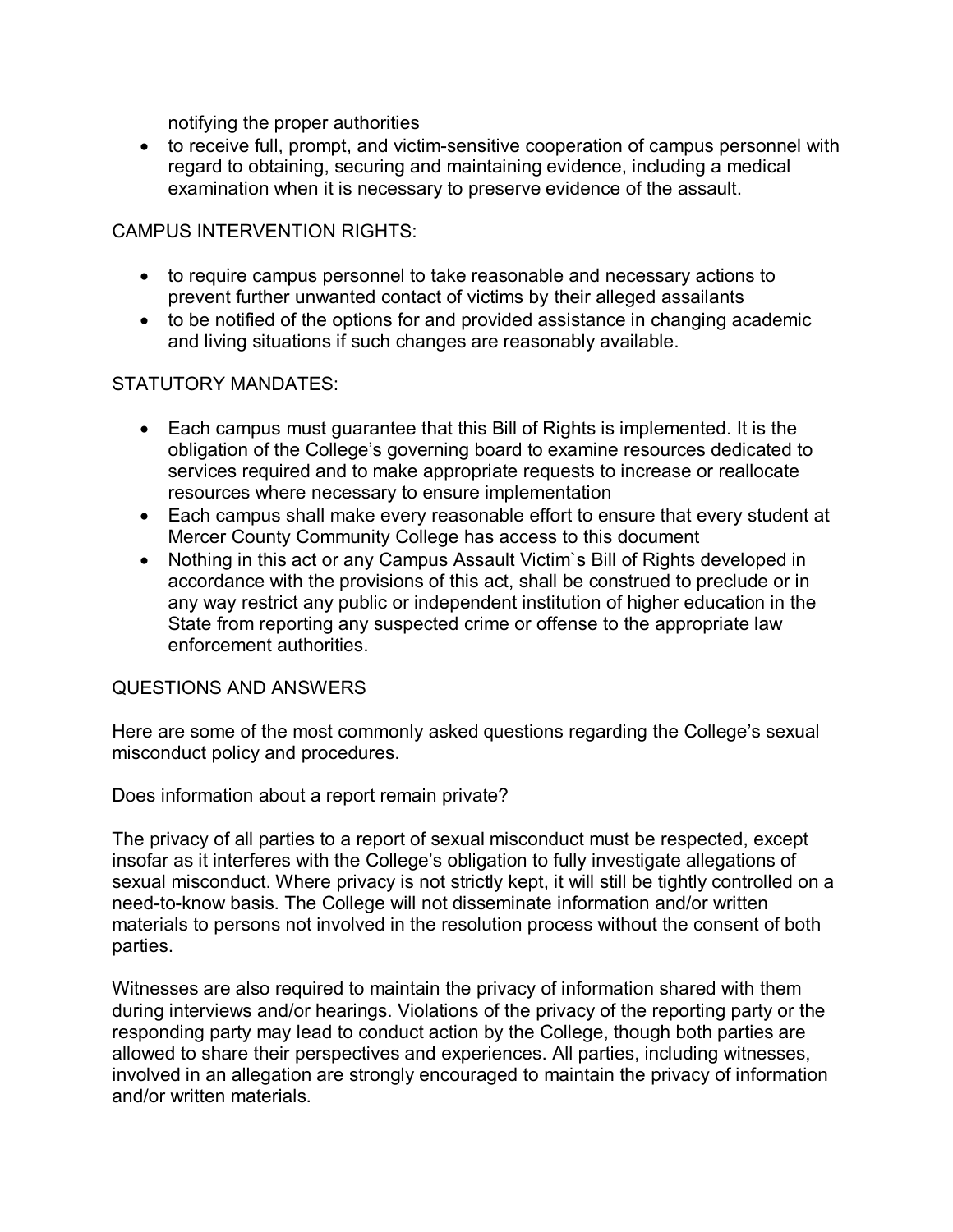In all resolutions of sexual misconduct, all parties will be informed of the outcome. In some instances, the administration also may choose to make a brief public announcement of the nature of the violation and the action taken, without using the name or identifiable information of the alleged victim. Certain college administrators are informed of the outcome within the bounds of student privacy (e.g., the President of the College, Interim Executive Dean of Student Support Services, Vice

President for Academic Affairs, Office of College Safety and Security). If there is a report of an act of alleged sexual misconduct to a conduct officer of the College and there is evidence that a felony has occurred, the victim will be offered assistance in reporting it to the local police. This does not mean charges will be automatically filed or that a victim must speak with the police. Mercer County Community College also must statistically report the occurrence on campus of major violent crimes, including certain sex offenses, in an "Annual Security Report" of campus crime statistics. This statistical report does not include personally identifiable information.

Will my parents be told?

No, not unless you tell them. Whether you are the reporting party or the responding party, the College's primary relationship is to the student and not to the parent. However, in the event of major medical, disciplinary, or academic jeopardy, students are strongly encouraged to inform their parents. College officials will directly inform parents when requested to do so by a student, in a life-threatening situation, or if an individual has signed the permission form at registration which allows such communication.

Will the responding party know my identity?

Yes, if the College determines there is reasonable cause to believe a violation has occurred and investigates the matter. The responding party has the right to know the identity of the reporting party.

Do I have to name the responding party?

Yes, if you want formal disciplinary action to be taken against the responding party. You can report the incident without the identity of the responding party, but doing so may limit Mercer County Community College's ability to respond comprehensively.

What do I do if I am accused of sexual misconduct?

DO NOT contact the reporting party. You may immediately want to contact someone who can act as your advisor or advocate; anyone may serve as your advisor or advocate. You may also contact the Interim Executive Dean of Student Support Services, who can explain the College's procedures for addressing sexual misconduct reports. You may also want to talk to a confidential counselor or seek other community assistance. See below regarding legal representation.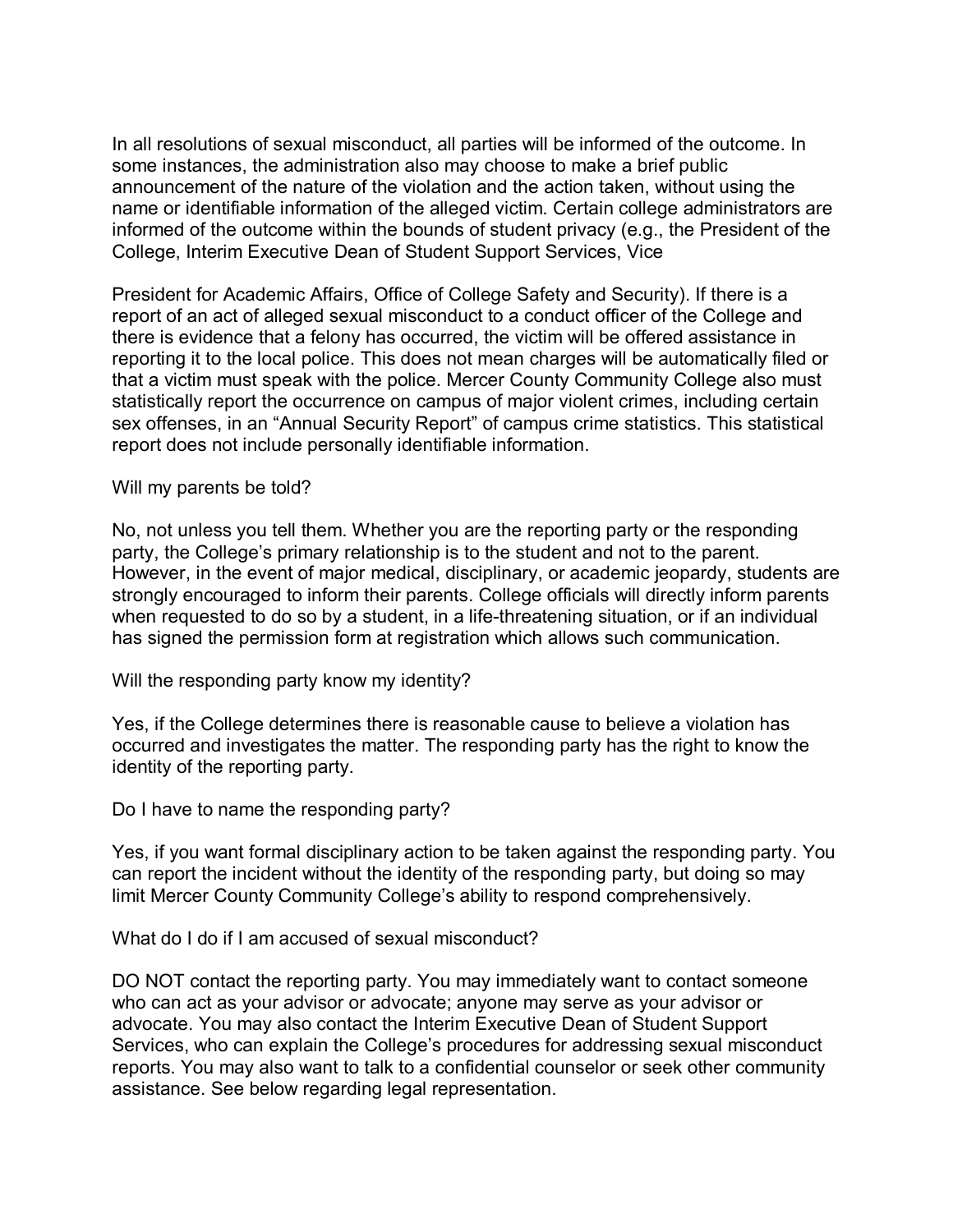Will I (as a victim) have to pay for counseling/or medical care?

No, if the services are provided by the College. If a victim is accessing community and non-college services, payment for these will be subject to state/local laws, insurance requirements, etc.

How is a report of sexual misconduct decided?

The College investigates allegations of sex/gender based harassment, discrimination or misconduct to determine whether there is evidence to indicate a policy violation is "more likely than not." This standard, called the preponderance of the evidence, corresponds to an amount of evidence indicating a policy violation is more than 50% likely.

What should I do about preserving evidence of a sexual assault?

Police are in the best position to secure evidence of a crime. Physical evidence of a criminal sexual assault must be collected from the alleged victim's person within five days, though evidence can often be obtained from towels, sheets, clothes, etc. for much longer periods of time. If you believe you have been a victim of a criminal sexual assault, you should go to the Hospital Emergency Room, before washing yourself or your clothing. The Sexual Assault Nurse Examiner (a specially trained nurse) at the hospital is usually on call 24 hours a day, 7 days a week. An advocate from the College may also accompany you to Hospital. If a victim goes to the hospital, s/he is not obligated to talk to the police or to pursue prosecution. Having the evidence collected in this manner will help to keep all options available to a victim, but will not obligate him or her to any course of action. Collecting evidence can assist the authorities in pursuing criminal charges, should the victim decide later to exercise it.

For the Victim: the hospital staff will collect evidence, check for injuries, address pregnancy concerns and address the possibility of exposure to sexually transmitted infections. If you have not changed clothes, bring a change of clothes with you to the hospital, if possible, as they will likely keep the clothes you are wearing as evidence. You can take a support person with you to the hospital, and they may accompany you through the exam, if you want. Do not disturb the crime scene—leave all sheets, towels, etc. that may bear evidence for the police to collect.

Area Hospitals:

Robert Wood Johnson University Hospital - Hamilton 1 Hamilton Health Place Hamilton NJ 08690 Phone: 609.586.7900

Capital Health Medical Center – Hopewell One Capital Way Pennington, NJ 08534 Phone: 800.637.2374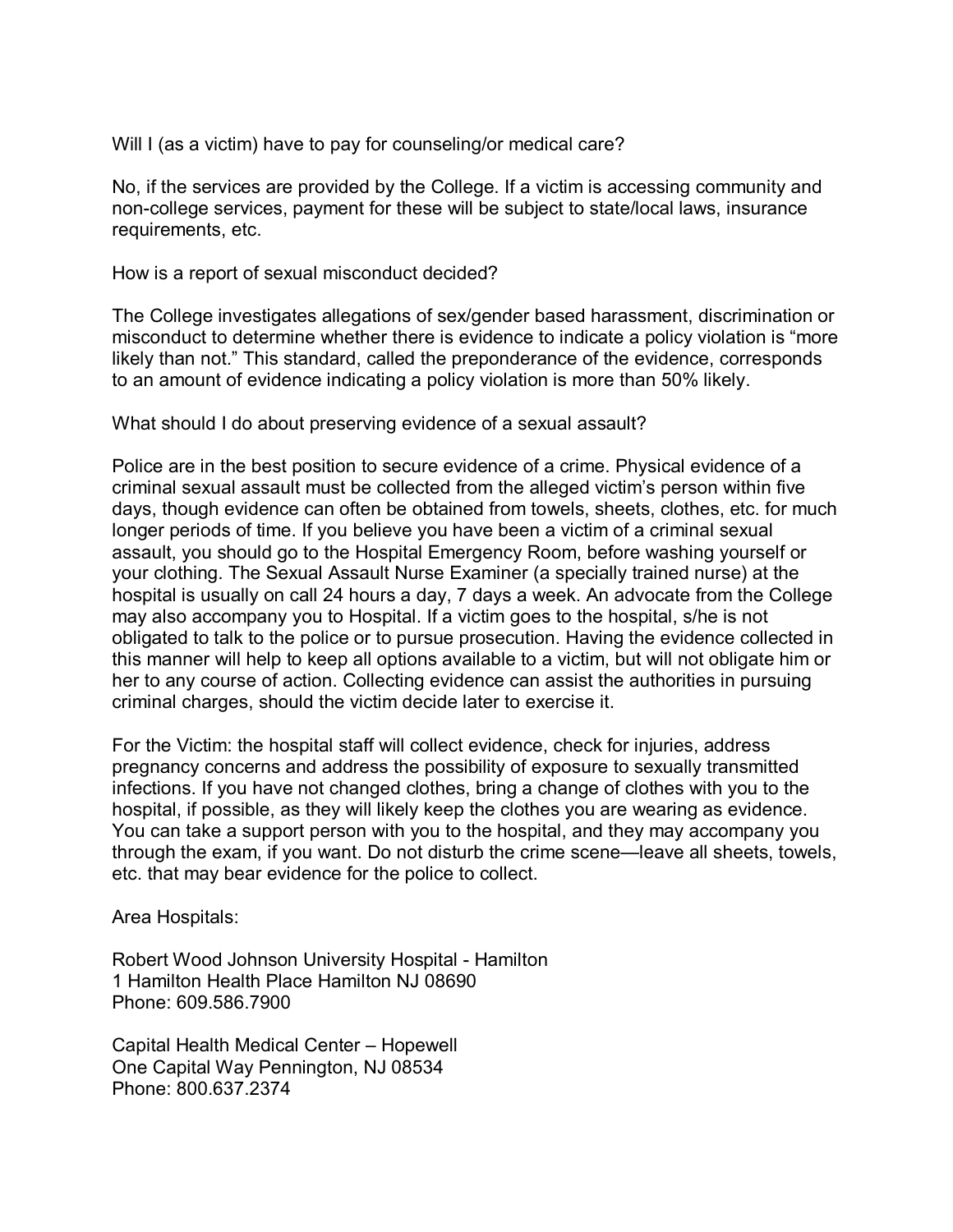Capital Health Regional Medical Center 750 Brunswick Avenue, Trenton, NJ 08638 Phone: 609.394.6000

St. Francis Medical Center 601 Hamilton Avenue, Trenton, NJ 08629 Phone: (609) 599-5000

Will a victim be sanctioned when reporting a sexual misconduct policy violation if he/she has illegally used drugs or alcohol?

No. The seriousness of sexual misconduct is a major concern and the College does not want any of the circumstances (e.g., drug or alcohol use) to inhibit the reporting of sexual misconduct. The College provides amnesty from any consequences for minor policy violations that occur during or come to light as the result of a victim's report of sexual misconduct.

Will the use of drugs or alcohol affect the outcome of a sexual misconduct conduct resolution?

The use of alcohol and/or drugs by either party will not diminish the responding party's responsibility. On the other hand, alcohol and/or drug use is likely to affect the reporting party's memory and, therefore, may affect the resolution of the reported misconduct. A reporting party must either remember the alleged incident or have sufficient circumstantial evidence, physical evidence and/or witnesses to prove that policy was violated. If the reporting party does not remember the circumstances of the alleged incident, it may not be possible to impose sanctions on the responding party without further corroborating information. Use of alcohol and/or other drugs will never excuse a violation by a responding party.

Will either party's prior use of drugs and/or alcohol be a factor when reporting sexual misconduct?

Not unless there is a compelling reason to believe that prior use or abuse is relevant to the present matter.

What should I do if I am uncertain about what happened?

If you believe that you have experienced sexual misconduct but are unsure of whether it was a violation of the institution's sexual misconduct policy, you should contact the institution's Title IX Coordinator (not confidential) or the College's licensed clinical counselor (confidential).

STUDENT CODE OF CONDUCT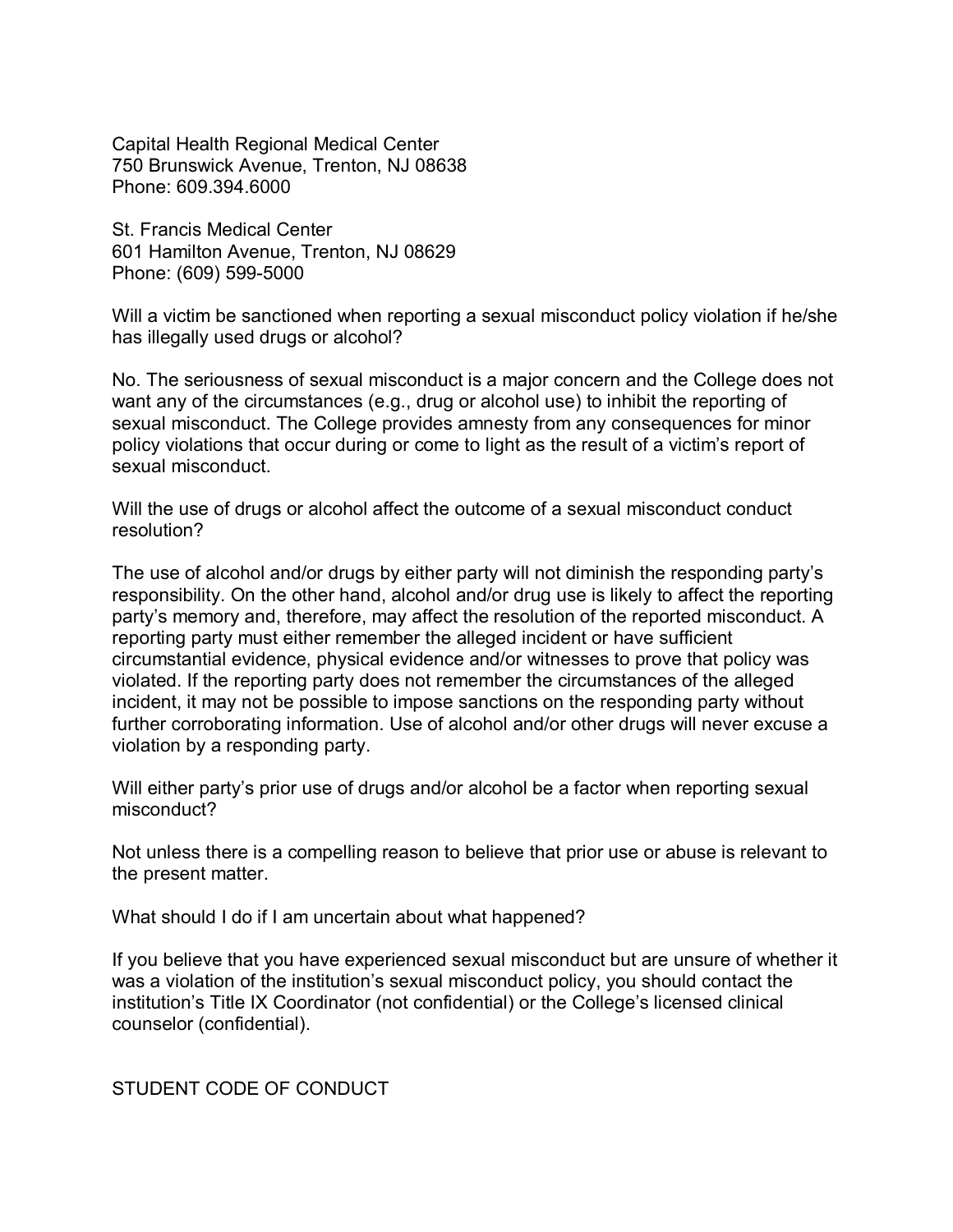#### Purpose

To maintain a campus environment that is conductive to learning, protects the College's educational purposes, maintains reasonable order on campus, and protects the rights of all members of the college community.

#### Policy Statement

Students enrolling in the College assume an obligation to conduct themselves in a manner compatible with the College's function as an educational institution and suitable to members of the academic community. This obligation extends to conduct on either college campus or at any other location as part of any college sponsored activity.

#### Prohibited Conduct

An individual, a group of individuals, or a student organization may be charged with any violations of this Code. In cases where a violation is committed by an individual member of a student group or organization, the entire group or organization may be held responsible. In addition to the individual member, when those members not directly involved participated in the activity by encouraging, witnessing, or condoning the act in any manner, they too may be held responsible and charged with a breach of the Student Code of Conduct. The following conduct shall be subject to disciplinary action:

- A. Academic Dishonesty:
- B. Alcohol Violations:

Possession, consumption, dispensing, selling or supplying of alcoholic beverages on property that is owned, operated, or maintained by the College, or at any other location as part of any college-sponsored activity. (See OMB 651.)

C. Bullying/Cyber Bullying:

1. Bullying is any gesture or behavior that is determined to be harmful or cruel to an individual or group. These actions can be written, verbal, graphic or physical and are reasonably perceived as being motivated either by an actual or perceived characteristic, such as age, race, color, religion , ancestry, national origin, gender, affection or sexual orientation, gender identity and expression; or a mental, physical or sensory disability or impairment, nationality, sex; or by association with an social or academic group or individual; by any other distinguishing characteristic including the individual that is considered average, common, conventional, or ordinary by societal and cultural forms.

2. Cyber-bullying involves sending or posting harmful or cruel text or images using the Internet (e.g., instant messaging, e-mails, chat rooms, and social networking sites) or other digital communication devices such as cell phones. It can involve stalking,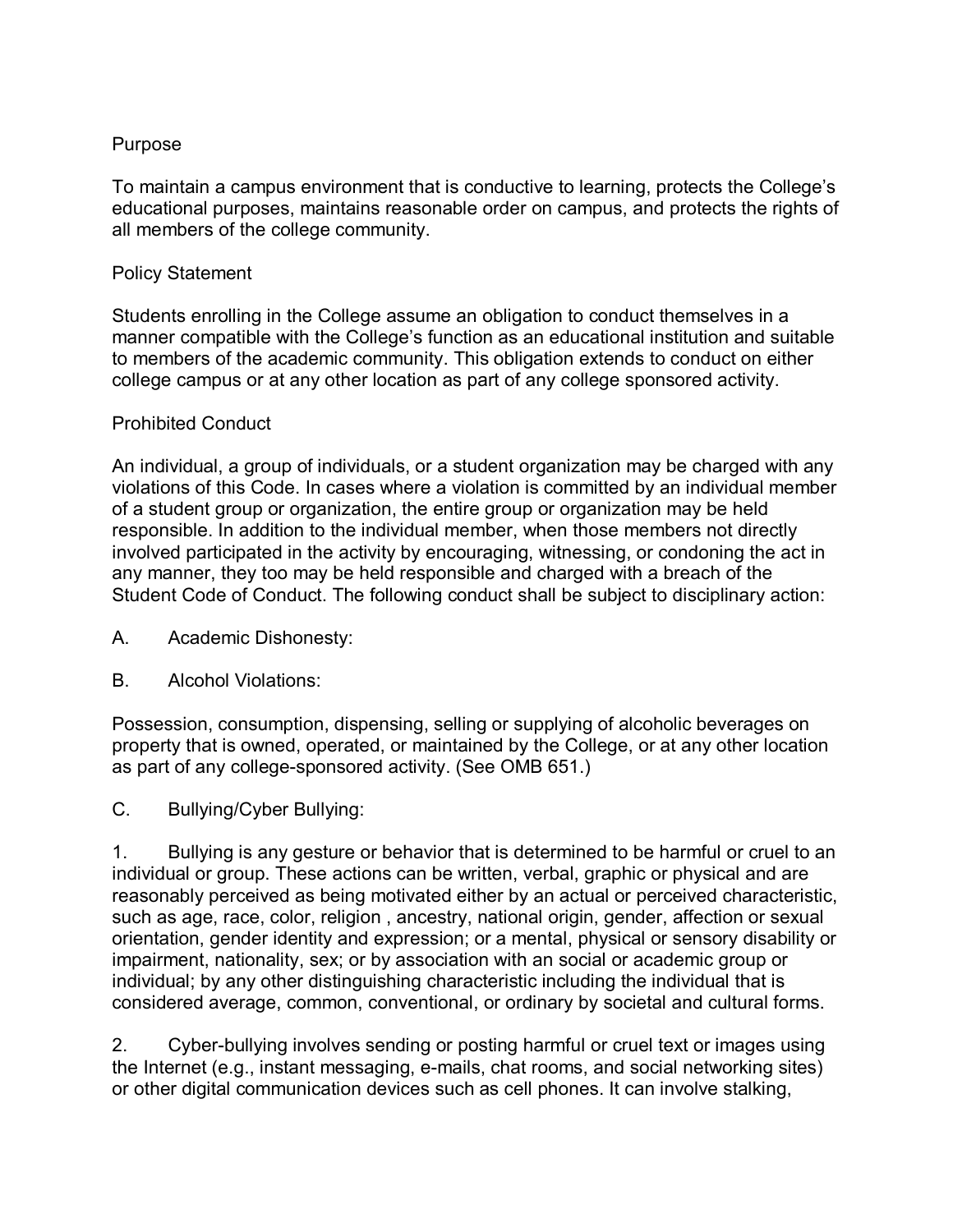threats, harassment, impersonation, humiliation, trickery and exclusion. Such behavior is considered bullying whether it takes place on or off college property while participating in any college function, in a college vehicle or while using any college owned computing and information technology resources.

- D. Computer Misuse:
- 1. Unauthorized access, entry or use of a computer, computer system, network, software, password, account or data.
- 2. Use of computing facilities or equipment to send sexually explicit, harassing or abusive messages.
- 3. Any other act in violation of law and/or college policies and guidelines regulating computer-related use.
- E. Discrimination by Student Organizations:

Selecting its membership upon the basis of restrictive clauses involving race, religion, color, national origin, gender, age, sexual orientation or disability unless said selection is specifically allowed by law. F. Disruptive Conduct:

- 1. Actions that impair, interfere with, or obstruct the normal operations of the College and or interfere with the rights of other members of the college community or visitors.
- 2. Actions that impair, interfere with, or obstruct the orderly conduct, processes and functions within any classroom or other instructional setting. This includes interfering with a faculty member's or instructor's role to carry out the normal academic or educational functions of his or her class. Actions that may cause disruption in the classroom include, but are not limited to, making or receiving phone calls and the use of text messaging while class is in progress; playing loud audio devices; persistent unapproved lateness; and any other action prohibited under this Code.
- 3. Participating in, leading or inciting others to disrupt authorized scheduled campus activities, events and programs.
- 4. Intentional obstruction of the free flow of pedestrian or vehicular traffic on college premises or at college sponsored or supervised functions.
- 5. Solicitation on campus without prior approval from appropriate college officials.
- G. Drugs:
- 1. Any legally prohibited possession, use, distribution, delivery, or sale of narcotics, prescription drugs or other controlled substances.
- 2. Any legally prohibited possession or use of drug paraphernalia.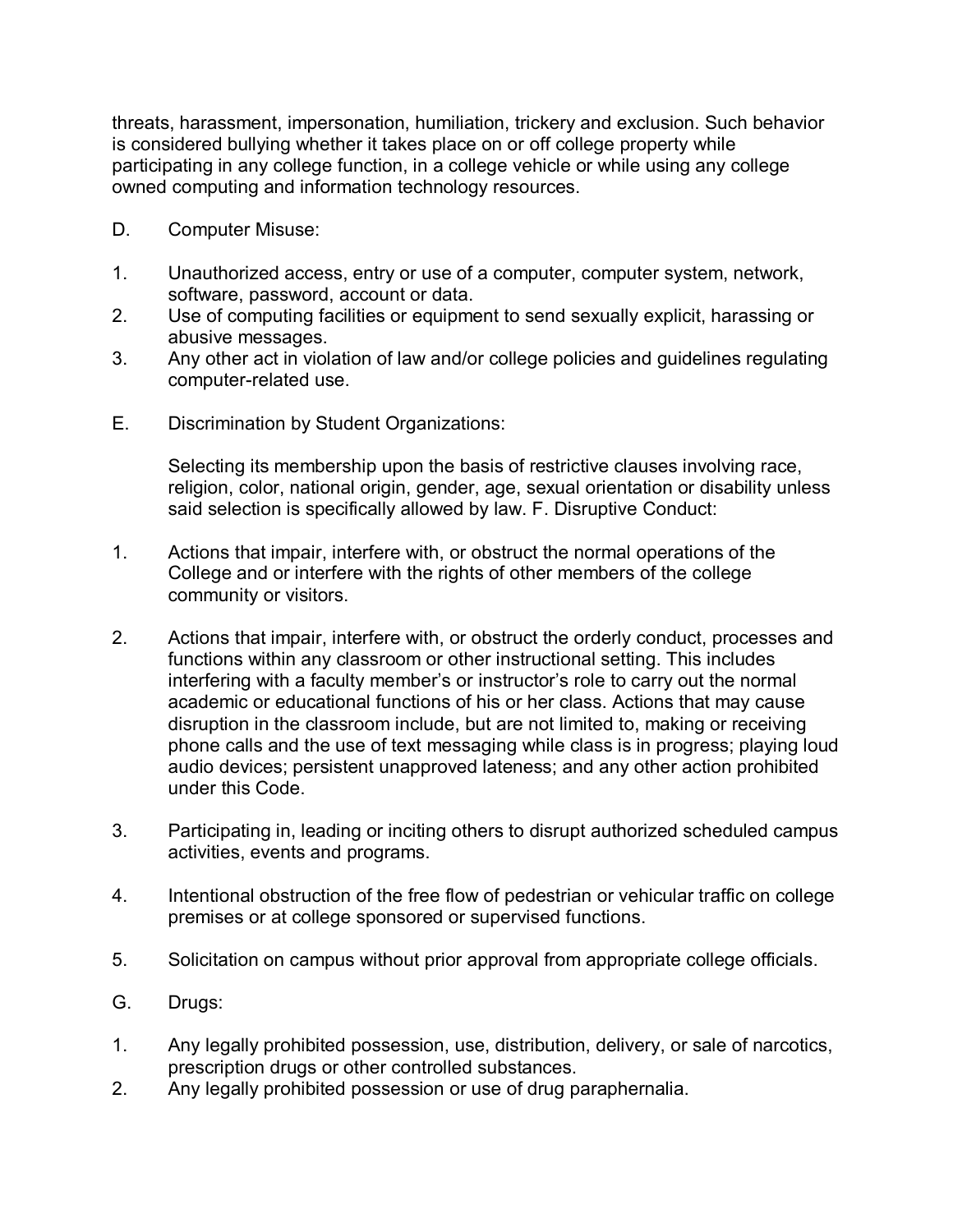- H. Gang and other Criminal Activity: Solicitation, recruiting, and other activities which may lead to joining or actively participating in gang or other criminal activities.
- I. Failure to Comply:
- 1. Failure to comply with a lawful order of a college official, including a campus security officer, in the performance of his or her duty.
- 2. Failure to comply with the sanctions rendered during the student judicial process.
- J. Falsification /Fraud/False Testimony:
- 1. Furnishing false information to the College, including false reporting of campus emergencies, knowingly making false accusations or giving false testimony during the disciplinary process.
- 2. Misuse, alteration or forgery of any college related documents, records, identification, keys, access codes or property
- K. Fire and Safety:
- 1. Damage to, removal of, or tampering with any fire safety systems, firefighting equipment or other emergency warning equipment.
- 2. Intentional or reckless burning or setting fire to any building or piece of property owned or controlled by the College.
- L. Gambling:

Gambling or participating in games of chance on campus for money or other things of value, except as provided by law.

M. Hazing:

Any act that does not contribute to the positive development of a person, which inflicts or intends to cause physical or mental harm or anxieties, and/or which demeans, degrades, or disgraces any person regardless of location, intent or consent of participants that is an explicit or implicit condition for initiation to, admission into, affiliation with, or continued membership in a group or organization.

- N. Physical Abuse and Endangerment:
- 1. Physical violence or attempted physical violence toward another person or group.
- 2. Threat of physical violence against another person or group.
- 3. Any action that endangers the health, safety or welfare of a person or group.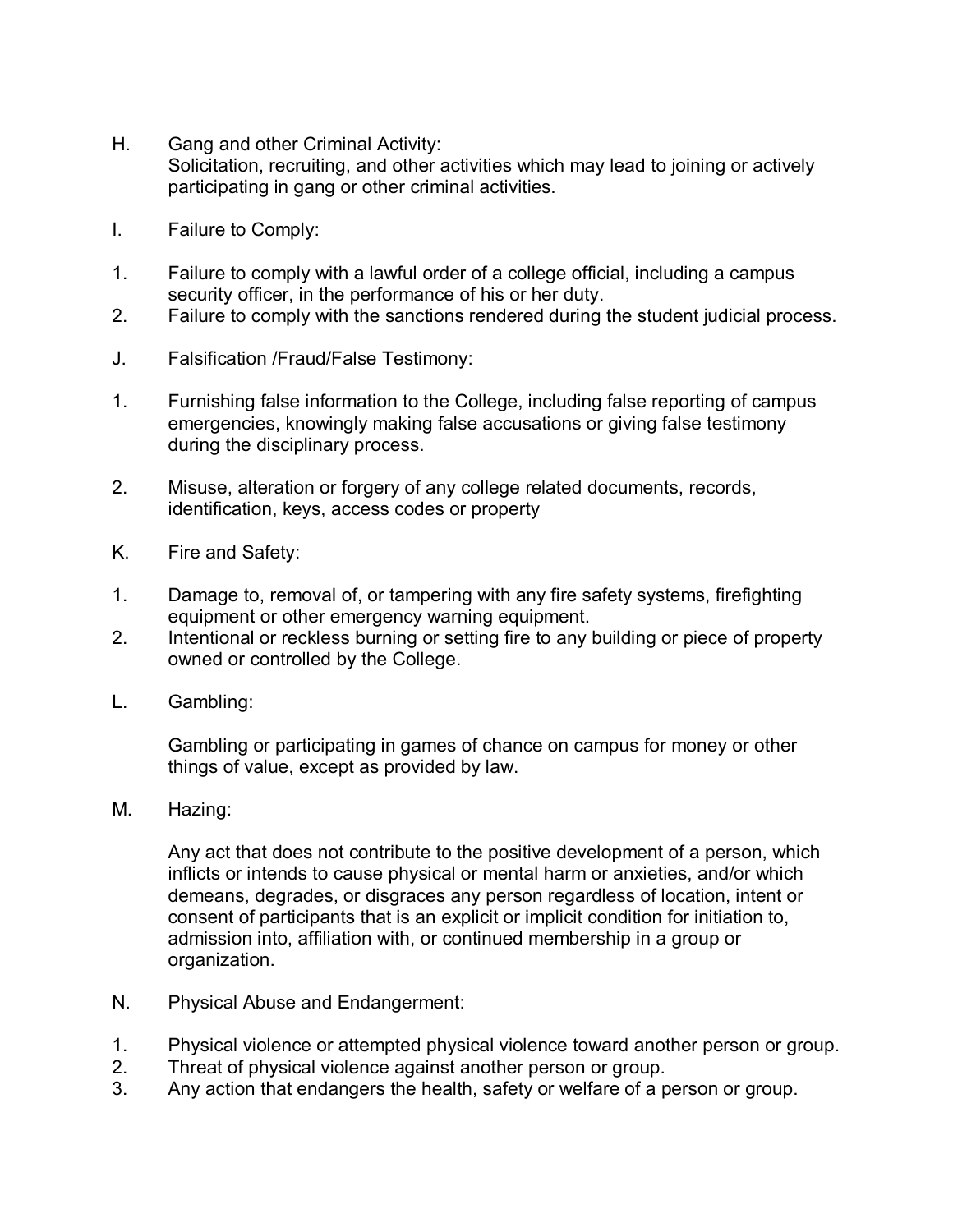- 4. Attempt to harm, or actual harm to, oneself.
- O. Property/Facilities/Services:
- 1. Theft of college property or property of a member of, or visitor to, the College.
- 2. Damage, destruction, or defacement of college property or property of a member of the College or visitor.
- 3. Wrongful appropriation of college property or property of a member of the College or visitor.
- 4. Unauthorized possession and/or use of college property or property of a member of the College or visitor, including knowingly being in possession of stolen goods.
- 5. Unauthorized entry into college facilities, including, but not limited to, buildings, classrooms, hallways, entryways, conference rooms, and campus grounds.
- 6. Use of operation of rollerblades, skates, skateboards, bicycles, and similar items inside college facilities or other prohibited areas.
- P. Sexual Misconduct/Sexual Harassment:
- 1. Any sexual act that occurs without the consent of the other person or occurs when the other person is unable to give consent.
- 2. Conduct of a sexual nature that creates an intimidating, hostile or offensive campus, educational or working environment for another person. This includes unwelcome sexual advances or requests for sexual favors, inappropriate sexual or gender-based activities, comments or gestures, or other forms of verbal or physical conduct or communications constituting sexual harassment.
- 3. Unwelcome acts of sexual nature that denies or limits a student's ability to participate in or benefit from a school's education program.
- 4. Obscene or indecent behavior, which includes, but is not limited to, indecent exposure or the display of sexual behavior that would reasonably be offensive to others.
- 5. Physicals acts perpetrated against a person's will or where a person is incapable of giving consent due to the victim's use of drugs or alcohol. An individual also may be incapable to give consent due to an intellectual or other disability. These acts include rape, sexual assault, sexual battery and sexual coercion.
- Q. Other Harassment/Stalking:
- 1. Non-sexual conduct that creates an intimidating, hostile, or offensive campus, educational or work environment for another person or group.
- 2. Non-sexual conduct that threatens, intimidates, humiliates, or otherwise harms another person or group.
- 3. Stalking, defined as purposely and repeatedly following another person, and engaging in a course of conduct or making a credible threat with the intent of annoying or placing that person in reasonable fear of death or bodily injury.
- R. Weapons/Firearms/Explosives: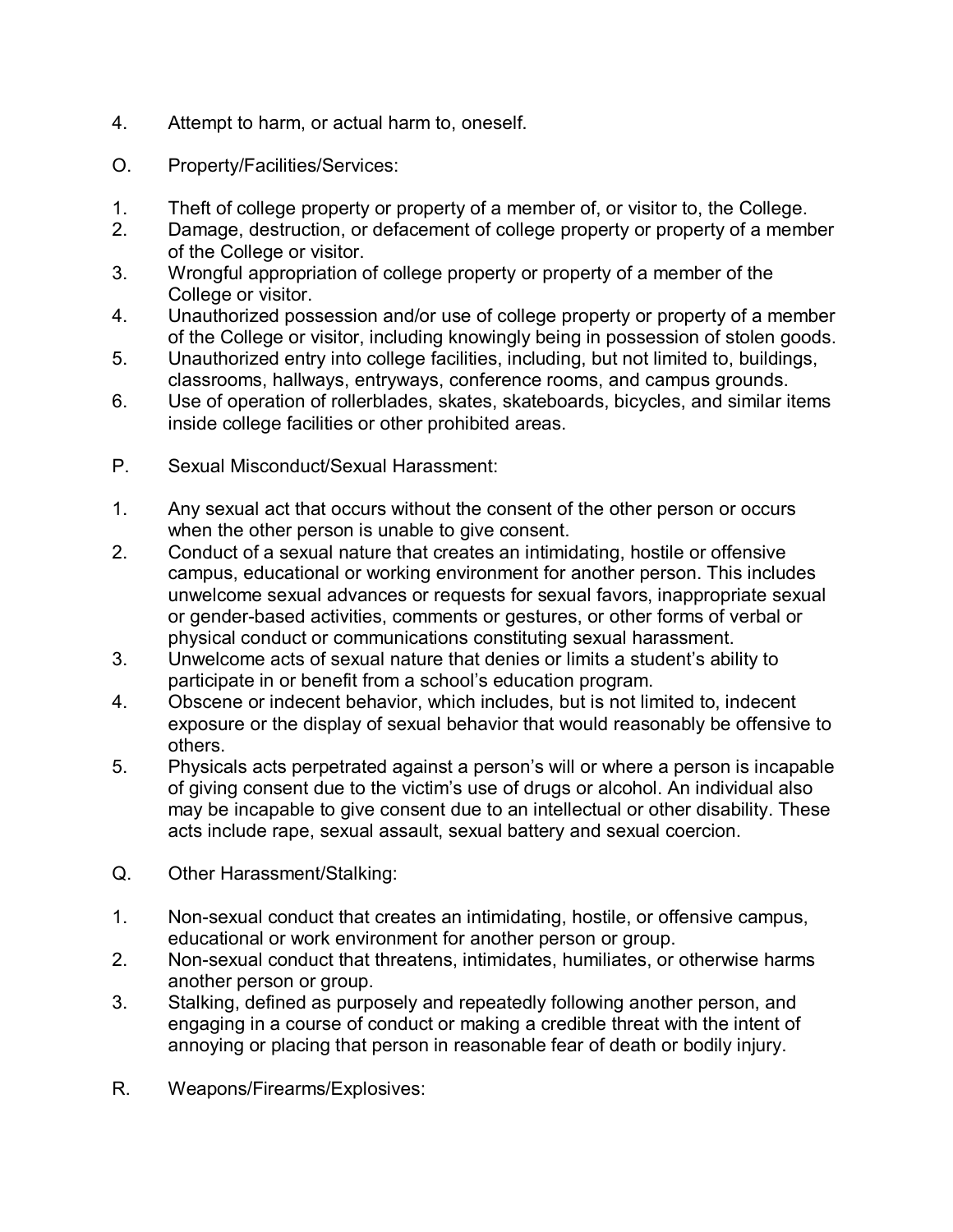Possession, storage or use on campus of firearms, pellet guns, paintball guns, gunpowder, ammunition, explosives, firecrackers, incendiary devices, or other articles or substances which could endanger health or safety.

#### Commission of Prohibited Conduct

If you violate the Student Code, you may be subject to disciplinary proceedings as detailed in the procedures and guidelines established by the Interim Executive Dean of Student Support Services. Disciplinary proceedings are instituted only for violations of standards of conduct published in advance.

Whether committing acts prohibited by the Code of Conduct or encouraging or condoning others to break the code of conduct, students will be punished to the same degree. Culpability is not diminished for violations of this Code that are committed in ignorance of the Code or under the influence of alcohol, illegal drugs or improper use of controlled substances. Violations of local ordinances, federal or state laws where said violation poses a substantial threat to the safety and or welfare of campus community members may subject the student to disciplinary proceedings. Students are responsible for compliance with all college policies and procedures.

- VIII. DISCIPLINARY PROCEEDINGS: DECISIONS AND PENALTIES (Other than those dealing with the rules of Academic Integrity)
- A. Principles Governing Disciplinary Practices-
- 1. All of the rules and regulations governing campus conduct and discipline are applicable in the classroom. While faculty members will deal with such classroom problems as may arise, individual cases may be referred to the Student Conduct and Discipline Committee or Academic Standards Committee for adjudication.
- 2. In developing responsible student conduct, disciplinary proceedings play a role secondary to providing an example, counseling, guidance, and admonition. At the same time, the College has a duty, and the disciplinary powers, to protect its educational mission through the setting of standards of scholarship and conduct for its students and through the regulation of the use of institutional facilities. In circumstances in which the preferred means fail to resolve problems of student conduct, proper procedural safeguards will be observed to protect the student from unfair imposition of serious penalties.
- 3. The College's administration of discipline is intended to guarantee procedural fairness to an accused student. Practices in disciplinary cases may vary in formality with the gravity of the offense and the sanctions which may be applied. The jurisdiction of judicial bodies, the disciplinary responsibilities of institutional officials and the regular disciplinary procedures, including the students' rights to appeal a decision, are clearly formulated and communicated in advance.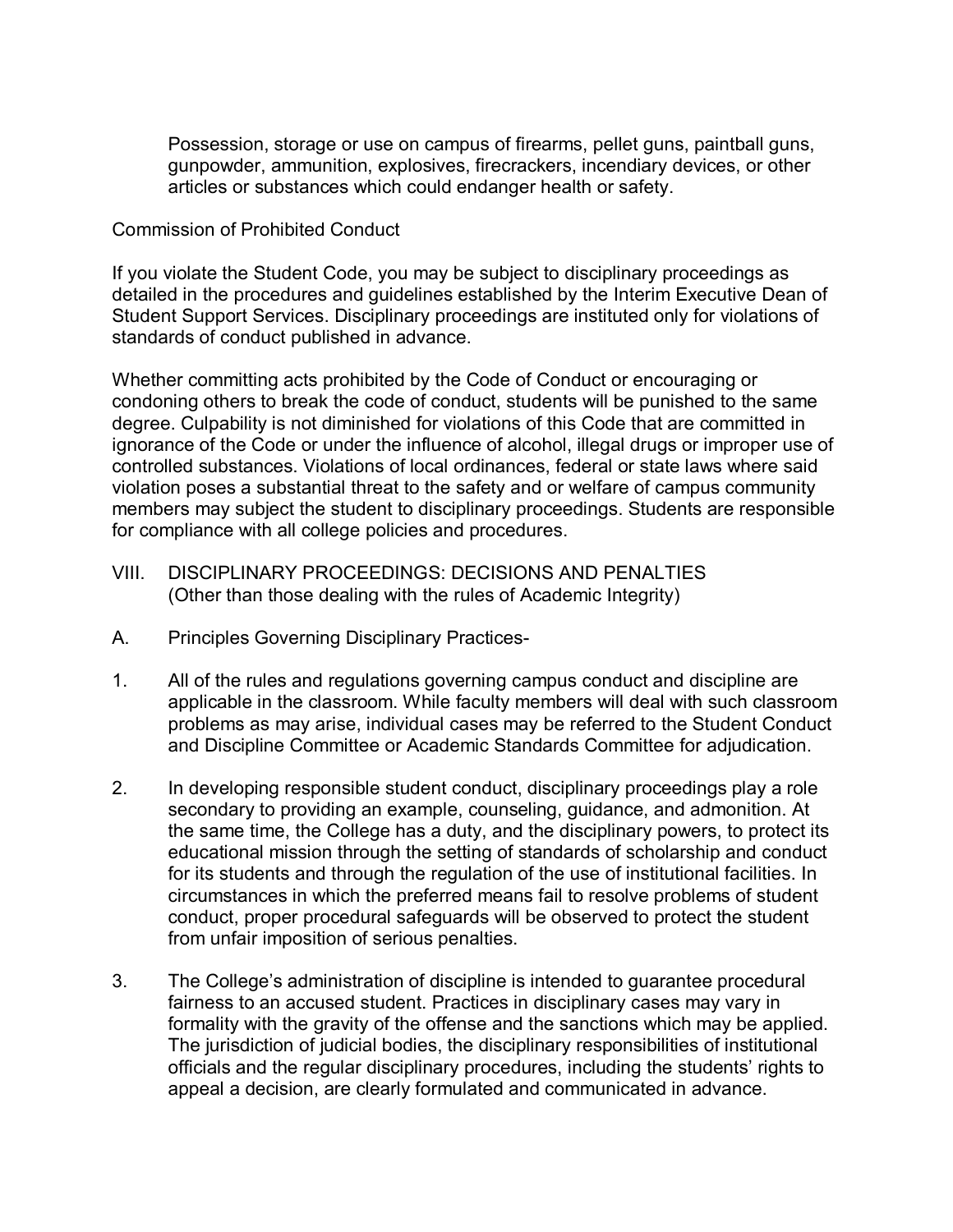- 4. In all situations, procedural fair play requires that the student be informed of the nature of the charges against him/her, that he/she be given a fair opportunity to refute them, that the College not be arbitrary in its actions, and that there be provision for appeal of a decision. The College's safeguards in such proceedings are designed to achieve the objective of procedural fair play.
- 5. The College provides students with opportunities to express concerns in the form of written grievances regarding programs, services, and allegations of discrimination. A grievance is a student complaint and request for a specific remedy, i.e.:
	- o A student's belief that the College has failed to provide an entitled service.
	- o A student's belief that a service was inadequate.
	- o A student's disagreement/complaint with a decision, rule, or regulation promulgated by the College or college employee.
	- $\circ$  A student's belief that he/she has been treated in an illegally discriminatory manner.
- 6. The Student Conduct and Discipline Committee shall have the right and responsibility to recommend to the administration revisions in student conduct standards, as well as proposed fines for violations of certain college rules of conduct, such as those involving smoking, drinking, overdue library materials, parking and traffic violations, to be administered by the College.
- B. Judicial Procedures-
- 1. Any member of the college community may bring charges against a student involving alleged violations of college regulations and standards of conduct. Violations of federal, state or local laws should be reported immediately to security for referral to appropriate legal authorities.
- 2. Violations of college regulations and standards of conduct should be submitted promptly in a detailed report, including the names of available witnesses, to the Assistant Dean of Student Affairs (ADSA). The ADSA shall determine the manner in which charges are heard. In instances where the health, safety or welfare of other persons are at risk, the ADSA may act unilaterally to suspend, expel or otherwise discipline a student. In other instances, the Vice President will refer the matter to the Student Conduct and Discipline Committee.
- 3. The student will be informed by certified mail or by hand delivery of the reasons for a disciplinary hearing at least one week prior to such hearing, except in cases of immediate suspension by the Assistant Dean of Student Affairs (as above).
- 4. If the student does not wish to argue the charges, the Chairperson of the Student Conduct and Discipline Committee will impose disciplinary measures and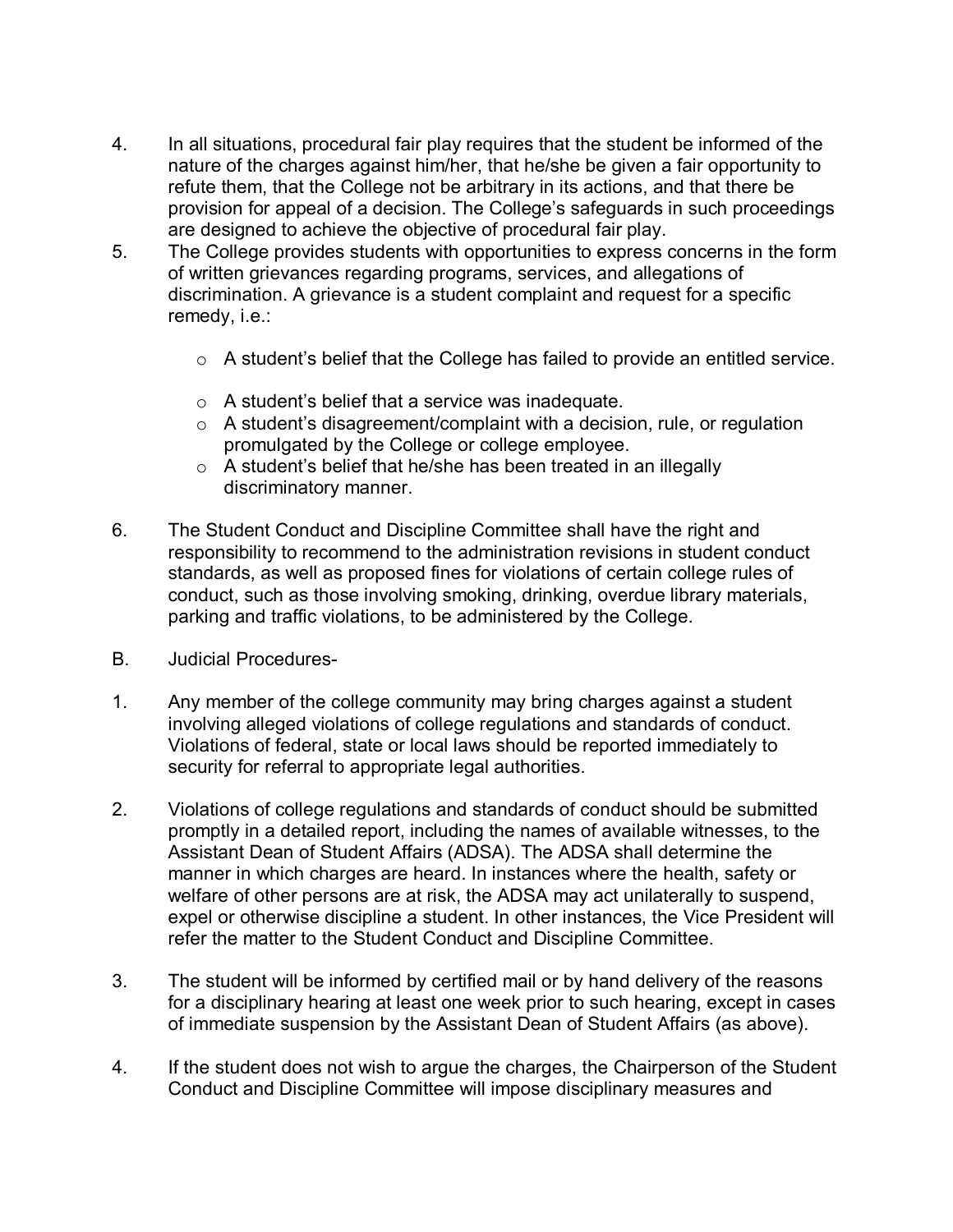penalties subject to the approval of the Student Conduct and Discipline Committee.

- 5. A hearing in all cases, except those involving the RULES OF ACADEMIC INTEGRITY, shall be conducted by the Student Conduct and Discipline Committee. Any member of the Committee, including officers of the College, who is personally involved in a particular case shall disqualify himself/herself from serving on the Committee.
- 6. The disciplinary hearing process is informal. Rules of evidence and other legal standards shall not apply. No participant will be permitted to use an attorney during the proceedings. A student may have a faculty or staff member present to assist in the process.
- 7. The student appearing before either of the committees will have the right to be assisted by college advisors of his/her choice. The College is not responsible for providing legal representation for the student.
- 8. The burden of proof shall rest upon the individual or individuals bringing charges, or upon the College where charges have been brought by an administrative official on behalf of the College.
- 9. The student will be given an opportunity to testify and to present evidence and witnesses on his/her behalf. He/she and his/her advisors will be allowed to hear and question adverse witnesses. In no case will the committees consider statements against the accused unless he/she has been advised of their content and of the names of those who made them. The accused shall have the opportunity to examine the evidence and to rebut unfavorable inferences which might otherwise be drawn.
- 10. All matters on which the decision may be based must be introduced into evidence at the proceedings before the committee, and later, upon the appeal process. The decision will be based solely upon such matter.
- 11. A record of the hearings will be made.
- 12. A student who fails to appear for a scheduled hearing before the Student Conduct and Discipline Committee or the Academic Standards Committee is considered on disciplinary suspension until such time as he/she appears before the committee.
- 13. Students placed on disciplinary suspension shall not receive financial aid, scholarships, or payment for college employment.
- 14. A student's disciplinary status remains in effect during the appeal process.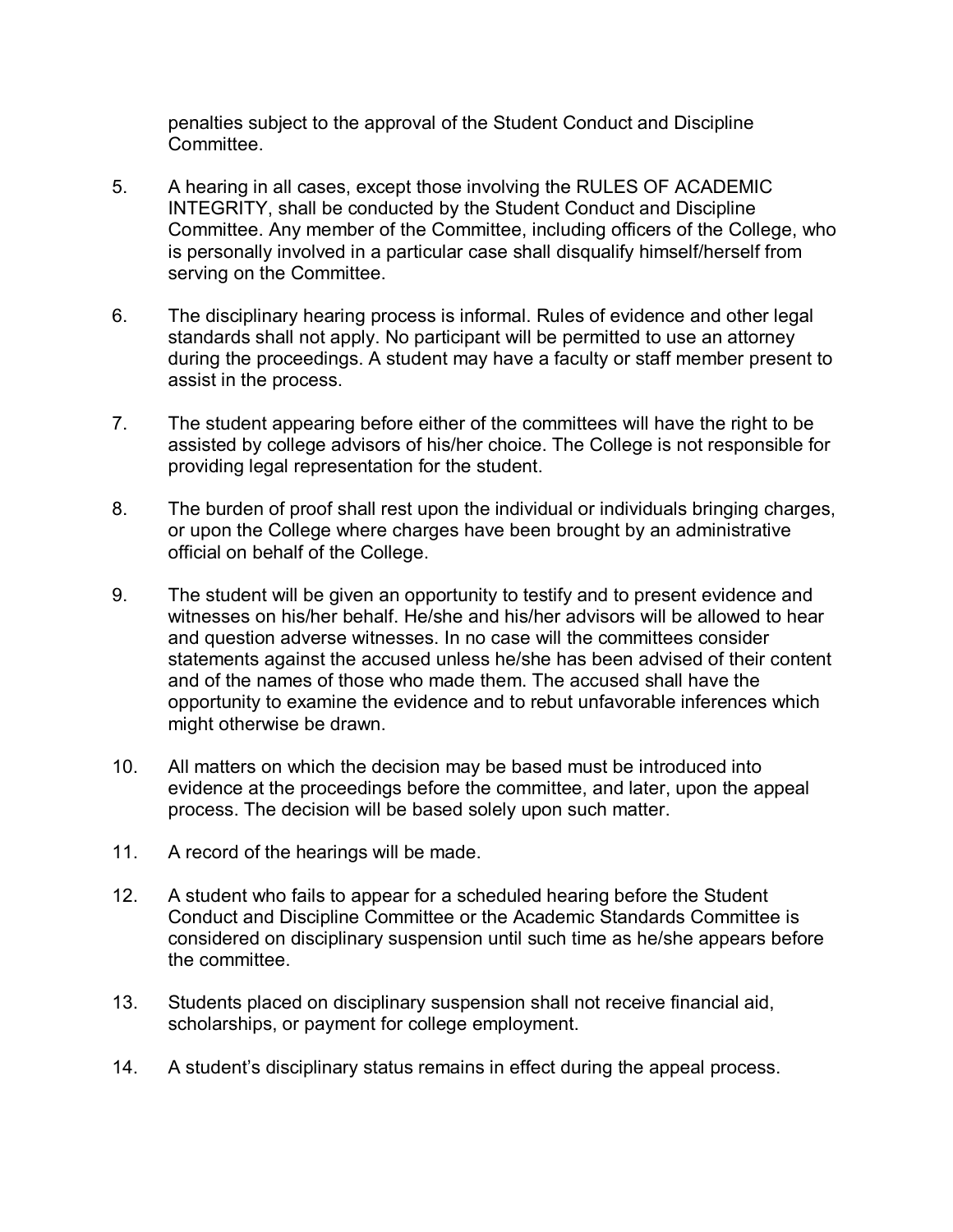- C. Status of Student Pending Final Action-
- 1. No change in the status of the student will be made until judicial procedures are completed except in cases of accusations of violations of public law or where violations of student conduct regulations seriously interfere with or threaten to interfere with the functioning of the College. In such cases, the Assistant Dean of Student Affairs or his/her designee may suspend the accused pending the outcome of judicial proceedings.

a. Students involved in incidents or code of conduct violations at offcampus facilities during internships, clinical settings and externship studies may be subject to suspension or removal from the site prior to, during, or after the college judicial process. Additionally, the timeline for a hearing may deviate from the judicial process chart on page 72.

b. A student removed from an off-campus facility during the semester may not be relocated to another facility in the same semester. This may result in the student being unable to complete the term in progress and begin a new internship, clinical or externship in the subsequent semester pending the outcome of the college judicial process.

- 2. When possible and when not confronted with an emergency, a student subject to suspension under the preceding paragraph shall be given the reasons for the suspension and a notice of an opportunity for a hearing before the administrative officer on that suspension. Should the student waive his/her right to a hearing and admit guilt, the appropriate dean will determine the punitive action within five academic days.
- 3. In the event that a student so accused is suspended and has requested a hearing, a student conduct and discipline committee must act within ten academic days to hear his/her case.

#### Sanctions:

The College Disciplinarian or Student Conduct and Discipline Committee upon finding a student guilty of a violation of the College's code of rules and conduct may recommend or mandate that the student/s fulfill one or more of the following: monetary repayment of goods or damages, educational sensitivity activities, community service, and/or counseling.

Additionally, the College Disciplinarian or Student Conduct and Discipline Committee may impose any one or more or the penalties described below.

a. Disciplinary Warning

The violation and penalty will be recorded in the files of the Office of the Assistant Dean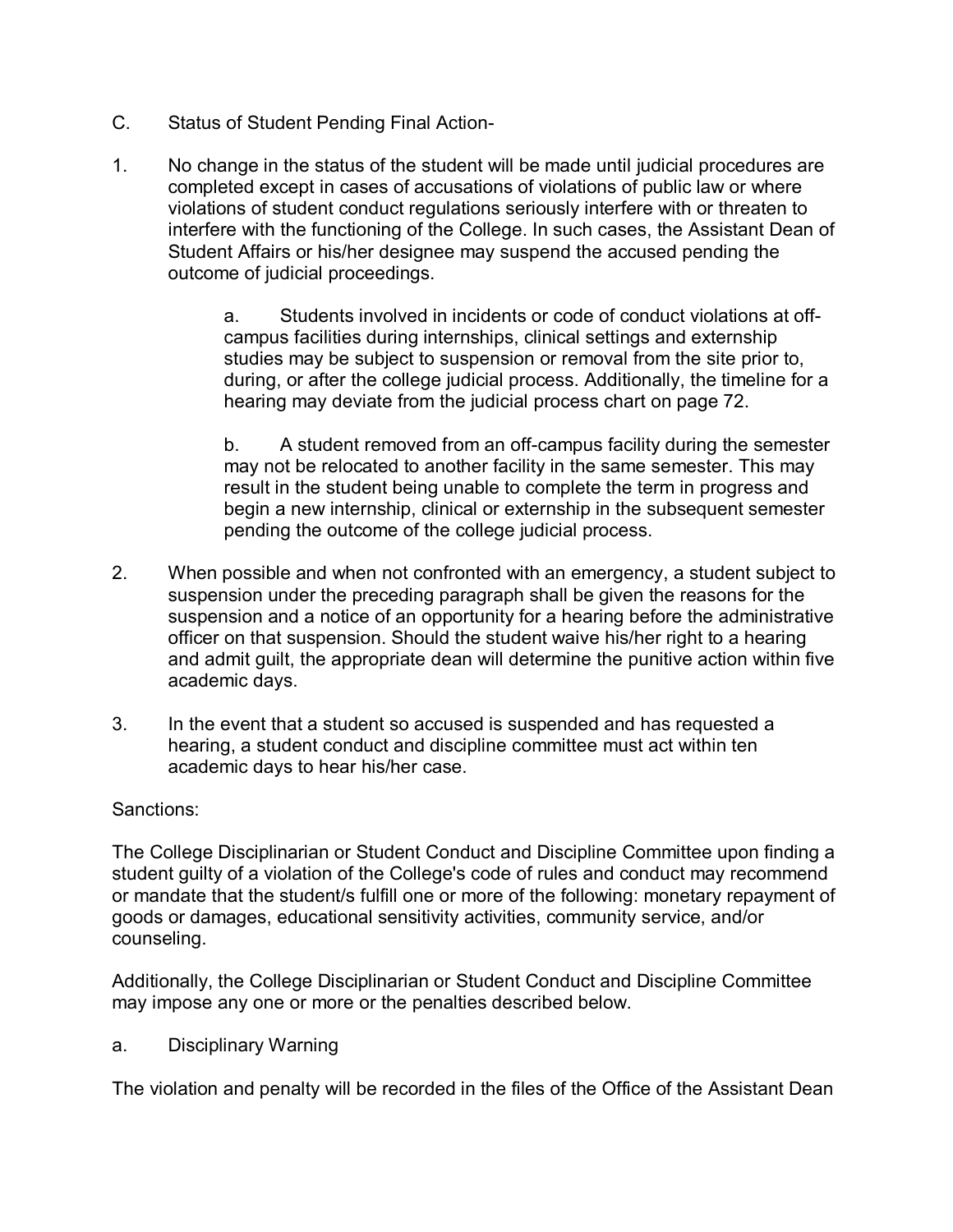of Student Affairs, but not recorded on records or transcripts.

- b. Disciplinary Probation
- 1. This penalty will be given for a stated period of time.
- 2. A student's further misconduct during this period of disciplinary probation, if adjudged as a violation of the codes of campus conduct, may lead to the penalty of disciplinary suspension or expulsion.
- 3. The student shall, while on disciplinary probation, be forbidden from participation in all extracurricular activities.
- c. Disciplinary Suspension
- 1. This penalty may be given for a stated period of time or an indefinite period of time. The student must petition for readmission at the conclusion of the stated period or after one year.
- 2. The student is prohibited immediately from attending classes, participating in extracurricular activities, or using college facilities, but has access to counseling, and should be made aware of the availability of counseling and other referral services.
- 3. Notices will be sent to each faculty member in whose courses the student is enrolled.
- 4. The violation and penalty will be recorded in the files of the Office of the Assistant Dean of Student Affairs.
- 5. If deemed necessary by the College, and prior to a petition for readmission, a medical or psychiatric evaluation may be required.
- d. Disciplinary Expulsion
- 1. This penalty calls for a permanent separation of the student from the College and its facilities.
- 2. All of the actions re notices taken under "disciplinary probation" will be taken.
- 3. Readmission will not be considered at any time.
- 4. The violation and penalty will be recorded in the files of the Office of the Assistant Dean of Student Affairs and on the student's permanent record.
- 5. The Student Conduct and Discipline Committee or the appeals process, may condition their imposition of penalties on a student's making restitution either in kind or in the form of services in an appropriate activity.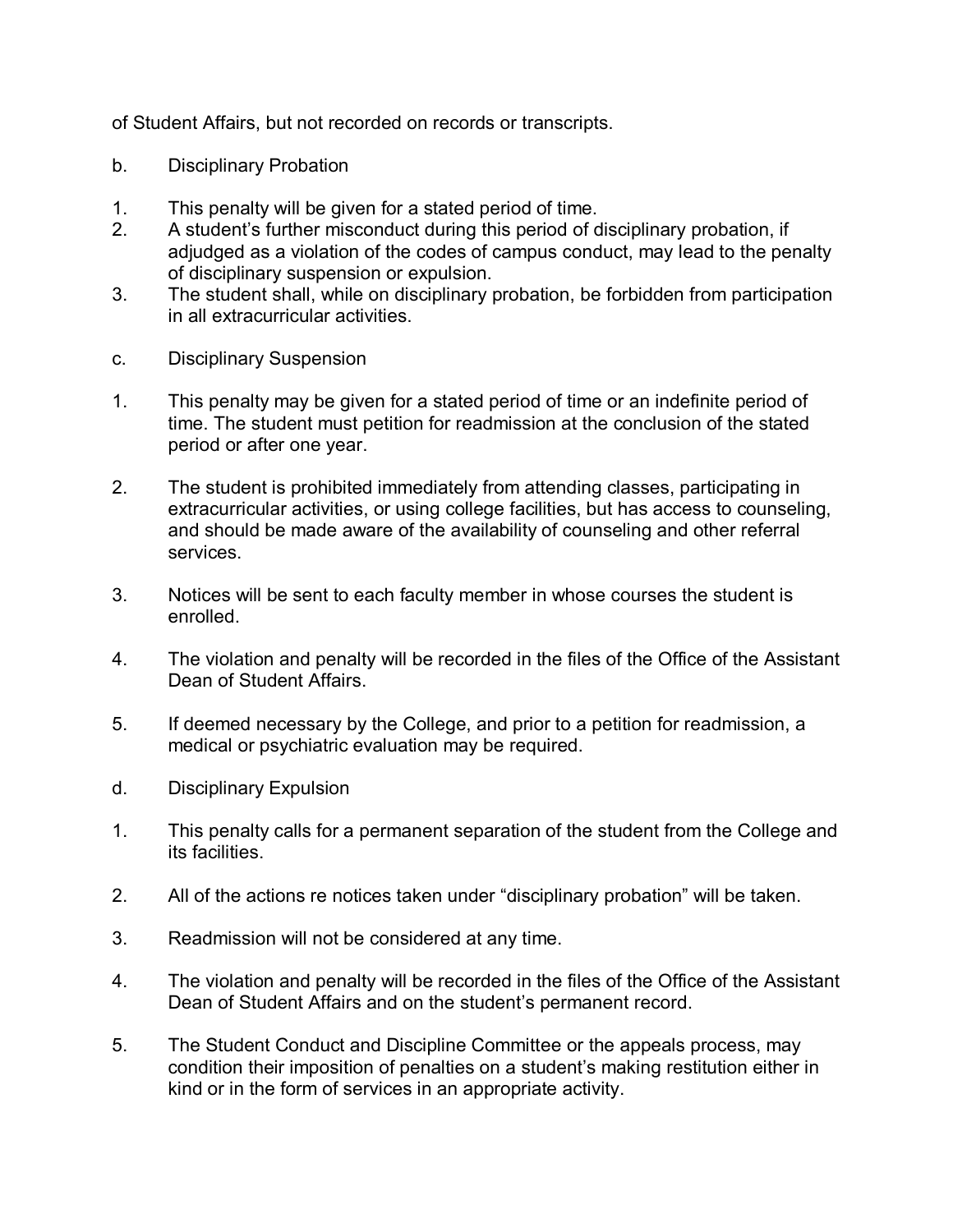- 6. Multiple or successive violations of codes of conduct may appropriately be taken into consideration when determining penalties only if introduced as evidence at the proceedings.
- 7. In cases involving misconduct in serious or repeated misuse of college facilities or services, a student may be prohibited from further use of such facilities of services for a specified period of time.
- IX. AMENDING THE STATEMENT
- 1. Proposals to amend or to change this Statement may be initiated by any of the appropriate college committees: the Student Government Association, the College Governance Council, or the administration by placing any proposed amendment before the Student Life Committee.
- 2. Proposed amendments which are submitted to and discussed by the Student Life Committee will then be forwarded to the College Governance Council and to the Student Government

Association. The Senate and the Student Government Association shall review the proposed amendment and suggest possible revisions of the amendment to the Student Life Committee.

- 3. The Student Life Committee will consider the suggested revisions and incorporate them if appropriate. The proposed amendment, together with the committee's recommendation, will be forwarded to the president.
- 4. The Board of Trustees will review recommendations submitted to it and will either approve, approve with modifications or disapprove such amendments. The Board reserves the right to make such changes in college policies, by-laws, codes, rules and regulations as it deems necessary and proper in carrying out its legal responsibilities for the conduct and management of the College.

#### **APPENDIX "A"-**

Rider University reports the following incidents and crimes as having been reported or occurred on their campuses. This information is included in Mercer County Community Colleges "Annual Campus Safety and Security Report 2018" in fulfilment of our reporting requirements as some students have elected to reside in Rider's dormitories and residency facilities located at 2083 Lawrenceville Road, Lawrenceville, New Jersey 09648. You can contact Rider University at 609.896.5000 (main number) or Rider University's Department of Public Safety at: 609.896.5029 for answers to questions and concerns or for additional detail.

# **Criminal Offenses – Lawrenceville Campus**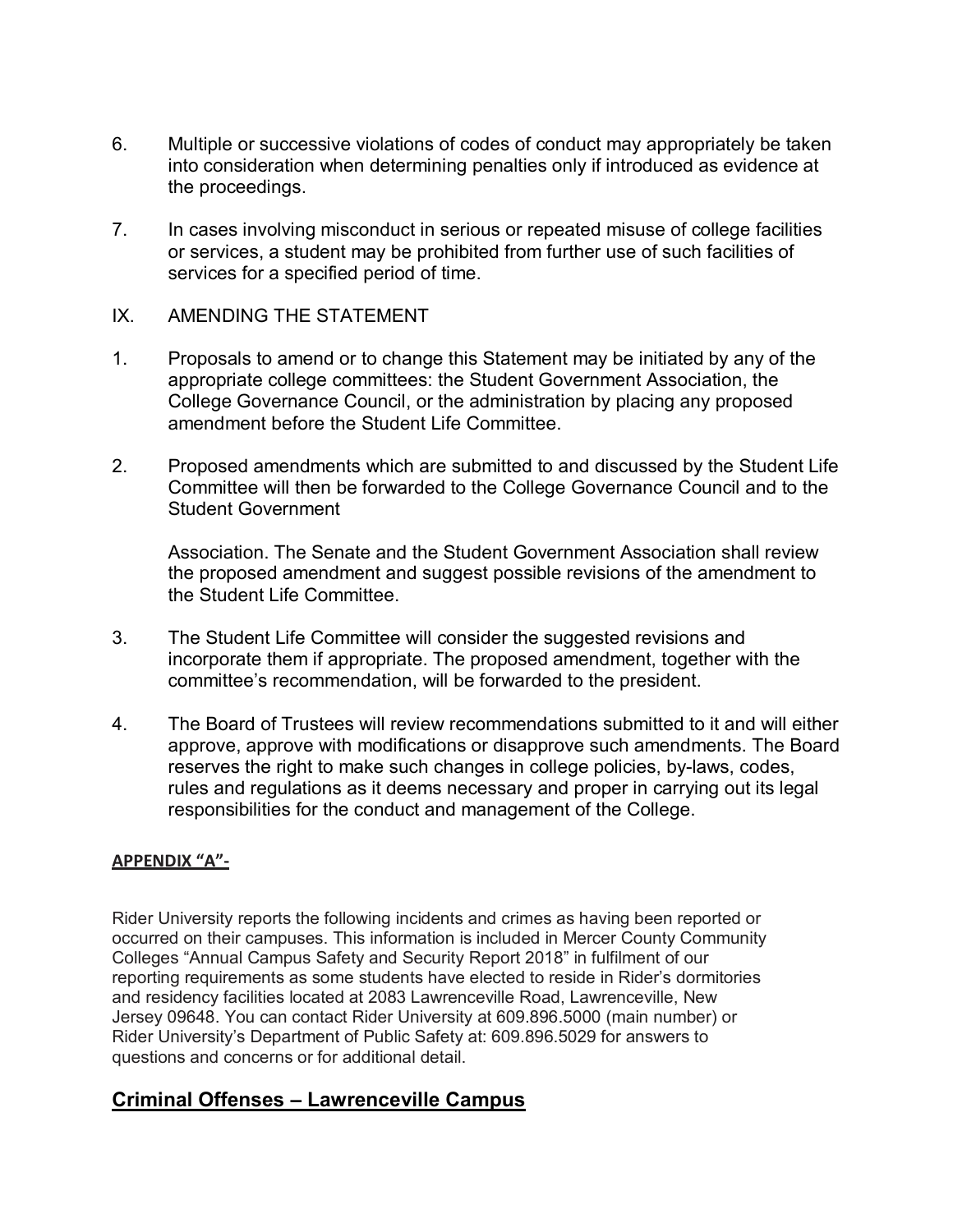| <b>Rider</b>                                                                |          |                                           |          | <b>Criminal Homicide</b> |                                      |                | <b>Sex Offenses</b> |          |                |                       |          |             |  |  |  |
|-----------------------------------------------------------------------------|----------|-------------------------------------------|----------|--------------------------|--------------------------------------|----------------|---------------------|----------|----------------|-----------------------|----------|-------------|--|--|--|
| <b>University</b><br>Lawrenceville<br>Campus<br>Criminal<br><b>Offenses</b> |          | Murder &<br>Non-Negligent<br>Manslaughter |          |                          | <b>Manslaughter by</b><br>Negligence |                |                     | Rape     |                | <b>Statutory Rape</b> |          |             |  |  |  |
| 2017-2019                                                                   | 2019     | 2018                                      | 2017     | 2019                     | 2018                                 | 2017           | 2019                | 2018     | 2017           | 2019                  | 2018     | 2017        |  |  |  |
| On-Campus                                                                   | $\Omega$ | $\Omega$                                  | $\Omega$ | $\Omega$                 | $\Omega$                             | $\Omega$       | $\overline{2}$      | 1        | $\overline{2}$ | $\Omega$              | $\Omega$ | $\mathbf 0$ |  |  |  |
| Residential<br>Facility                                                     | $\Omega$ | $\Omega$                                  | $\Omega$ | $\Omega$                 | $\Omega$                             | 0              | $\mathbf{1}$        | $\Omega$ | $\overline{2}$ | $\Omega$              | $\Omega$ | $\mathbf 0$ |  |  |  |
| Non-Campus<br><b>Building or</b><br>Property                                | $\Omega$ | $\Omega$                                  | $\Omega$ | $\Omega$                 | $\Omega$                             | $\overline{0}$ | $\mathbf 0$         | $\Omega$ | $\overline{0}$ | $\Omega$              | $\Omega$ | $\Omega$    |  |  |  |
| <b>Public</b><br>Property                                                   | $\Omega$ | $\Omega$                                  | $\Omega$ | $\Omega$                 | $\Omega$                             | $\Omega$       | $\Omega$            | $\Omega$ | $\Omega$       | $\Omega$              | $\Omega$ | $\Omega$    |  |  |  |
| <b>Unfounded</b>                                                            | 0        | $\Omega$                                  | $\Omega$ | $\Omega$                 | $\Omega$                             | 0              | $\Omega$            | $\Omega$ | $\Omega$       | $\Omega$              | $\Omega$ | $\mathbf 0$ |  |  |  |

| <b>Rider</b><br><b>University</b>            |                         |                 | <b>Sex Offenses</b> |          |               |             |          |                        |              |                          |          |                |  |
|----------------------------------------------|-------------------------|-----------------|---------------------|----------|---------------|-------------|----------|------------------------|--------------|--------------------------|----------|----------------|--|
| Lawrenceville<br>Campus<br>Criminal          |                         | <b>Fondling</b> |                     |          | <b>Incest</b> |             |          | <b>Dating Violence</b> |              | <b>Domestic Violence</b> |          |                |  |
| <b>Offenses</b><br>2017-2019                 | 2019                    | 2018            | 2017                | 2019     | 2018          | 2017        | 2019     | 2018                   | 2017         | 2019                     | 2018     | 2017           |  |
| On-Campus                                    | 4                       | 4               | 3                   | $\Omega$ | 0             | $\Omega$    | $\Omega$ | 0                      | $\Omega$     | 10                       | 11       | $\overline{7}$ |  |
| <b>Residential</b><br>Facility               | $\overline{\mathbf{4}}$ | $\overline{2}$  | 2                   | $\Omega$ | $\Omega$      | $\Omega$    | $\Omega$ | 0                      | $\Omega$     | 7                        | 7        | 5              |  |
| Non-Campus<br><b>Building or</b><br>Property | 0                       | $\Omega$        | $\Omega$            | $\Omega$ | $\mathbf 0$   | $\mathbf 0$ | $\Omega$ | 0                      | $\mathbf{0}$ | $\Omega$                 | $\Omega$ | 0              |  |
| <b>Public</b><br><b>Property</b>             | $\Omega$                | $\Omega$        | $\Omega$            | $\Omega$ | $\Omega$      | $\Omega$    | $\Omega$ | $\Omega$               | $\Omega$     | $\Omega$                 | 0        | 4              |  |
| <b>Unfounded</b>                             | $\Omega$                | $\Omega$        | $\Omega$            | $\Omega$ | $\Omega$      | $\Omega$    | $\Omega$ | 0                      | $\Omega$     | $\Omega$                 | $\Omega$ | $\mathbf{1}$   |  |

| Rider<br><b>University</b>                             |              |                 |                |              |             |              |                |                           |              |                 |             |                |  |  |
|--------------------------------------------------------|--------------|-----------------|----------------|--------------|-------------|--------------|----------------|---------------------------|--------------|-----------------|-------------|----------------|--|--|
| Lawrenceville<br>Campus<br>Criminal<br><b>Offenses</b> |              | <b>Stalking</b> |                |              | Robbery     |              |                | <b>Aggravated Assault</b> |              | <b>Burglary</b> |             |                |  |  |
| 2017-2019                                              | 2019         | 2018            | 2017           | 2019         | 2018        | 2017         | 2019           | 2018                      | 2017         | 2019            | 2018        | 2017           |  |  |
| On-Campus                                              | 3            | 3               | $\overline{2}$ | $\mathbf{1}$ | 2           | $\Omega$     | $\overline{1}$ | 1                         | 1            | 2               | 16          | 8              |  |  |
| Residential<br><b>Facility</b>                         | $\mathbf{1}$ | $\overline{2}$  | 1              | $\mathbf{1}$ | $\Omega$    | $\Omega$     | $\mathbf{1}$   | 1                         | $\mathbf{1}$ | $\overline{2}$  | 15          | $\overline{7}$ |  |  |
| Non-Campus<br><b>Building or</b><br>Property           | $\mathbf{0}$ | 0               | $\mathbf{0}$   | $\mathbf 0$  | $\Omega$    | $\Omega$     | $\mathbf 0$    | $\mathbf 0$               | $\mathbf 0$  | $\mathbf 0$     | $\mathbf 0$ | $\overline{0}$ |  |  |
| <b>Public</b><br>Property                              | $\Omega$     | $\Omega$        | $\Omega$       | $\Omega$     | $\Omega$    | $\Omega$     | $\Omega$       | $\Omega$                  | $\Omega$     | $\Omega$        | $\Omega$    | $\overline{0}$ |  |  |
| <b>Unfounded</b>                                       | $\mathbf{0}$ | 0               | $\mathbf{0}$   | $\mathbf 0$  | $\mathbf 0$ | $\mathbf{0}$ | 0              | 0                         | $\mathbf 0$  | 0               | $\mathbf 0$ | $\overline{0}$ |  |  |

| Rider             |  |
|-------------------|--|
| <b>University</b> |  |